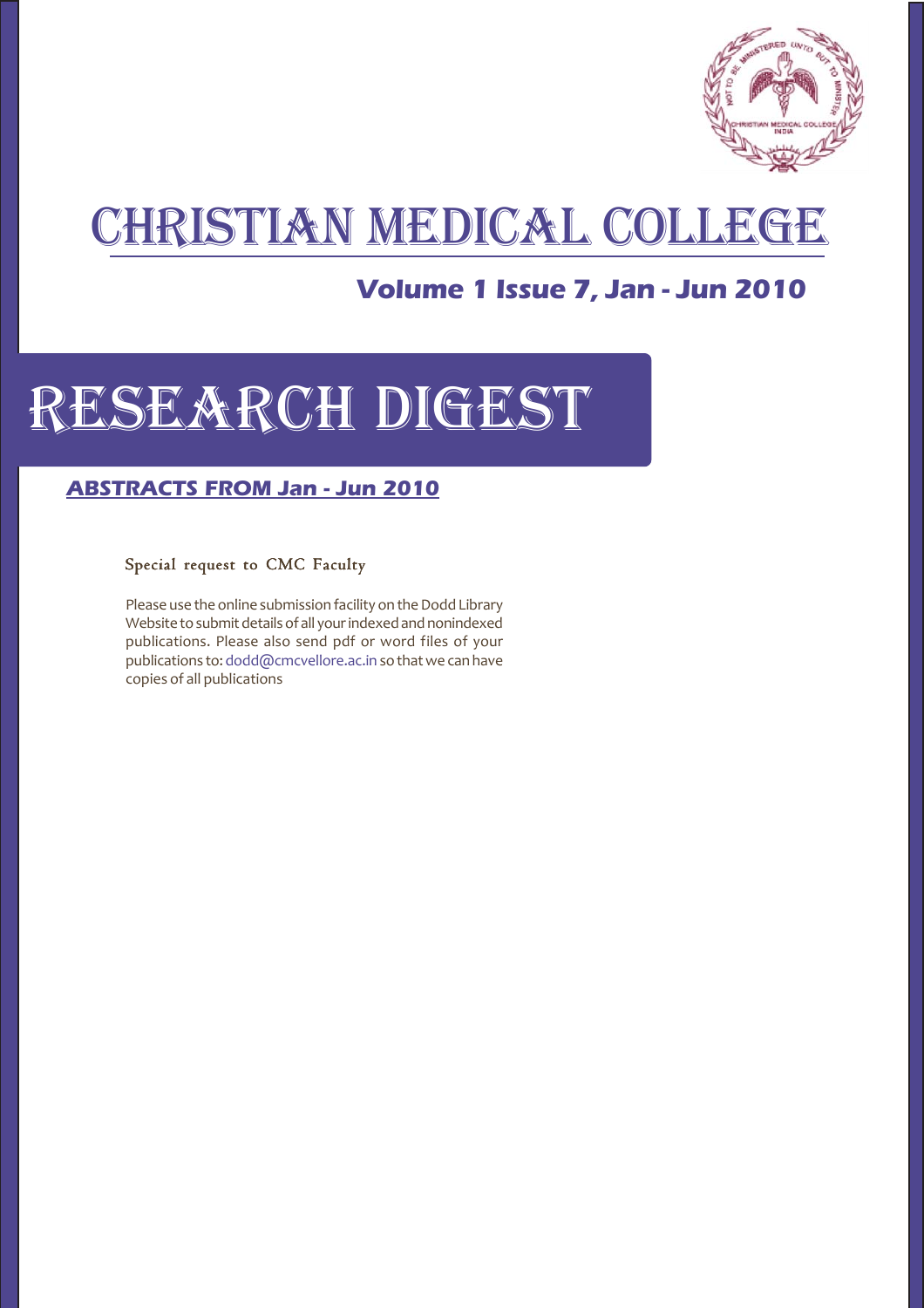## **EDITORIAL**

India is home to one-sixth of the world's population and despite considerable efforts, health care delivery is frequently inadequate or inaccessible. The economic and social benefits of globalization are limited to 20% of the population, and over 750 million people live on less than \$2/day. It is not widely understood that both the absolute numbers and the proportion of the population that lives on less than \$2/day is still greater in India than in sub-Saharan Africa. This has been recently high-lighted by the Multi-dimensional Poverty Index (MPI) developed and used by the UN and Oxford University, which showed that more MPI poor people in eight Indian states alone (421 million in Bihar, Chhattisgarh, Jharkhand, Madhya Pradesh, Orissa, Rajasthan, Uttar Pradesh, and West Bengal) than in the 26 poorest African countries combined (410 million). As an institution committed to serving the nation, we have a responsibility to work in partnership with the government and other agencies to see that the health needs of our fellow citizens are addressed. The allocation of limited resources to large needs requires commitment, pragmatism and strategies to make the best use of what is available while seeking to expand resources. As the single largest private medical college hospital in India, with over 31 clinical and allied specialties, we have an advantage in that we have not limited ourselves to tertiary care, but actively pursued secondary and primary care models for delivery of health care, all of which has offered a vast potential for research as a result of patient and laboratory-based information that has been accumulated over the last 15 years and has resulted in some instances in wider applications of significant importance. The CMC model of a village based health worker has been adapted as the ASHA worker in the National Rural Health Mission. The pulse-polio programme was developed based on research at CMC showing that increased doses of oral polio vaccine could result in increased proportions of the population being protected from polio. New research in oral rehydration, vaccines and low cost technologies for infant monitoring or water treatment are expanding areas where we are currently engaged in potentially important public health interventions. We have the skills and capabilities to make a difference, not just to individual patients, but to the country, and we should use them in the letter and the spirit of service to our nation.

> **Gagandeep Kang, MD, PhD, FRCPath Vice Principal (Research)**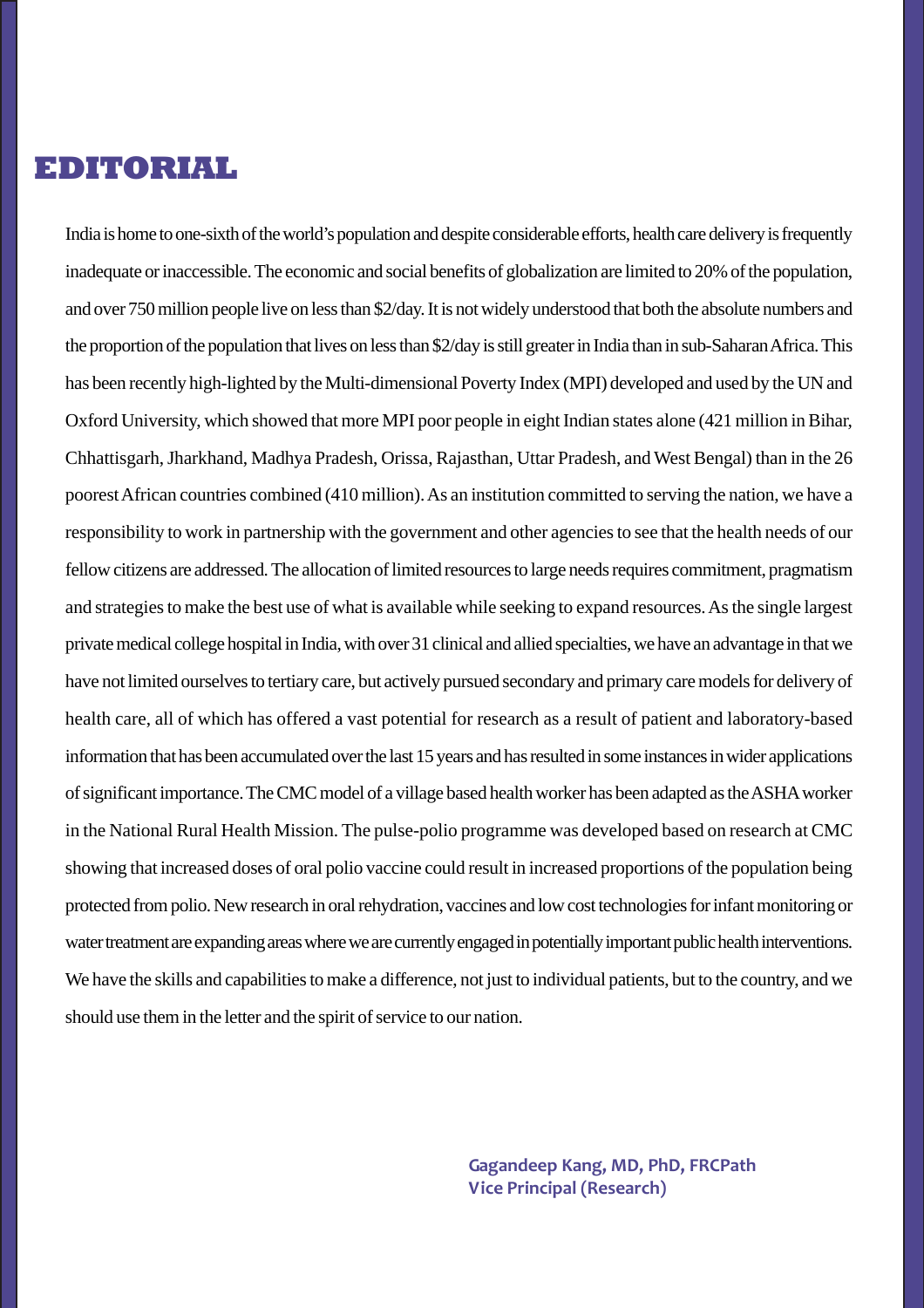## **PUBLICATIONS AND ABSTRACTS**

Anandan S, Augustine A, Mathai E, Jesudason MV. **Evaluation of IgM ELISA using a sonicate and a lipopolysaccharide antigen for the serodiagnosis of melioidosis.** Indian J Med Microbiol. 2010 Apr-Jun;28(2):158-61. Department of Microbiology, Christian Medical College, Vellore - 632 004, India.

Melioidosis, caused by Burkholderia pseudomallei, has variable manifestations. The disease can present as an acute or a chronic form or localized or disseminated or can remain latent for many years. Acute septicaemic melioidosis has a high fatality rate when untreated and therefore, an early diagnosis is critical. Lack of testing facilities and of an awareness of the manifestations of the disease makes it likely that it is underreported in India. A sonicate and a lipopolysaccharide (LPS) antigen were evaluated by an IgM enzyme immunoassay in patients with culture-confirmed melioidosis (n = 29), fever of unknown origin (n = 214) and healthy controls (n = 109). Patients with melioidosis had significantly higher optical density values than both control categories, but the sensitivity of both tests was low (25% for sonicate, 62% for LPS). These data highlight the problems with serodiagnosis in endemic settings, where high cut-off values are required for specificity, and result in low sensitivity.

Anderson GA, Thomas BP, Pallapati SC **Flexor carpi ulnaris tendon transfer to the split brachioradialis tendon to restore supination in paralytic forearms.** J Bone Joint Surg Br. 2010 Feb;92(2):230-4. Christian Medical College Hospital, Vellore 632004, Tamil Nadu, India.

 $-50$  Q2 $-$ 

Inability to actively supinate the forearm makes common activities of daily living and certain vocational activities awkward or impossible to perform. A total of 11 patients with deficient supination of the arm underwent transfer of the tendon of flexor carpi ulnaris to the split tendon of brachioradialis with its bony insertion into the radial styloid left intact. Active supination beyond neutral rotation was a mean of 37.2 degrees (25 degrees to 49.5 degrees ) at a minimum follow-up of three years, representing a significant improvement (95% confidence interval 25 to 50,  $p < 0.001$ ). Functional evaluation of the hand after this transfer showed excellent and good results in ten patients and fair in one. The split tendon of brachioradialis as an insertion for transfer of the flexor carpi ulnaris appears to provide adequate supination of the forearm without altering the available pronation and avoids the domination of wrist extension sometimes associated with transfers of the flexor carpi ulnaris to the radial extensors of the wrist.

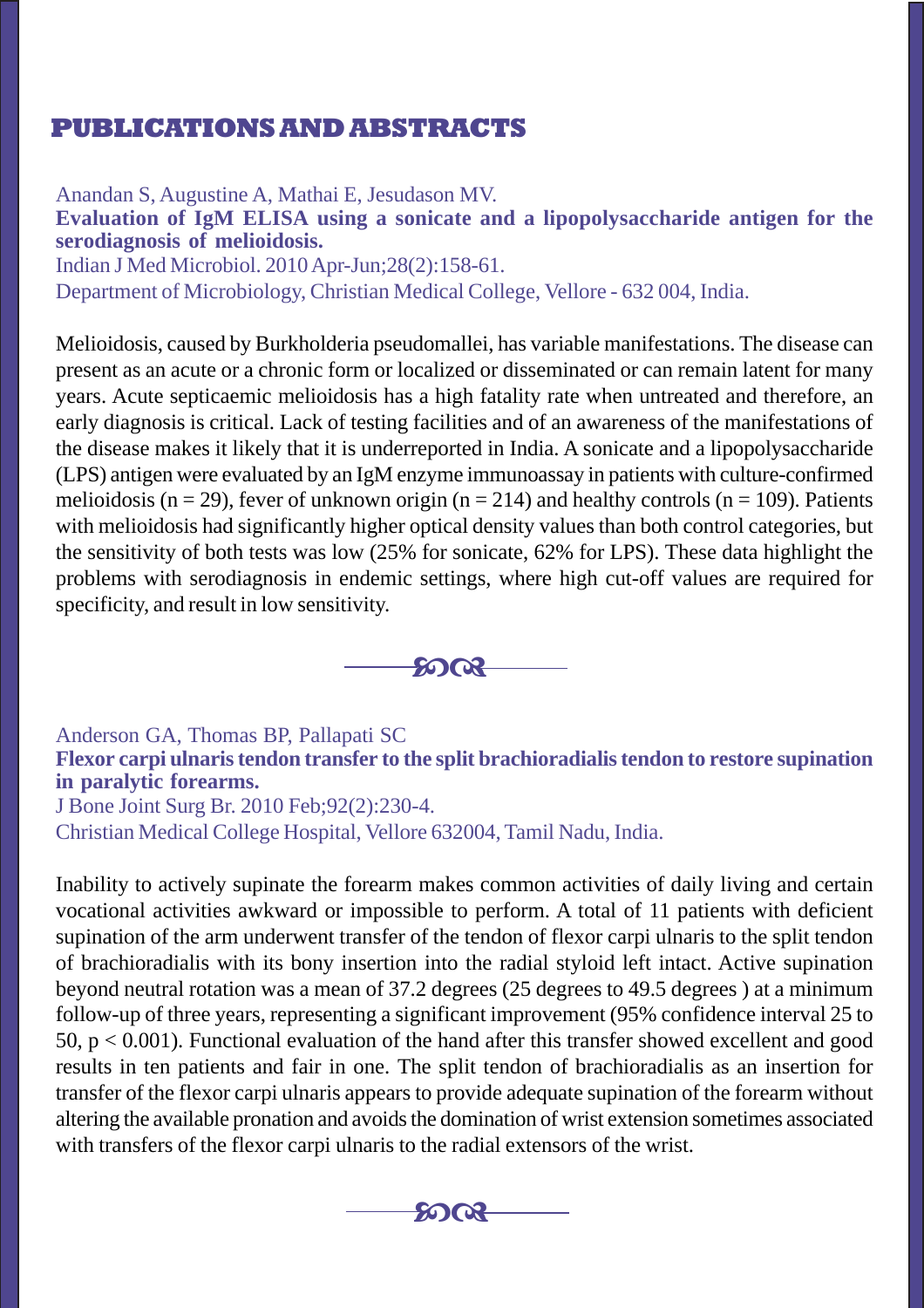Annapandian VM, Fleming DH, Mathew BS, John GT. **Mycophenolic acid area under the curve recovery time following rifampicin withdrawal.** Indian J Nephrol. 2010 Jan;20(1):51-3. Department of Nephrology, Christian Medical College, Vellore, India.

Renal transplant patients prescribed mycophenolate mofetil (MMF) may require treatment for tuberculosis with a regimen including the tuberculocidal drug rifampicin. MMF is an ester prodrug which is rapidly hydrolysed to the active compound, mycophenolic acid (MPA). Therapeutic drug monitoring of mycophenolate involves the measurement of MPA area under the curve (MPA-AUC(0-12)). Rifampicin is known to increase the metabolism and decrease enterohepatic recirculation of mycophenolic acid, (MPA). When MPA is monitored after the discontinuation of rifampicin, an important factor is the time required for the MPA area under the curve to return to the pre-rifampicin value. At present this is not known. This report describes one such renal allograft patient, on long term MMF and prescribed rifampicin by a local physician. As expected there was a clinically significant decrease in MPA-AUC(0-12) Three weeks after rifampicin was discontinued the MPA-AUC(0-12) was still only 65% of the pre-rifampicin value and only 55% of the steady state MPA-AUC(0-12) measured six months later.



Balaji V, Daley P, Anand AA, Sudarsanam T, Michael JS, Sahni RD, Chordia P, George IA, Thomas K, Ganesh A, John KR, Mathai D. **Risk factors for MDR and XDR-TB in a tertiary referral hospital in India.**

PLoS One. 2010 Mar 4;5(3):e9527.

Department of Microbiology, Christian Medical College Vellore, Vellore, Tamil Nadu, India.

BACKGROUND: India has a high burden of drug resistant TB, although there are few data on XDR-TB. Although XDR-TB has existed previously in India, the definition has not been widely applied, and surveillance using second line drug susceptibility testing has not been performed. Our objective was to analyze clinical and demographic risk factors associated with isolation of MDR and XDR TB as compared to susceptible controls, at a tertiary center. METHODOLOGY/ FINDINGS: Retrospective chart review based on positive cultures isolated in a high volume mycobacteriology laboratory between 2002 and 2007. 47 XDR, 30 MDR and 117 susceptible controls were examined. Drug resistant cases were less likely to be extrapulmonary, and had received more previous treatment regimens. Significant risk factors for XDR-TB included residence outside the local state (OR 7.43, 3.07-18.0) and care costs subsidized (OR 0.23, 0.097-0.54) in bivariate analysis and previous use of a fluoroquinolone and injectable agent (other than streptomycin) (OR 7.00, 95% C.I. 1.14-43.03) and an initial treatment regimen which did not follow national guidelines (OR 5.68, 1.24-25.96) in multivariate analysis. Cavitation and HIV did not influence drug resistance. CONCLUSIONS/SIGNIFICANCE: There is significant selection bias in the sample available. Selection pressure from previous treatment and an inadequate initial regimen increases risk of drug resistance. Local patients and those requiring financial subsidies may be at lower risk of XDR-TB.

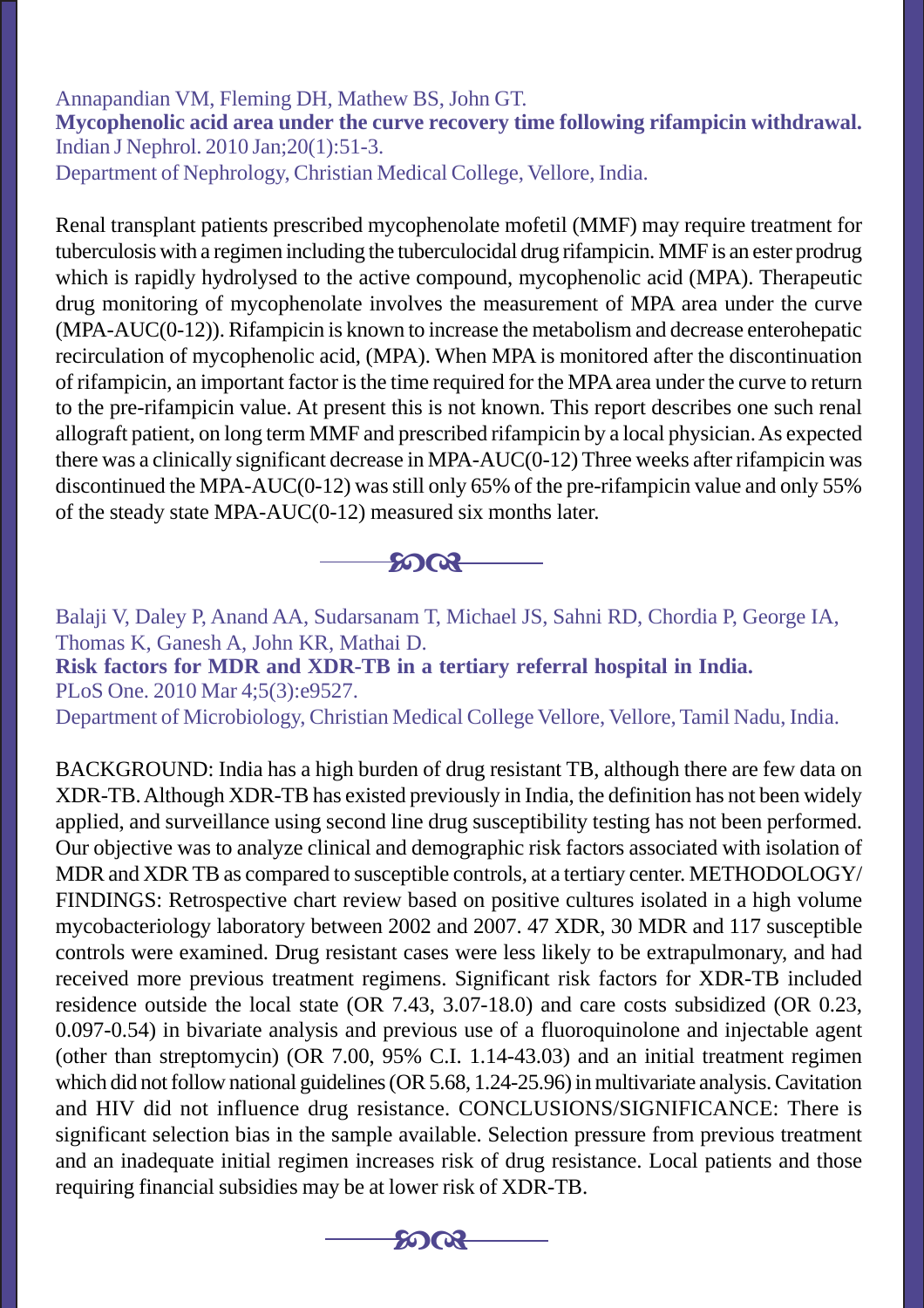Balamurugan R, Mary RR, Chittaranjan S, Jancy H, Shobana Devi R, Ramakrishna BS **Low levels of faecal lactobacilli in women with iron-deficiency anaemia in south India.** Br J Nutr. 2010 May 7:1-4. [Epub ahead of print]

Wellcome Trust Research Laboratory, Department of Gastrointestinal Sciences, Christian Medical College, Vellore 632 004, India.

Fe deficiency in women contributes significantly to maternal and child morbidity in India. The intestinal bacterial flora may facilitate absorption of Fe from the caecum and proximal colon. The present study investigated the possibility that intestinal microbiota of anaemic young women may differ from that of women with normal Hb levels. The microbiota was quantified by real-time PCR in faeces of eight anaemic (Hb  $\ll$  = 100 g/l) and twenty-six normohaemic (Hb  $\gg$  = 120 g/l) women aged 18-25 years. Sequences of 16S ribosomal DNA (rDNA) specific to Bifidobacterium genus, Lactobacillus acidophilus group, Bacteroides-Prevotella-Porphyromonas group, Clostridium leptum group and Eubacterium rectale were amplified and expressed (as relative difference) relative to the universally conserved bacterial 16S rDNA sequences. Dietary intakes of energy, carbohydrate, fibre and Fe were ascertained by maintenance of a diet diary for a week. Faecal lactobacilli were significantly lower in anaemic women (median 6.6 x 10- 8, relative difference compared with total bacteria) than in the reference group (2.9 x 10- 6;  $P = 0.001$ , unpaired t test with logarithmic transformation). There was no difference between the two groups with respect to any of the other bacteria that were examined. Intakes of energy, carbohydrate, fibre, Fe and milk were similar in both the groups. Fe deficiency in young women in south India was associated with low levels of lactobacilli in the faeces. The relationship between lactobacilli and Fe deficiency needs to be explored further.



Saravanan B, Jacob KS, Johnson S, Prince M, Bhugra D, David AS. **Outcome of first-episode schizophrenia in India: longitudinal study of effect of insight and psychopathology.** Br J Psychiatry. 2010 Jun;196(6):454-9.

Section of Cognitive Neuropsychiatry, PO Box 68, Institute of Psychiatry, King's College London, Denmark Hill, London SE58AF, UK.

BACKGROUND: Transcultural studies have found lack of insight to be an almost invariable feature of acute and chronic schizophrenia, but its influence on prognosis is unclear. AIMS: To investigate the relationship between insight, psychopathology and outcome of first-episode schizophrenia in Vellore, India. METHOD: Patients with a DSM-IV diagnosis of schizophrenia (n  $= 131$ ) were assessed prospectively at baseline and at 6-month and 12-month follow-up. Demographic and clinical measures included insight, psychopathology, duration of untreated psychosis (DUP) and social functioning. Linear and logistic regression was used to measure predictors of outcome. RESULTS: Follow-up data were available for 115 patients at 1 year. All achieved remission, half of them with and half without residual symptoms. Changes in psychopathology and insight during the first 6 months and DUP strongly predicted outcome (relapse or functional impairment), controlling for baseline measures. CONCLUSIONS: Outcome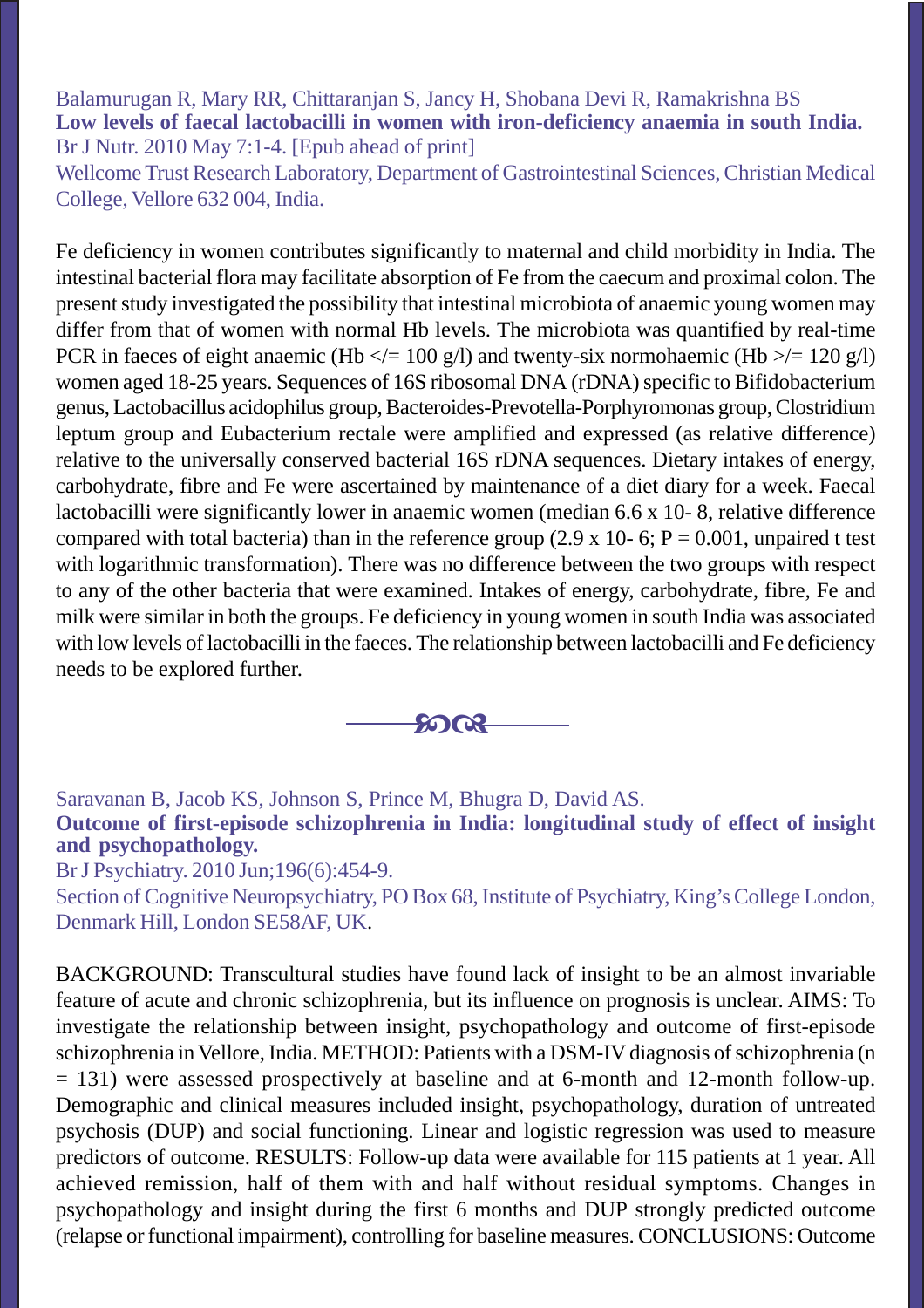of schizophrenia in this setting is driven by early symptomatic improvement and is relatively favourable, in line with other studies from low- and middle-income countries. Early improvement in insight might be a useful clinical guide to future outcome. Reduction of DUP should be a target for intervention.



Bertha A, Danda S, Tjandrajana E, Srivastava V, Subramanian R, Mathew J **Klinefelter syndrome with systemic lupus erythematosus in an Indian man.** Lupus. 2010;19(7):870-1. Clinical Genetics Unit, CMC, Vellore, India.

Previously, cases of systemic lupus erythematosus (SLE) and Klinefelter syndrome (KS) in men have been reported in Western populations. We report the case of a 30-year-old man from southern India with known infertility who was diagnosed to have SLE and KS by fluorescence in-situ hybridization, as routine karyotype cultures failed. The diagnosis has implications in management and highlights the need for strong clinical suspicion and laboratory confirmation of KS by molecular methods when suspected in all men with SLE. Quicker, long-term remission and genetic counseling of such individuals can help in better management and coping with this chronic, potentially fatal disease.



Bhagat SK, Gopalakrishnan G, Kumar S, Devasia A, Kekre NS **Redo-urethroplasty in pelvic fracture urethral distraction defect: an audit.** World J Urol. 2010 Mar 5. [Epub ahead of print] Department of Urology, Christian Medical College, Vellore, 632004, India.

PURPOSE: To predict the outcome of redo-urethroplasty after failed single or multiple open urethral procedures for pelvic fracture urethral distraction defects. METHODS: From January 1997 to December 2006, 43 patients underwent redo-urethroplasty for pelvic fracture urethral distraction defect. Forty-one were referred from other centers. All had undergone open surgery along with an endoscopic procedure (one or more procedures in each patient) which included endoscopic internal urethrotomy, urethral stenting or urethral dilations. RESULTS: There were 43 men with mean age of 29 (range 11-52). Eleven had associated injuries: intraperitoneal bladder rupture (3), bladder neck (2), rectum (3), anal sphincter (2), combined bladder, rectum and anal sphincter (1). Trocar suprapubic cystostomy was performed in 22, rail-road procedures in 10 and open suprapubic cystostomy in 11 along with the management of associated injuries as immediate treatment. Of 43 patients, 28 had progressive perineal, and 12 had transpubic repair. Three patients had total bulbar necrosis, and they underwent prepuceal tube reconstruction (1)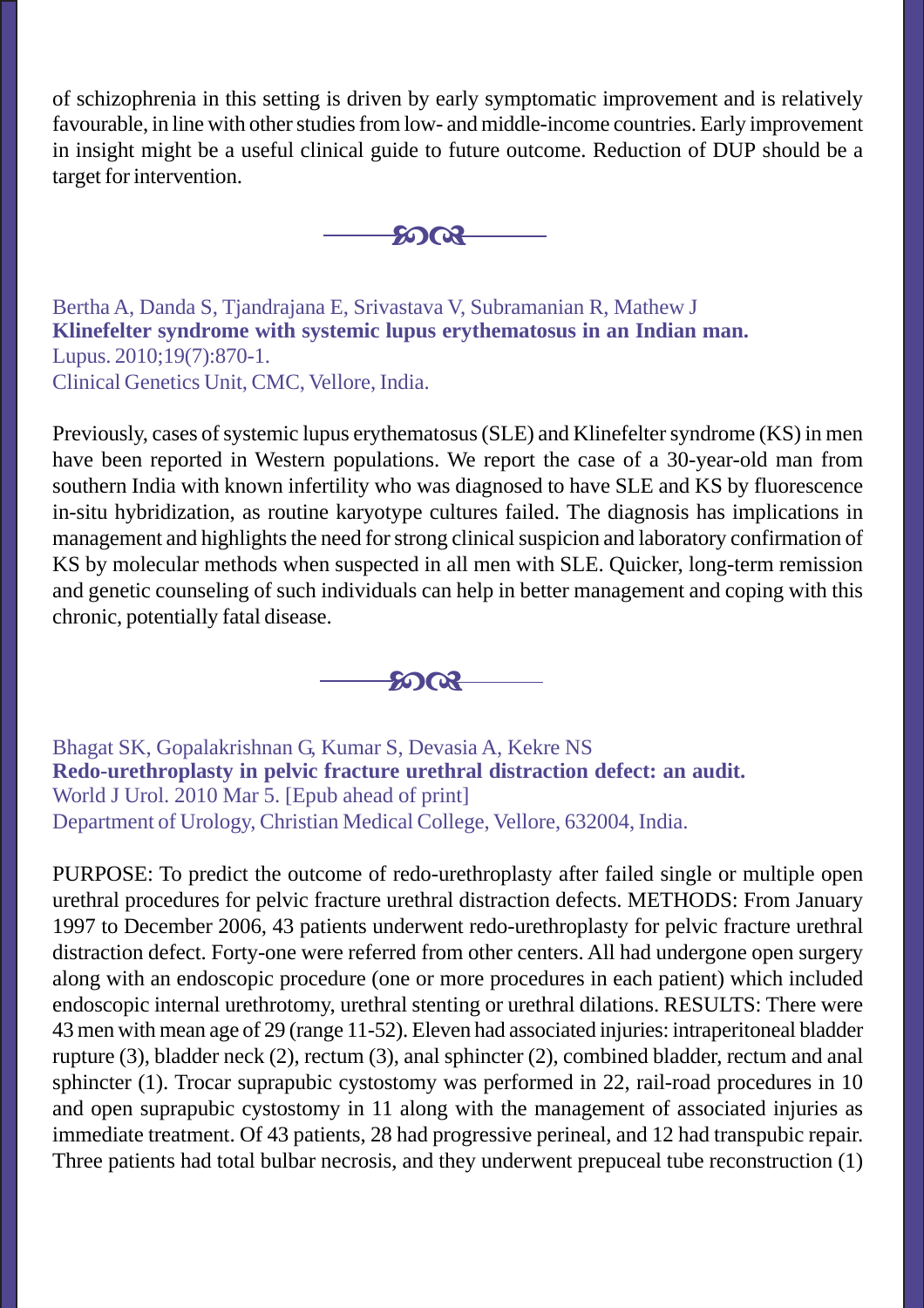and staged substitution with BMG and standard scrotal inlay (2). Analysis of various factors like number of attempts at previous surgery and stricture length did not affect the outcome. A successful result was achieved in 36 (83.72%), improved and stable in five and failure in two. CONCLUSIONS: The overall result of redo-urethroplasty for pelvic fracture urethral distraction defect continues to be gratifying. Failures happen usually within the first 3 months. Substitution urethroplasty can be reserved for those who have long distraction defect. Long-term follow-up is essential using stringent criteria to measure success.



## Boopalan PR, Arumugam S, Livingston A, Mohanty M, Chittaranjan S. **Pulsed electromagnetic field therapy results in healing of full thickness articular cartilage defect.**

Int Orthop. 2010 Mar 26. [Epub ahead of print]

Department of Orthopaedics Unit 3, Christian Medical College, Vellore, Vellore, Tamil Nadu, India, 632004

This study aimed to determine the efficacy of PEMF (pulsed electromagnetic field) treatment in experimental osteochondral defect healing in a rabbit model. The study was conducted on 12 New Zealand white rabbits. Six rabbits formed the study group and six rabbits the control group. The right knee joints of all 12 animals were exposed and a 3.5-mm diameter osteochondral defect was created in the trochlear groove. The defect was filled with calcium phosphate scaffold. Six animals from the study group were given PEMF of one hour duration once a day for six weeks with set parameters for frequency of 1 Hz, voltage 20 V, sine wave and current +/-30 mA. At six weeks the animals were sacrificed and histological evaluation was done using H&E, Safranin O, Maissons trichrome staining and immunohistochemistry for type 2 collagen. The quality of the repair tissue was graded and compared between groups with the Wakitani histological grading scale and a statistical analysis was done. The total histological score was significantly better in the study group  $(p = 0.002)$  with regeneration similar to adjacent normal hyaline cartilage. Immunohistochemistry for collagen type II was positive in the study group. PEMF stimulation of osteochondral defects with calcium phosphate scaffold is effective in hyaline cartilage formation. PEMF is a non-invasive and cost effective adjuvant treatment with salvage procedures such as abrasion chondroplasty and subchondral drilling.



Boopalan PR, Nithyananth M, Jepegnanam TS. **Lateral Gastrocnemius Flap Cover for Distal Thigh Soft Tissue Loss.** J Trauma. 2010 Mar 15. [Epub ahead of print] Department of Orthopaedics Unit 3 and 1, Christian Medical College, Vellore, Tamil Nadu, India.

BACKGROUND: The gastrocnemius muscle flap has been used extensively for cover around the knee. However, the use of the lateral gastrocnemius for cover of the distal thigh has not been well described. METHODS: The lateral gastrocnemius flap was used in eight patients from October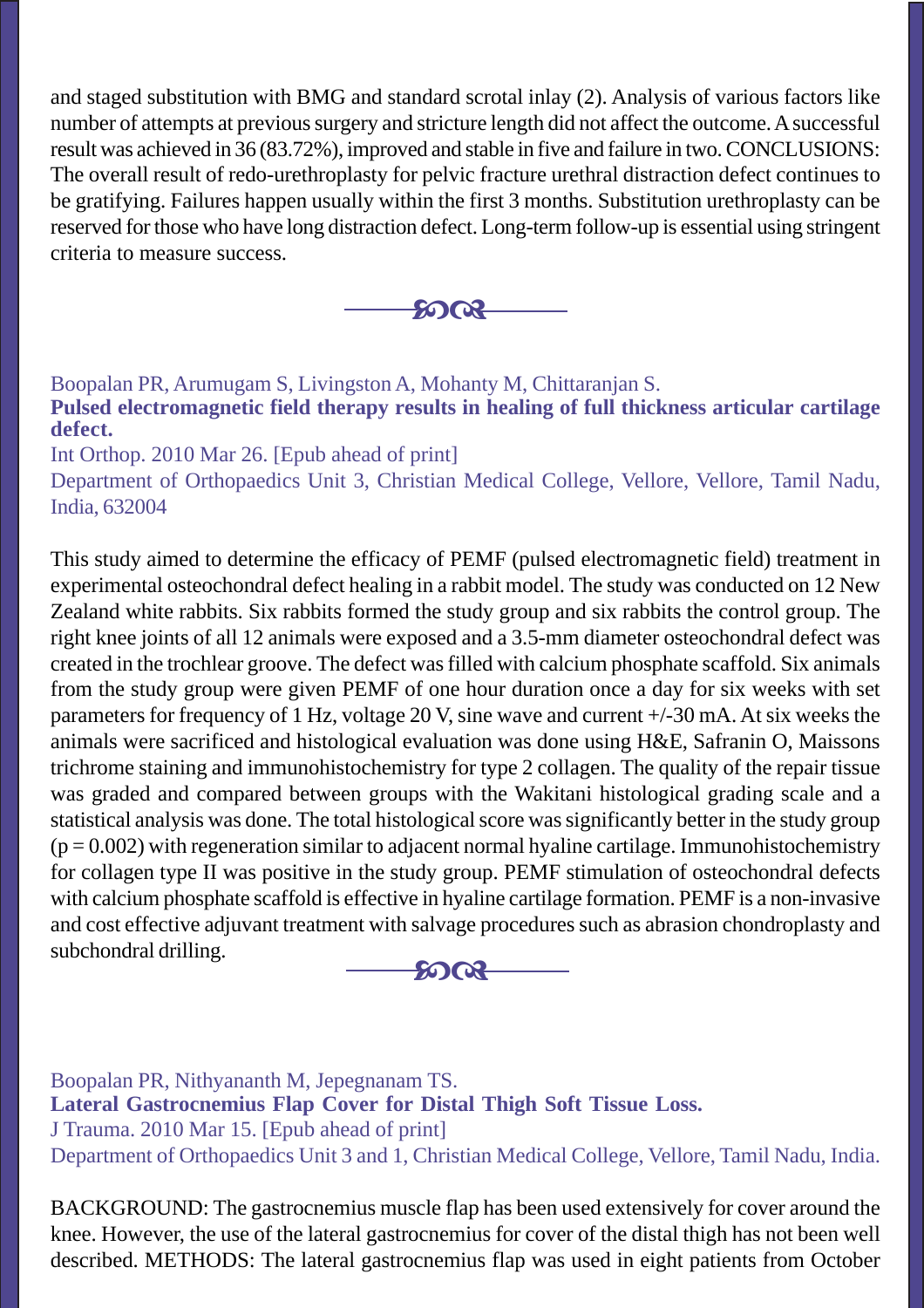2004 to February 2009 for cover of the distal thigh proximal to the knee joint. We included patients who had soft tissue loss secondary to trauma and infection and who required soft tissue cover in the distal lateral thigh (>8 cm proximal to the joint line). The average age of the patients was 40 years (21-64 years). Four patients had soft tissue loss secondary to trauma, two had loss secondary to chronic infection, and two patients had soft tissue loss after surgical infection. RESULTS: All patients had resolution of infection at final follow-up. The average area of soft tissue cover achieved was 14 x 9 cm. The maximal proximal extent reached with lateral gastrocnemius flap from the joint line was 17 cm (8-17 cm) measured in full knee extension. There were two complications. One patient developed a common peroneal palsy and infection, which recovered after re-exploration. Another patient developed a sinus, which resolved after removal of a loose screw. CONCLUSION: The lateral gastrocnemius muscle flap is effective in the cover of the lateral distal thigh.

 $-50$   $Q$ 

Booshanam DS, Cherian B, Joseph CP, Mathew J, Thomas R **Evaluation of posture and pain in persons with benign joint hypermobility syndrome.** Rheumatol Int. 2010 May 20. [Epub ahead of print] Physiotherapy, Department of Physical Medicine & Rehabilitation, Christian Medical College, Vellore, India.

The objective of the present study is to compare and quantify the postural differences and joint pain distribution between subjects with benign joint hypermobility syndrome (BJHS) and the normal population. This observational, non-randomized, and controlled study was conducted at Rheumatology and Physical Medicine and Rehabilitation Medicine Departments of a tertiary care teaching hospital. Subjects comprise 35 persons with diagnosis of BJHS, and the control group was matched for age and sex. Reedco's Posture score (RPS) and visual analogue scale (VAS) were the outcome measures. The subjects were assessed for pain in ten major joints and rated on a VAS. A standard posture assessment was conducted using the Reedco's Posture score. The same procedure was executed for an age- and sex-matched control group. Mean RPS for the BJHS group was  $55.29 + (-8.15)$  and for the normal group it was  $67 + (-11.94)$ . The most common postural deviances in subjects with BJHS were identified in the following areas of head, hip (Sagittal plane), upper back, trunk, and lower back (Coronal plane). Intensity of pain was found to be more in BJHS persons than that of the normal persons, and the knee joints were the most affected. The present study compared and quantified the postural abnormalities and the pain in BJHS persons. The need for postural re-education and specific assessment and training for the most affected joints are discussed. There is a significant difference in posture between subjects with BJHS and the normal population. BJHS persons need special attention to their posture reeducation during physiotherapy sessions to reduce long-term detrimental effects on the musculoskeletal system.

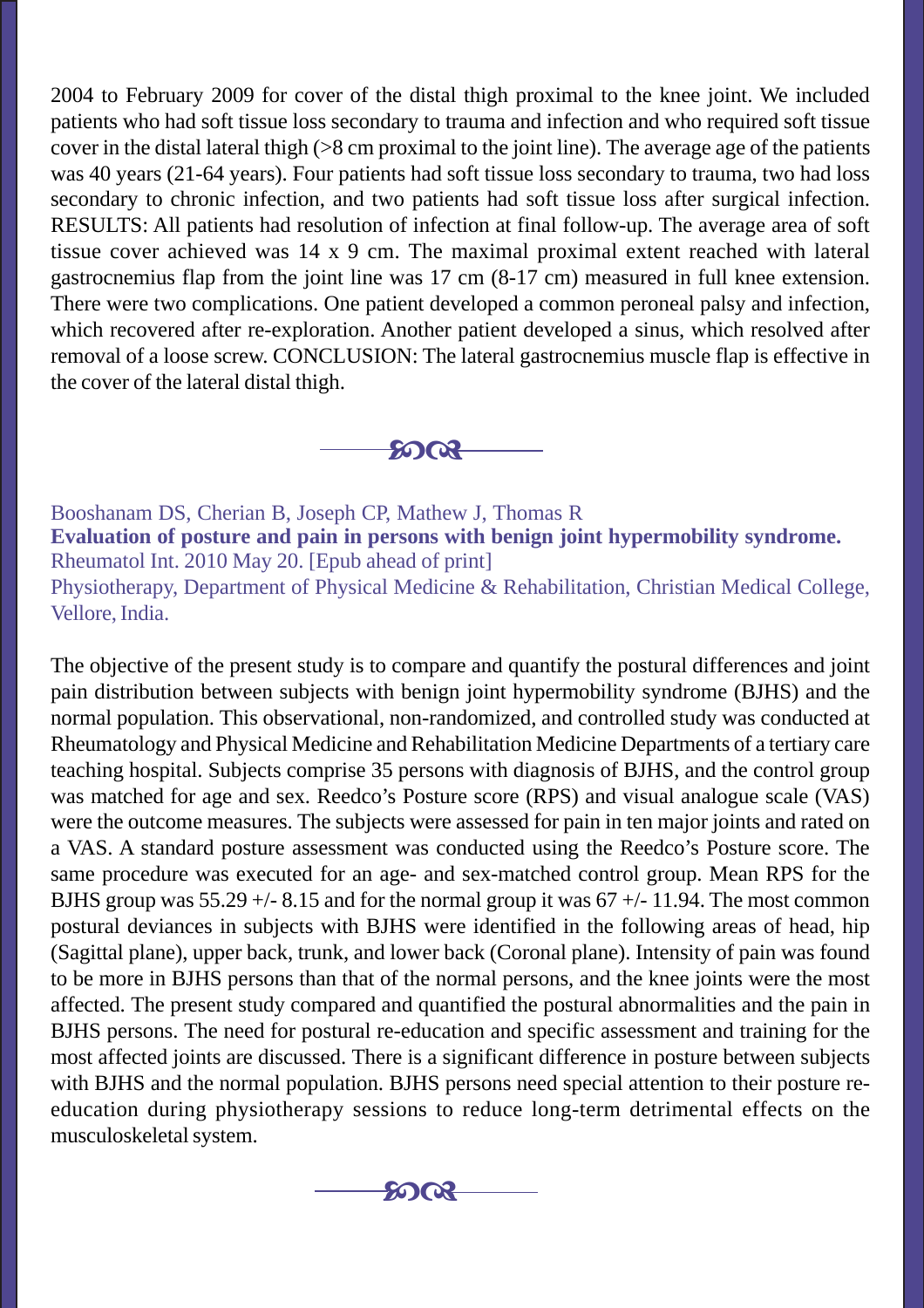#### Chrispal A, Begum A, Ramya I, Zachariah A. **Hair dye poisoning—an emerging problem in the tropics: an experience from a tertiary care hospital in South India**. Trop Doct. 2010 Apr;40(2):100-3.

Department of Medicine 2, Christian Medical College, Vellore 632004, Tamil Nadu, India.

Super-Vasmol, a cheap, freely-available hair dye is emerging as a major cause of suicidal poisoning in India. It contains potential toxins including paraphenylene diamine, resorcinol, sodium ethylenediaminetetraacetic acid and propylene glycol which can result in multiorgan dysfunction. A retrospective study was conducted over 3.5 years (January 2006-July 2009) of 13 consecutive patients with Super-Vasmol poisoning admitted to a tertiary care, referral hospital in South India. A chart review including records of clinical presentations, laboratory findings and treatment details was carried out. Eleven of the patients were women and the mean age was 27.2 years. The predominant clinical features were cervico-facial oedema and pain, cola-coloured urine and oliguria. Laboratory investigations revealed elevated hepatic transaminases (100%), leucocytosis (92.3%), elevated creatinine phosphokinase (92.3%), metabolic acidosis (84.6%), hypocalcaemia (61.5%), hyperphosphataemia (46.2%) and renal failure (38.5%). Eight of the patients were discharged with complete recovery. Trends towards a poor outcome were evident among the following patients: late presentation at our centre; when no gastric lavage was done at the primary-care centre; those requiring tracheostomy/intubation at the primary centre; presentation with a low Glasgow Coma Score or seizures; established renal failure; and those who subsequently require dialysis, mechanical ventilation or intensive care. Hair dye poisoning classically presents with cervico-facial oedema, severe rhabdomyolysis and renal failure. Early therapy with tracheostomy and aggressive forced diuresis are essential in order to prevent the high mortality associated with this toxin. It is imperative to raise public awareness of the potential toxicity of the dye as well as to educate physicians about the need for aggressive and early treatment.



Chrispal A, Boorugu H, Gopinath KG, Prakash JA, Chandy S, Abraham OC, Abraham AM, Thomas K.

**Scrub typhus: an unrecognized threat in South India - clinical profile and predictors of mortality.**

#### Trop Doct. 2010 Jul;40(3):129-33.

Department of Medicine Unit 2, Christian Medical College, Vellore 632004, Tamil Nadu, India.

Scrub typhus is an important cause of acute undifferentiated febrile illnesses in the Indian subcontinent. Delay in diagnosis and in the initiation of appropriate treatment can result in severe complications such as acute respiratory distress syndrome (ARDS), septic shock and multisystem organ failure culminating in death. We conducted a prospective, observational study to delineate the clinical profile and predictors of mortality in scrub typhus in adults admitted to the medical wards of a tertiary care, referral hospital in South India over a one-year period. The case fatality rate in this study was 12.2%. Metabolic acidosis (odds ratio [OR] 6.1), ARDS (OR 3.6), altered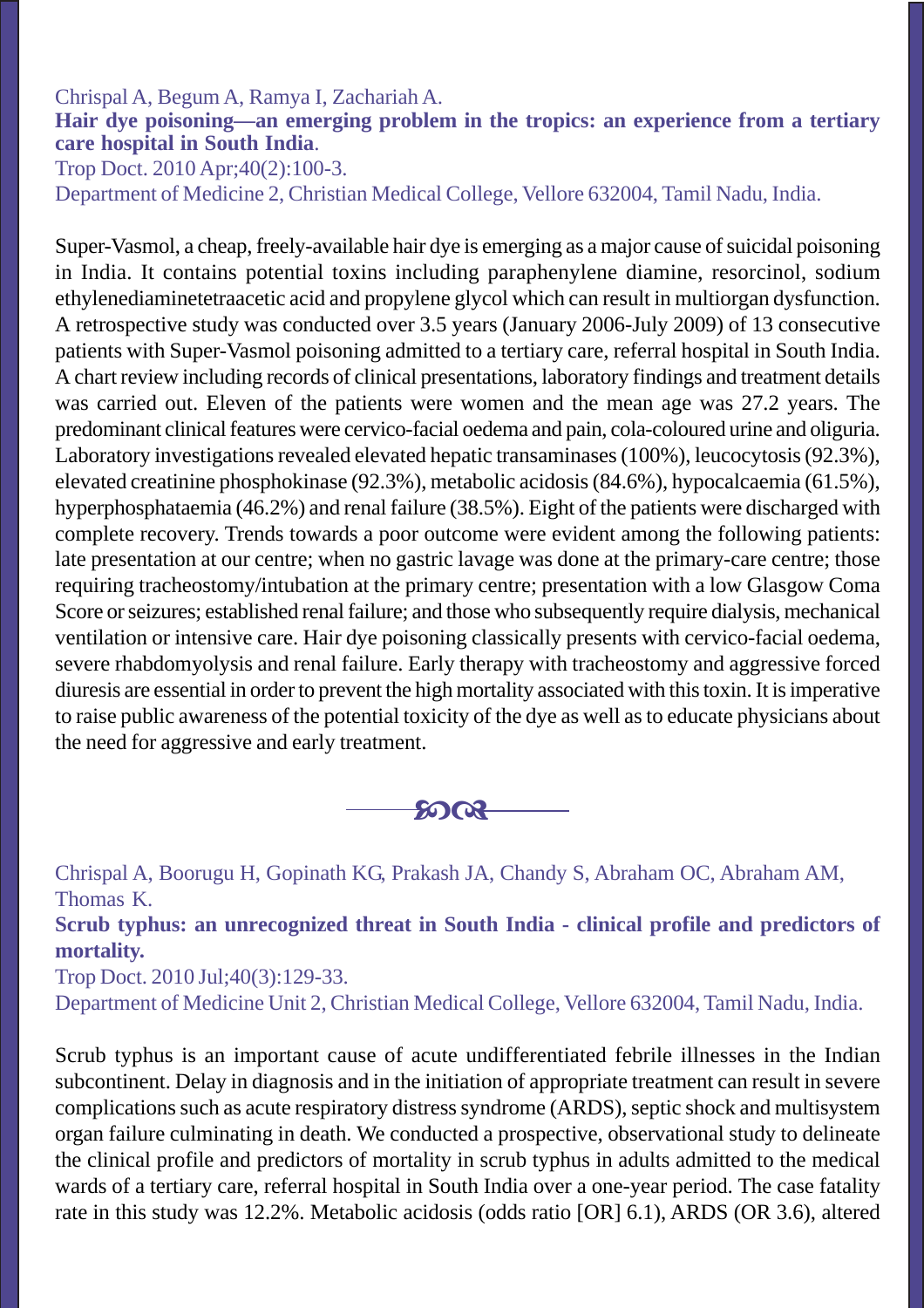sensorium (OR 3.6) and shock (OR 3.1) were independent predictors of mortality. It appears that scrub typhus has four possible overlapping clinical presentations: mild disease; respiratory predominant disease; central nervous system predominant disease (meningoencephalitis); or sepsis syndrome. Given the telltale presence of an eschar (evident in 45.5%), the characteristic clinical profile and the dramatic therapeutic response to a cheap, yet effective, drug such as doxycycline, medical practitioners in the region should have ample opportunity to reach an early diagnosis and initiate treatment which could, potentially, reduce the mortality and morbidity associated with scrub typhus.



Christopher DJ, Daley P, Armstrong L, James P, Gupta R, Premkumar B, Michael JS, Radha V, Zwerling A, Schiller I, Dendukuri N, Pai M. **Tuberculosis infection among young nursing trainees in South India.** PLoS One. 2010 Apr 29;5(4):e10408.

Department of Pulmonary Medicine, Christian Medical College, Vellore, Tamil Nadu, India.

BACKGROUND: Among healthcare workers in developing countries, nurses spend a large amount of time in direct contact with tuberculosis (TB) patients, and are at high risk for acquisition of TB infection and disease. To better understand the epidemiology of nosocomial TB among nurses, we recruited a cohort of young nursing trainees at Christian Medical College, a large, tertiary medical school hospital in Southern India. METHODOLOGY/PRINCIPAL FINDINGS: Among 535 nursing students enrolled in 2007, 468 gave consent to participate, and 436 underwent two-step tuberculin skin testing (TST). A majority (95%) were females, and almost 80% were under 22 years of age. Detailed TB exposure information was obtained using interviews and clinical log books. Prevalence of latent TB infection (LTBI) was estimated using Bayesian latent class analyses (LCA). Logistic regression analyses were done to determine the association between LTBI prevalence and TB exposure and risk factors. 219 of 436 students (50.2%, 95% CI: 45.4-55.0) were TST positive using the 10 mm or greater cut-off. Based on the LCA, the prevalence of LTBI was 47.8% (95% credible interval 17.8% to 65.6%). In the multivariate analysis, TST positivity was strongly associated with time spent in health care, after adjusting for age at entry into healthcare. CONCLUSIONS: Our study showed a high prevalence of LTBI even in young nursing trainees. With the recent TB infection control (TBIC) policy guidance from the World Health Organization as the reference, Indian healthcare providers and the Indian Revised National TB Control Programme will need to implement TBIC interventions, and enhance capacity for TBIC at the country level. Young trainees and nurses, in particular, will need to be targeted for TBIC interventions.



Das Adhikary S, Gopalakrishnan G. **Varicocele: in search of a human model.** Urol Int. 2010;84(2):226-30. Epub 2010 Mar 4. Department of Urology, Christian Medical College, Vellore, India.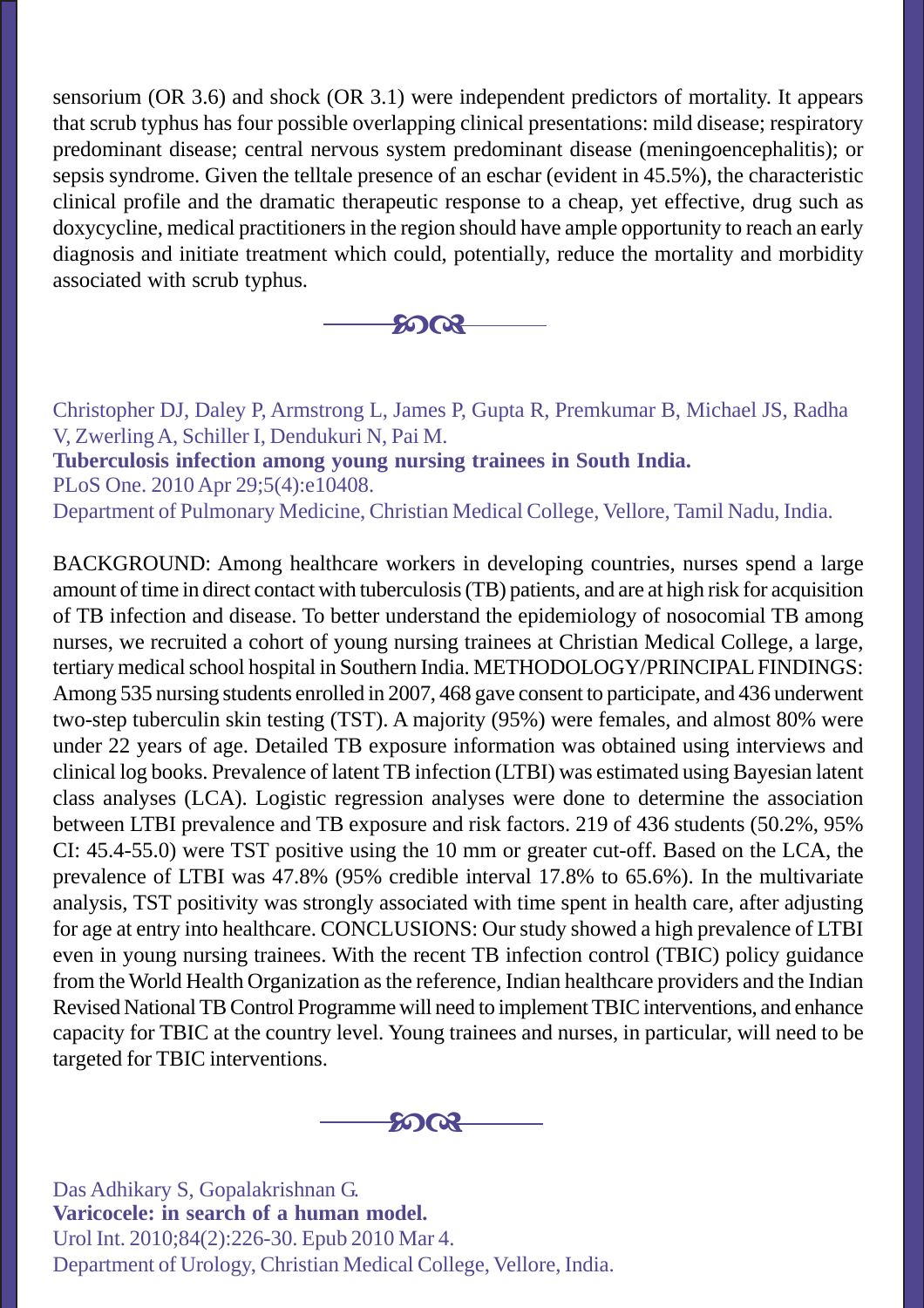AIMS: To study the effects of left gonadal vein ligation on semen parameters and venous hemodynamics of the testis. SUBJECTS AND METHODS: All male voluntary kidney donors who were scheduled to have left donor nephrectomy between March 2004 and February 2005, by either open or laparoscopic technique, were considered for this study. RESULTS: A total of 95 live related renal transplants were performed. Left donor nephrectomy was performed in 22 of 37 males. Only 19 were evaluable; 7 patients underwent laparoscopic donor nephrectomy; 6 were unmarried. We observed that 66% (12) of our study patients showed radiological evidence of varicocele, and this was statistically significant; 22% (4) also developed contralateral varicocele; 44% (8) developed oligoasthenozoospermia. CONCLUSION: Ligation of the left gonadal vein is part of organ harvesting for live related renal transplantation and produces radiologically confirmed varicocele in some men. In these men, alterations in semen parameters are observed over 4-24 weeks. Due to short follow-up, we are unable to state if this is a permanent or temporary effect. We presume that since these men had normal semen parameters earlier, the stress pattern would revert to normal. If it does not however, this would have particular implications upon informed consent for unmarried male donors.



Das S, Ram TS, Chacko RT, Pavamani S, Viswanathan PN, Viswanathan FR, Kurian S. **Primitive Neuroectodermal Tumor of the Jejunum; A Case Report and Literature Review.** J Gastrointest Cancer. 2010 Mar 27. [Epub ahead of print] Department of Radiation Oncology Unit I, Christian Medical College Vellore, Vellore, 632004, Tamil Nadu, India.

OBJECTIVE AND IMPORTANCE: The aim of this paper is to report an unusual presentation of extranodal follicular dendritic cell tumor of neck with spinal metastasis. Follicular dendritic cells are nonlymphoid immune accessory cells present in the germinal centers of lymphoid follicles and play a crucial role in the induction and maintenance of the humoral immune response. Tumors from these cells are rare and treatment modality poorly defined. CLINICAL PRESENTATION: A 37-year-old lady presented with recurrent neck swelling which was initially reported as malignant paraganglioma. The primary disease was treated with surgery and radiotherapy. Eleven years later, the patient presented with metastasis to the spinal cord. Subsequent immunohistochemical analysis of the primary site tumor and the metastatic deposits revealed it to be a follicular dendritic cell tumor. INTERVENTION: The patient was treated with surgery followed by radiotherapy to spine, and one and half year after treatment, the patient is doing well and has regained complete motor functions. CONCLUSION: Metastasis to spinal cord for follicular dendritic cell tumor is very rare, and to the best of our knowledge, no such case has been previously reported in the scientific literature so far. In the present case, good local control was achieved with initial surgery and radiotherapy but resulted in distant failure after 11 years. This underlines the need for adjuvant systemic therapy, and understanding the biology of the tumor may help in formulating targeted therapy in the future for this rare disorder.

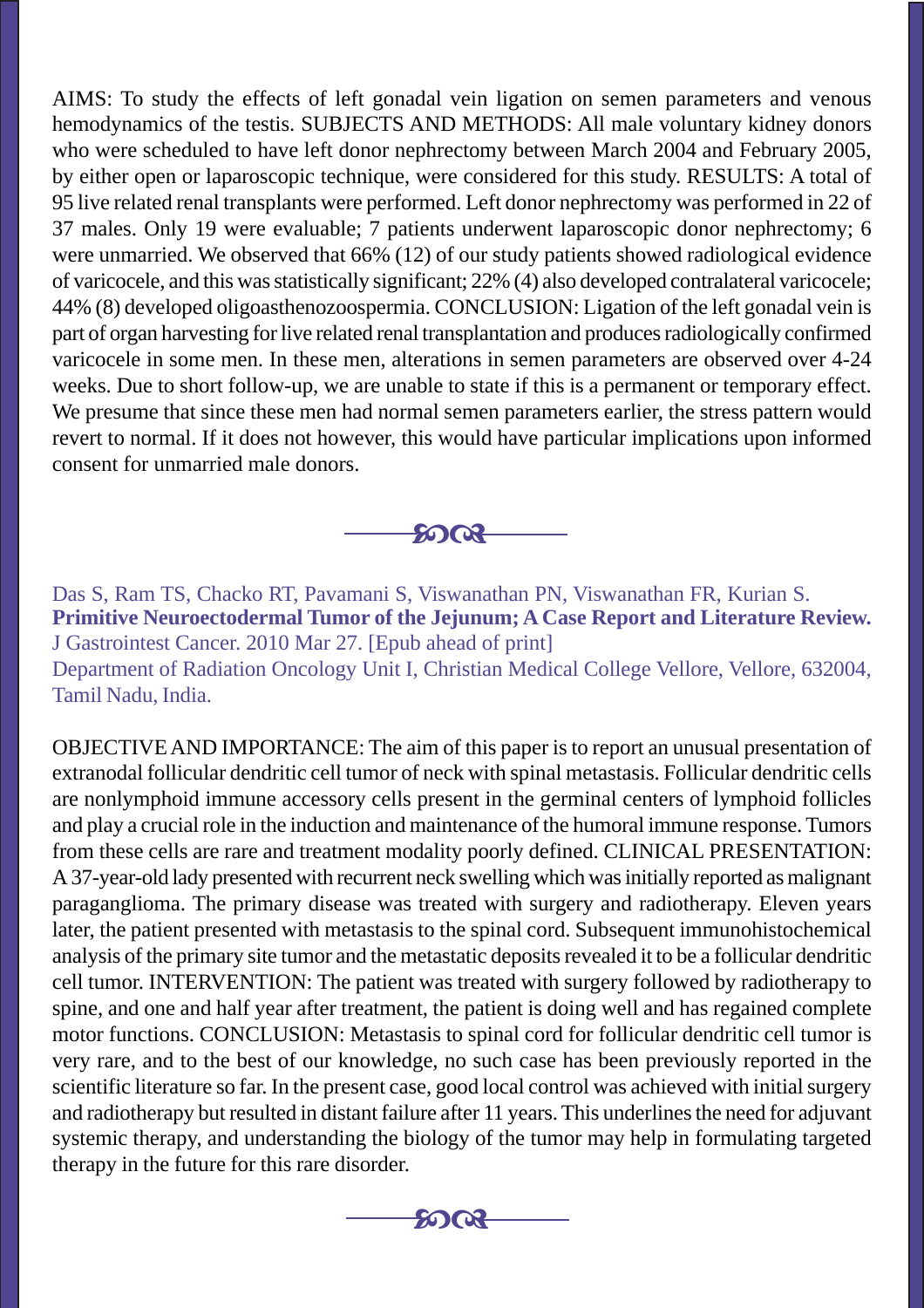David J, Rajasekar A, Daniel HD, Ngui SL, Ramakrishna B, Zachariah UG, Eapen CE, Abraham P. **Infection with hepatitis C virus genotype 3—experience of a tertiary health care centre in south India.** Indian J Med Microbiol. 2010 Apr-Jun;28(2):155-7. Department of Clinical Virology, Christian Medical College, Vellore - 632 004, India.

To analyse the response rate and the predictive values of virological, biochemical and histological factors on HCV antiviral therapy in HCV genotype 3 infected patients, we retrospectively studied 21 HCV genotype 3 infected patients, who underwent HCV antiviral therapy. Low (57%) sustained viral response (SVR) rate and significant association of SVR with normalization of alanine transaminase (ALT) levels were observed in our study. Absence of early viral response (EVR) showed high (80%) predictive value on SVR. Absence of EVR and normalisation of the ALT levels can predict the outcome of HCV antiviral therapy.



Devadoss U, Babu S, Cherian V.

**Quantifying the effect of isoflurane and nitrous oxide on somatosensory-evoked potentials.** Indian J Anaesth. 2010 Jan;54(1):40-4.

Department of Anaesthesia, Christian Medical College, Vellore - 632 004, Tamilnadu, India.

Anaesthetic techniques may have a significant effect on intraoperative-evoked potentials (EP). The present study is designed to compare Propofol anaesthesia with Isoflurane (with or without nitrous oxide) during intraoperative somatosensory-evoked potential (SSEP) monitoring in 15 ASA Grade I and II patients undergoing surgery for intracranial tumours. SSEPs in response to median and posterior tibial nerve stimulation were recorded under four different anaesthetic conditions: 1) Propofol infusion and ventilation with air-oxygen, 2) Isoflurane, 1.0 MAC and ventilation with air-oxygen, 3) Isoflurane 1.0 MAC and ventilation with nitrous oxide-oxygen, and 4) Return to Isoflurane, 1.0 MAC and ventilation with air-oxygen. Intraoperative monitoring of somatosensory evoked potentials is best recordable using Propofol. The morphology of the EP is reproducible with Isoflurane. This effect is exaggerated when it is advisable to avoid nitrous oxide.



Ebenezer J, Rupa V. **Preoperative predictors of incudal necrosis in chronic suppurative otitis media.** Otolaryngol Head Neck Surg. 2010 Mar;142(3):415-20. Department of ENT, Speech and Hearing, Christian Medical College Hospital, Vellore, India.

OBJECTIVE: To determine the predictive value of preoperative clinical, audiological, and radiological factors in diagnosing incudal necrosis in patients with tubotympanic chronic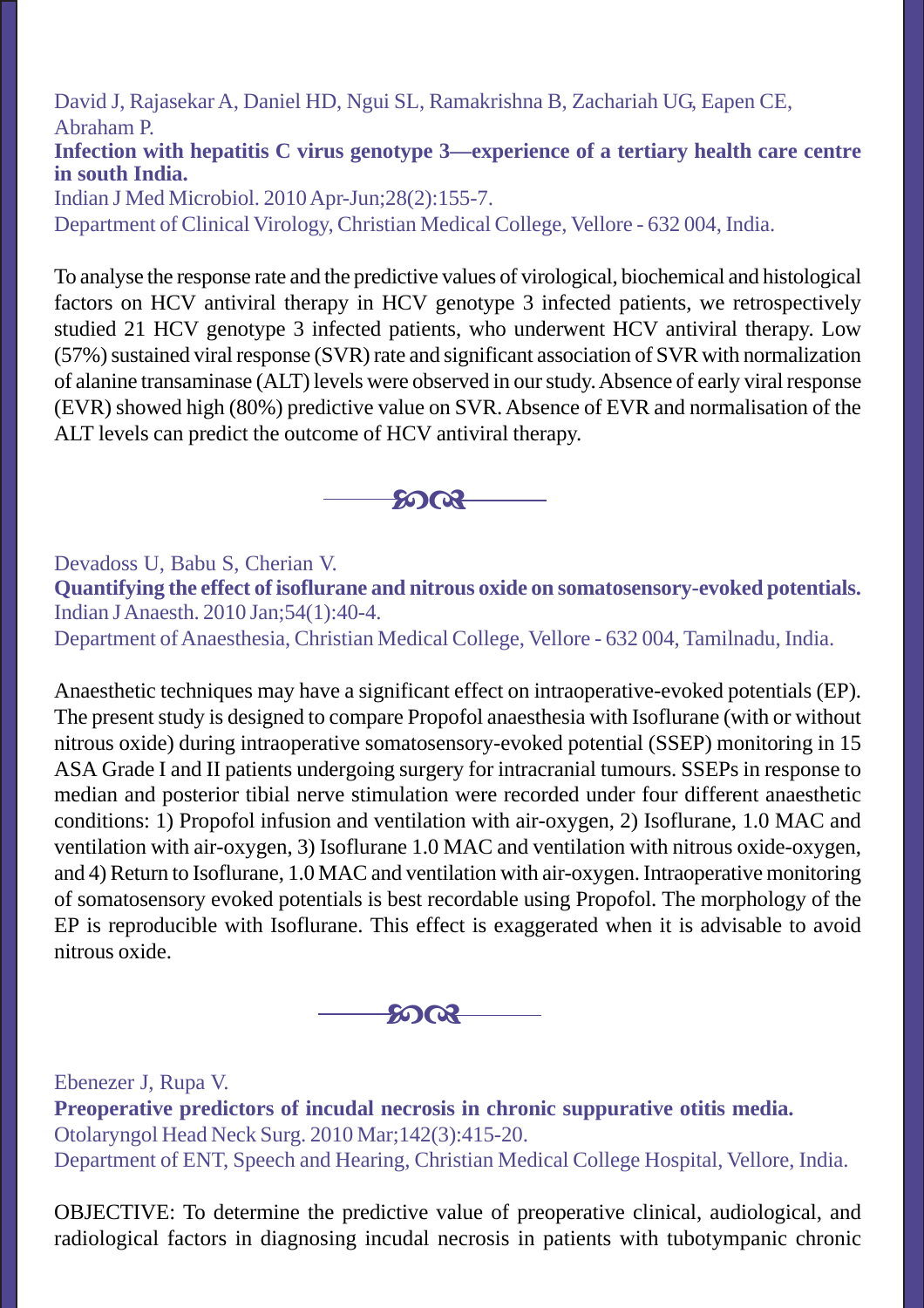suppurative otitis media (CSOM). STUDY DESIGN: Case series with planned data collection. SETTING: Tertiary care referral center. SUBJECTS AND METHODS: Patients older than five years of age diagnosed with tubotympanic CSOM who underwent tympanomastoid surgery were recruited. Findings on otoscopy, x-ray mastoid, pure-tone audiometry, and intraoperative otomicroscopy were recorded. RESULTS: Incus necrosis occurred in 24 (16%) of a total of 150 patients. On bivariate analysis, findings of active ear discharge  $(P = 0.01)$ , anterosuperior location of perforation (P = 0.03), exposure of incudostapedial joint (P = 0.05), edematous middle ear mucous membrane ( $P = 0.05$ ), middle ear granulations ( $P = 0.004$ ), foreshortening of the handle of malleus (P = 0.04), moderate to moderately severe hearing loss (41-70 dB HL) (P = 0.000), and air-bone gap  $> 40$  dB (P = 0.001) were found to be associated with incus necrosis. Intraoperative findings of aditus block ( $P = 0.001$ ) and mastoid granulations ( $P = 0.005$ ) were also found to be significantly associated with incus necrosis. Mastoid pneumatization and perforation size and site were not associated with incus necrosis. On multivariate analysis, only middle ear granulations ( $P = 0.04$ ; odds ratio [OR] 3.161; 95% confidence interval [95% CI] 1.087-9.196) and a moderate to moderately severe hearing loss (41-70 dB HL) ( $P = 0.03$ ; OR 1.720; CI 1.064-2.782) were found to be significant risk factors. CONCLUSION: Incus necrosis is best predicted by the presence of middle ear granulations and moderate to moderately severe hearing loss (41-70 dB HL). Knowledge of this information preoperatively can influence surgical decision making and preparedness regarding ossiculoplasty and patient consent.



Fletcher GJ, Gnanamony M, Samuel P, Ismail AM, Kannangai R, Daniel D, Eapen CE, Abraham P.

#### **Association of mannose-binding lectin polymorphisms and HBV outcome in a South Indian population.**

Int J Immunogenet. 2010 Jun;37(3):177-84. Epub 2010 Feb 24.

Department of Gastrointestinal Sciences, Christian Medical College, Vellore, Tamil Nadu, India.

Mannose binding lectin (MBL) is an important innate immune system pattern recognition molecule. The MBL gene polymorphisms are reported to play a crucial role in outcome of hepatitis B virus (HBV) infection. In this study, we ascertained the association of MBL genotypes with HBV outcome in a South Indian population. The MBL gene polymorphisms at codons 52, 54 and 57 of exon I, and promoter polymorphisms at -221 were typed by polymerase chain reactionsequence specific primer in spontaneously recovered and in chronic HBV group. The allele frequency of codon 52 'C' was significantly higher in chronic HBV group than in the recovered group (98.5% vs. 93.6%;  $P = 0.003$ ) and codon 52 'T' was significantly higher in recovered group than in the chronic group  $(6.4\%$  vs. 1.5%; P = 0.003). In multivariate analysis, after adjusting for age, sex and state of origin, codon 52 'CC' and 'CT' genotypes were significantly associated with chronicity and recovery respectively [odds ratio (OR), 0.25; 95% confidence interval (CI),  $0.08-0.80$ ,  $P = 0.02$ ] in co-dominant analyzing models. This was re-affirmed in analysis performed exclusively on Tamil Nadu subjects (OR, 0.23; 95% CI, 0.06-0.93,  $P =$ 0.039). The frequency of low/none haplotype (XY/O) was significantly higher in recovered group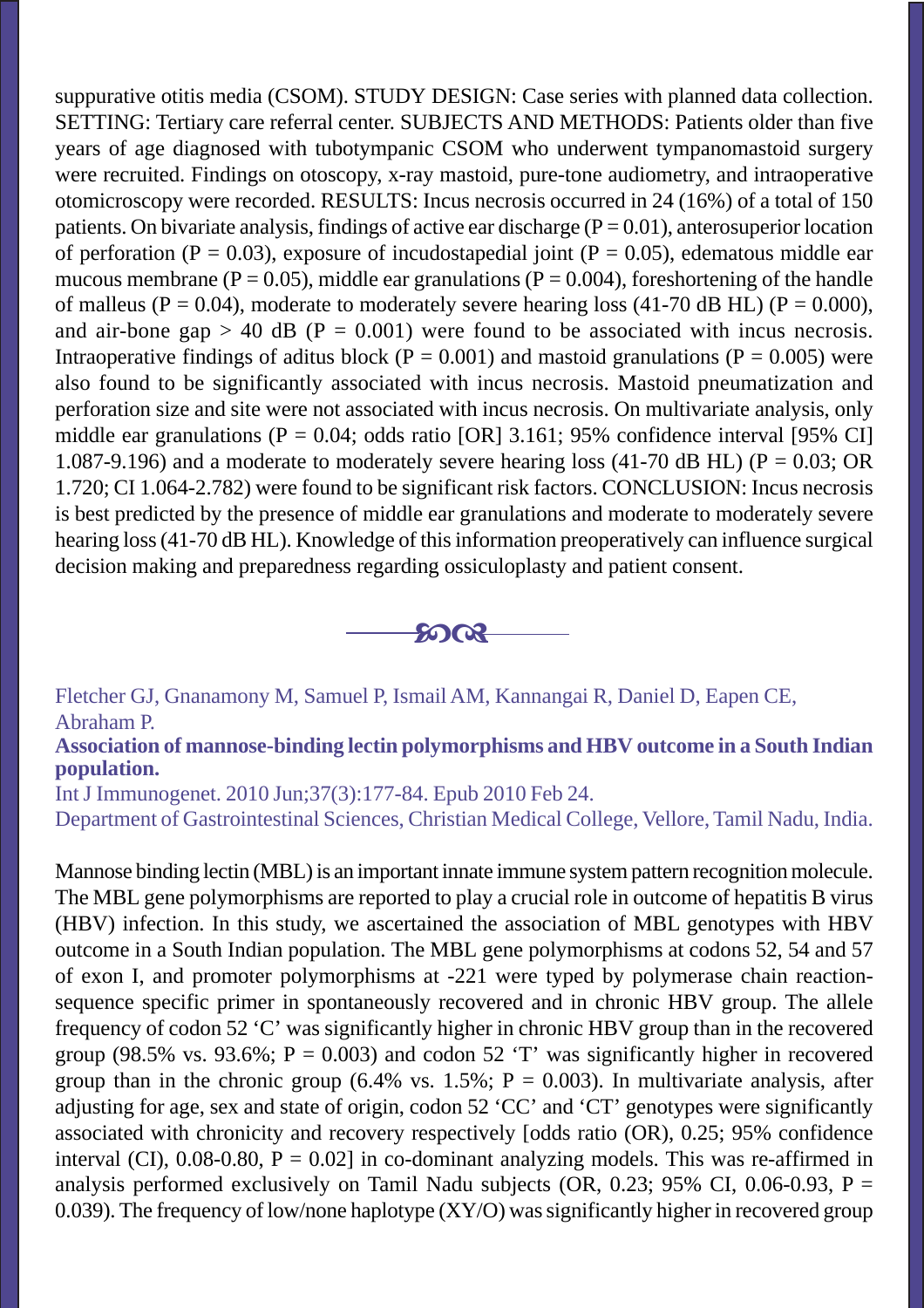than in chronic group (15.6% vs 7.5%) and associated with spontaneous recovery (OR, 2.28; 95% CI, 1.04-4.99,  $P = 0.035$ ). Our results provide preliminary evidence that inheritance of codon 52 genotypes and XY/O haplotype associated with low MBL level substantially determine the outcome of HBV infection in a sympatrically isolated South Indian population.



George B, Mathews V, Viswabandya A, Lakshmi KM, Srivastava A, Chandy M **Allogeneic hematopoietic stem cell transplantation is superior to immunosuppressive therapy in Indian children with aplastic anemia—a single-center analysis of 100 patients.** Pediatr Hematol Oncol. 2010 Mar;27(2):122-31. Department of Haematology, Christian Medical College, Vellore, Tamil Nadu, India.

The authors compared the outcome in 100 children (61 boys, 39 girls; median age of 10.1  $+/- 3.4$ years) with aplastic anemia who underwent either immunosuppressive therapy (IST;  $n = 70$ ) or hematopoietic stem cell transplantation (HSCT;  $n = 30$ ) between 1998 and 2007. Conditioning regimes for HSCT were a combination of either cyclophosphamide (Cy) with antilymphocyte globulin (ALG) or fludarabine (Flu) with Cy or busulfan (Bu) +/- antithymocyte globulin (ATG). Stem cell source was bone marrow in 20 and peripheral blood stem cells (PBSCs) in 10. Patients undergoing IST received either equine ALG or ATG in combination with steroids and cyclosporine. Primary engraftment was seen in 25 children (83.3%), with acute graft-versus-host disease (aGvHD) in 5 (16.6%). The day 100 transplant-related mortality (TRM) was 30% and at a median follow up of 36 months (range: 6-197), the overall and disease-free survival is 70%. Among children who received IST, 60 children received ALG while 10 received ATGAM. Responses were seen in 27 children (43.5%), which was complete (CR) in 12 and partial (PR) in 15. At a median follow up of 38 months (range: 1-84), the overall survival is 37.1%, with 81.4% survival among responders and <10% survival among non-responders. HSCT would be the treatment of choice in children with severe aplastic anemia who have a human leukocyte antigen (HLA)-matched related donor and is superior to IST in this series from India.



George K, Aleyamma T, Kamath M, Chandy A, Mangalaraj AM, Muthukumar K, Londhe V **Symptomatic unilateral pleural effusion: A rare presentation of ovarian hyperstimulation syndrome.**

J Hum Reprod Sci. 2010 Jan;3(1):49-51.

Department of Reproductive Medicine Unit, Christian Medical College, Vellore - 632 004, India.

Isolated pleural effusion is a rare presentation of ovarian hyperstimulation syndrome. The pathogenesis of this disorder has not been fully elucidated. It supports the role of systemic factors rather than transudation of fluid from the surface of enlarged ovaries. This article describes a rare case of isolated pleural effusion following controlled ovarian hyperstimulation during an in-vitro fertilization cycle.

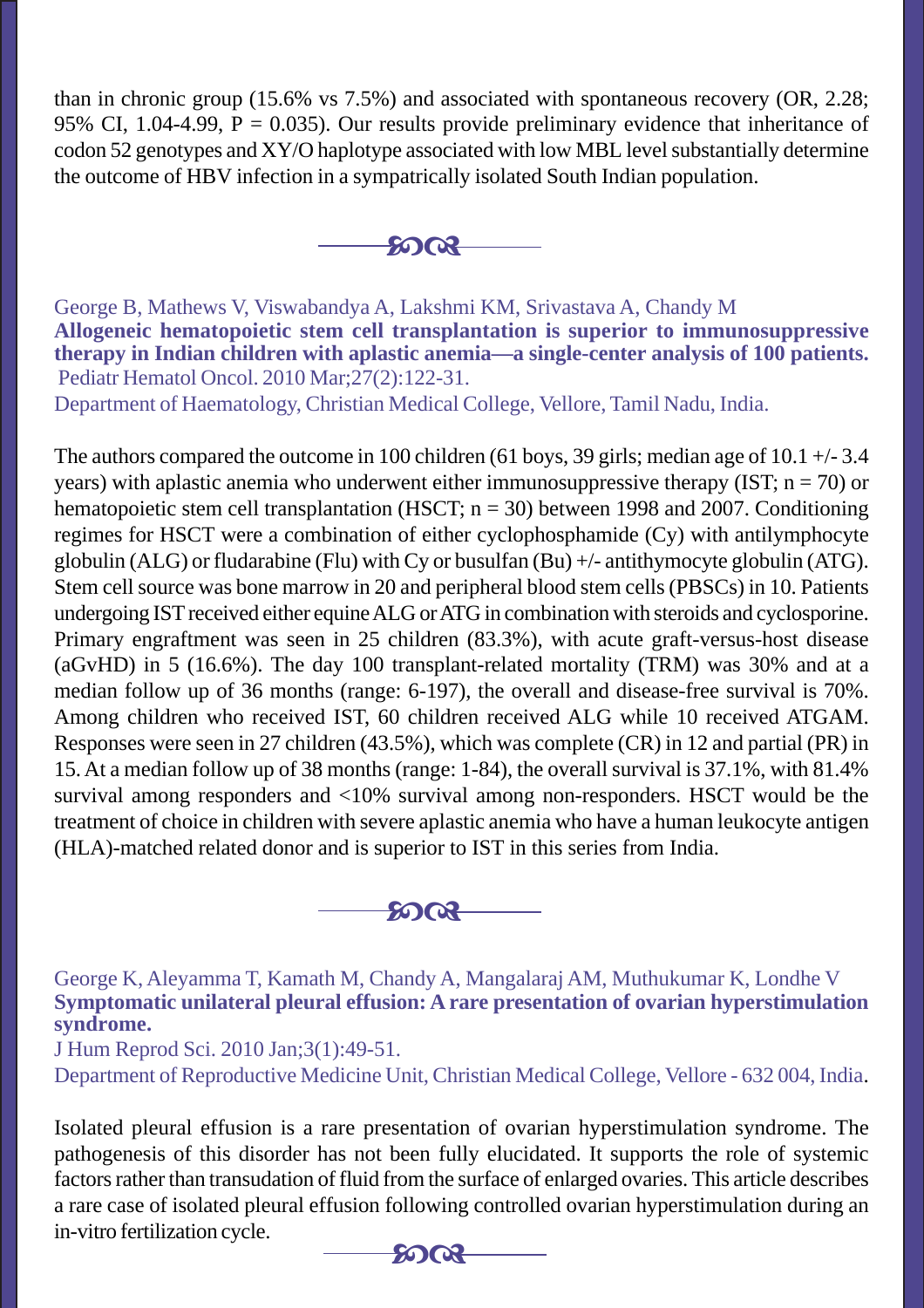#### George N, Shiny PJ, Miriam J, Nancy CA, Dhanasekar KR, Peedicayil J. **Inhibitory effect of anticholinergics on the contraction of isolated caprine urinary bladder detrusor muscle.**

Auton Autacoid Pharmacol. 2010 Jul;30(3):173-7. Epub 2010 Jan 19. Department of Pharmacology, Christian Medical College, Vellore 632002, India.

This study investigated whether four anticholinergics which are not clinically used for relaxing the urinary bladder detrusor muscle inhibit the contraction of isolated caprine (goat) detrusor muscle: cyclopentolate (100 nm), homatropine (5 microm), ipratropium (500 nm) and valethamate (1 microm). The effects of these anticholinergics were compared with tolterodine (3 microm), an anticholinergic clinically used for relaxing the detrusor muscle. The inhibitory effect of each of these five anticholinergics was studied on six strips of caprine detrusor muscle made to contract with 100 mum acetylcholine (ACh) by determining the percent inhibition of height of contraction and the area under the contractile curve (AUC). It was found that all five anticholinergics inhibited the ACh-induced contraction of the caprine detrusor and that this inhibition was reversed by raising the concentration of ACh. Hence, these four anticholinergics, like tolterodine, may be useful in managing clinical conditions that require relaxation of the detrusor muscle.



Goel R, Danda D, Mathew J, Edwin N. **Mycophenolate mofetil in Takayasu's arteritis.** Clin Rheumatol. 2010 Mar;29(3):329-32. Department of Clinical Immunology and Rheumatology, Christian Medical College, Vellore, India.

Mycophenolate mofetil (MMf) has recently been reported as a useful alternative immunosuppressive drug in autoimmune diseases. There is paucity of literature on its use in Takayasu's arteritis (TA). The aim of this study was to assess the safety and efficacy of MMf in Asian Indian patients with Takayasu's arteritis. Records of 21 consecutive patients with TA on treatment with oral MMF attending our centre from January 2005 to August 2008 were studied. The clinical, laboratory and angiography findings were noted and disease activity assessment was done using Indian Takayasu's arteritis activity score (ITAS) and physician's global observation score at baseline and last follow-up. Eleven patients were on steroids alone at baseline while ten patients had received azathioprine prior to administration of mycophenolate. The mean duration of follow-up on mycophenolate was 9.6 (+/-6.4) months. Nineteen patients (90%) received mycophenolate due to active disease, while in the other two patients, it was given to facilitate steroid tapering. Mycophenolate had to be discontinued in one patient due to skin rash. At the last visit, all the remaining 20 patients who continued mycophenolate had improvement in disease activity as evident by the drop in median ITAS [7 (range 0-19) versus 1 (range 0-7); p=0.001]. A similar trend was noted in laboratory markers of inflammation with a reduction in mean Erythrocyte Sedimentation Rate (ESR)  $(68+/36.5 \text{ versus } 43.2+/34 \text{ mm/first hour}; p=0.003)$  and mean C -Reactive protein (CRP)  $(31+/46.7$  versus  $17.3+/23.9$  mg/L;  $p=1.00$ ). All patients received concomitant steroids, but there was a significant decrease in steroid dosage from  $36 (+/-16)$  mg/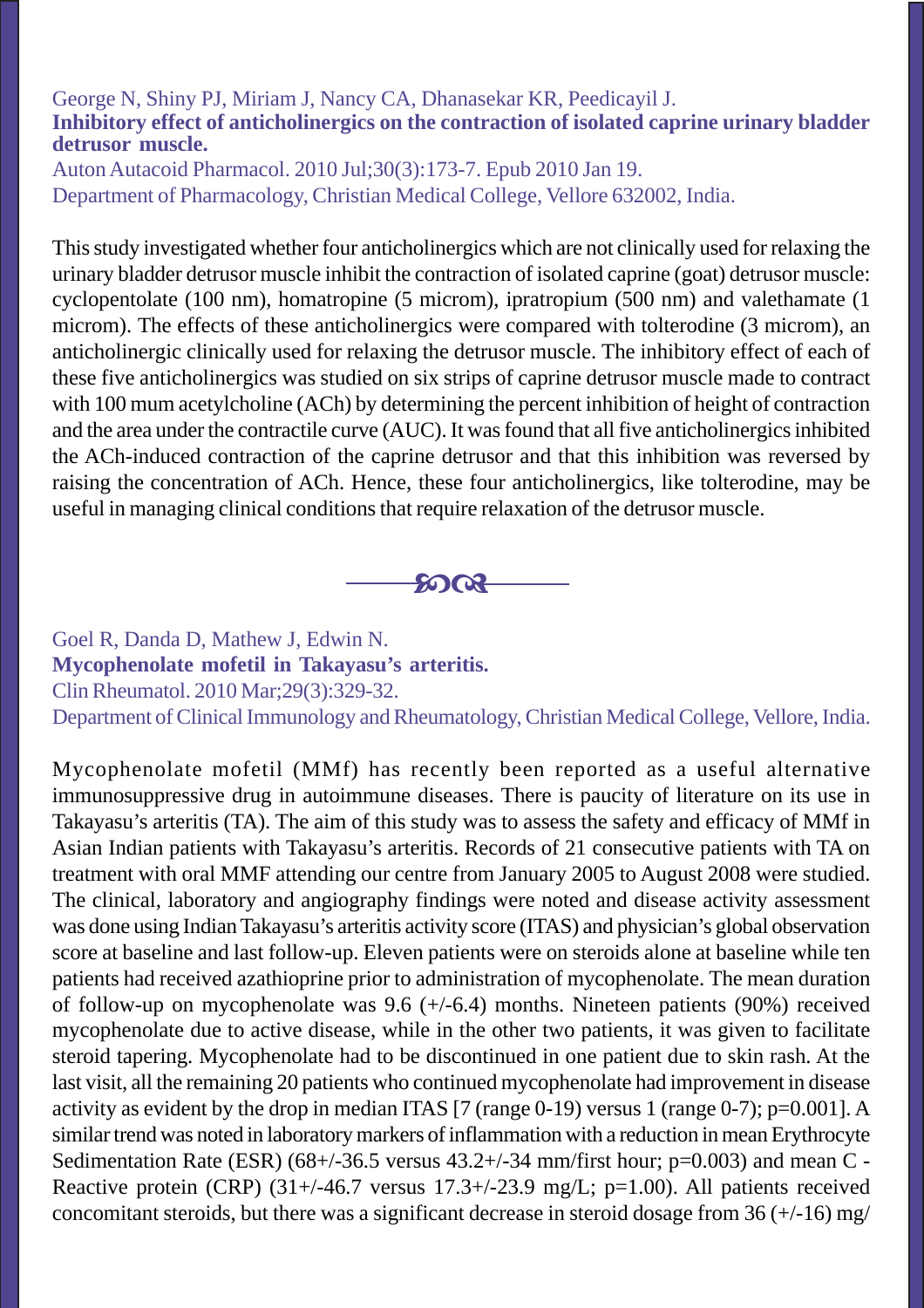day at baseline to 19 ( $+/-14$ ) mg/day at last follow-up ( $p<0.001$ ). This study is the largest series till date establishing the use of mycophenolate as a safe and effective steroid-sparing immunosuppressant in Takayasu's arteritis.



Irodi A, Cherian R, Keshava SN, James P. **Dual arterial supply to normal lung: within the sequestration spectrum.** Br J Radiol. 2010 May;83(989):e86-9. Departments of Radiology, Christian Medical College and Hospital, Vellore, India.

We report a rare case of dual arterial supply to an otherwise normal left lower lobe. In addition to normal pulmonary arterial supply, the lower lobe of the left lung also received systemic arterial supply from the coeliac axis. The relevant anatomy and literature are reviewed. To the best of our knowledge, there are no other reported cases of anomalous systemic arterial supply from the coeliac axis to the basal segments of the left lower lobe with normal bronchial branching and pulmonary arterial supply.



Jacob TJ, Perakath B, Keighley MR. **Surgical intervention for anorectal fistula.** Cochrane Database Syst Rev. 2010 May 12;5:CD006319. Department of Surgery, Christian Medical College, Ida Scudder road, Vellore, Tamil Nadu, India, 632004.

BACKGROUND: Surgery for anorectal fistula may result in recurrence, or impairment of continence. The ideal treatment for anorectal fistulae should be associated with low recurrence rates, minimal incontinence and good quality of life. OBJECTIVES: To assess the efficacy and morbidity of operative procedures for chronic anal fistula, primary outcomes being recurrence and incontinence. SEARCH STRATEGY: The following databases were searched: EMBASE (Webspirs 5.1, Silver Platter version 2.0, 1950-2009); Medline (Webspirs 5.1, Silver Platter version 2.0, 1950-2009); The Cochrane Central Register of Controlled Trials (2009 issue 4)and the IndMed ( Indian Medline, www.indmed.nic.in) database. We restricted our search to the English literature. The Indian Journal of Surgery was electronically searched (issues between 2003 and vol 71, Oct 2009). We also searched all primary trial registers (Indian, Australian, Chinese, WHO, ISRCTN and American). SELECTION CRITERIA: Randomised controlled trials comparing operative procedures for anorectal fistulae were considered. Non randomised trials and cohort studies were examined where data on recurrence and function were available. DATA COLLECTION AND ANALYSIS: Two reviewers (TJ and BP) independently selected the trials for inclusion in the review. Disagreements were solved by discussion. Where disagreement persisted and published results made data extraction difficult, we obtained clarification from the authors. REVMAN 5 was used for statistical analysis. Quality of the trials were assessed and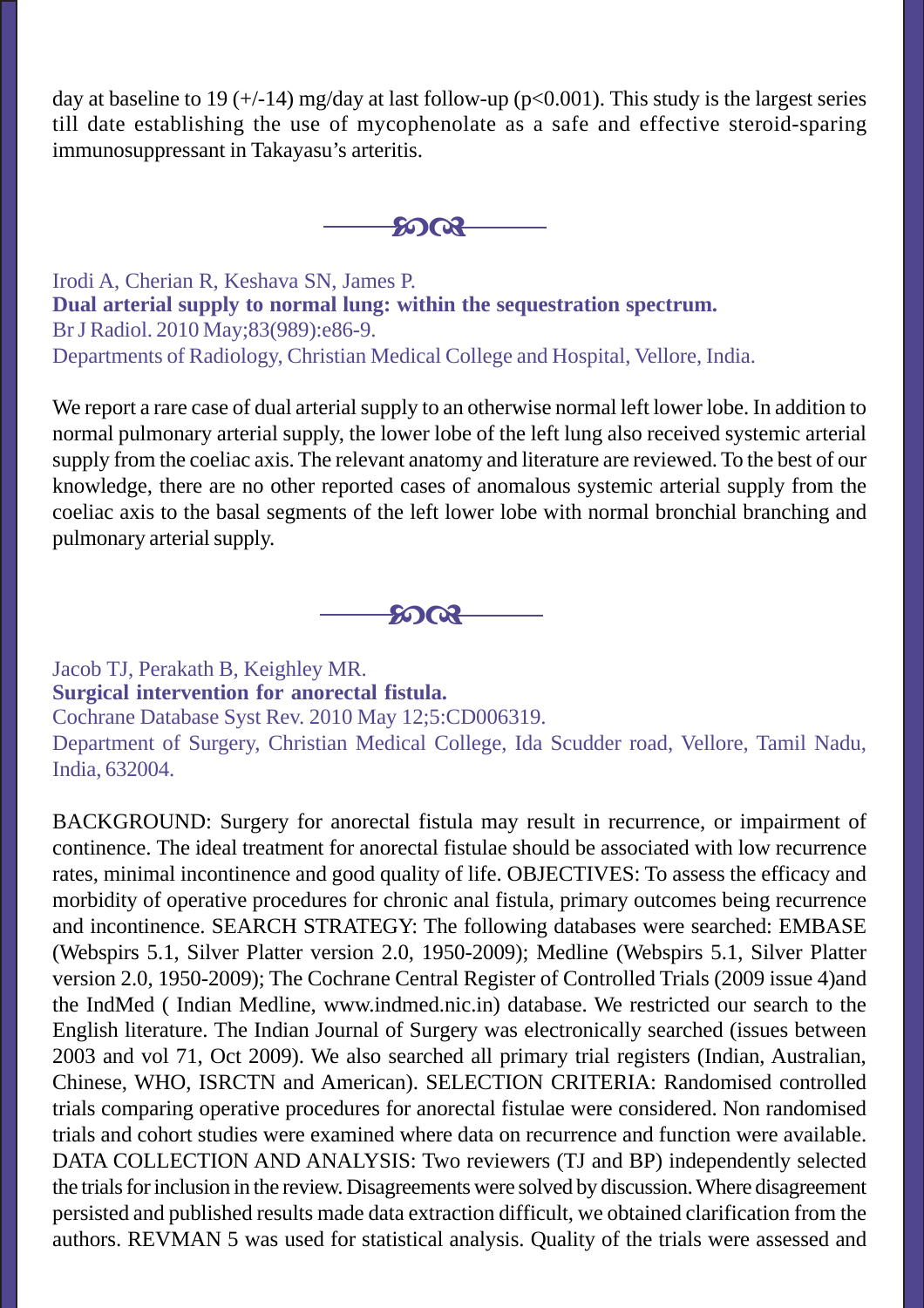allowances made for subgroup analysis and prevention of publication bias, using funnel plots if needed. MAIN RESULTS: Ten randomised controlled trials were available for analysis. The quality of included studies was adequate, though in some trials the numbers were small and they were inadequately powered for equivalence or to detect significant differences. Comparisons were made between various modalities of treatments. There were no significant difference in recurrence rates or incontinence rates in any of the studied comparisons except in the case of advancement flaps. There were more recurrences in the glue plus flap group, a significant difference that favoured the flap only technique. It was also noted that Fibrin glue and advancement flap procedures report low incontinence rates.In the review of literature of non-randomised trials, most trials on fibrin glue indicate good healing in simple fistulae with low incontinence rates. AUTHORS' CONCLUSIONS: There are very few randomized controlled trials comparing the various modalities of surgery for fistula in ano. While post operative pain, time to healing and discharge from hospital affect quality of life, recurrence and incontinence are the most important. As it turns out, there seems to be no major difference between the various techniques used as far as recurrence rates are concerned.The use of Fibrin glue and advancement flaps are associated with low incontinence rates.There is a crying need for well powered, well conducted randomised controlled trials comparing various modes of treatment of fistula in ano. Newer operations like the anal fistula plug and the LIFT procedure need to be evaluated by randomised clinical trials.



Jadhav MP, Bamba A, Shinde VM, Gogtay N, Kshirsagar NA, Bichile LS, Mathai D, Sharma A, Varma S, Digumarathi R.

**Liposomal amphotericin B (Fungisome) for the treatment of cryptococcal meningitis in HIV/AIDS patients in India: a multicentric, randomized controlled trial.**

J Postgrad Med. 2010 Apr-Jun;56(2):71-5.

Department of Medicine and Infectious Disease, Christian Medical College, Vellore, Tamil Nadu, India

BACKGROUND: There is need to investigate the use of liposomal amphotericin B in cryptococcal meningitis in India. AIMS : To compare the efficacy, safety, duration of treatment and cost of two doses of liposomal amphotericin B (Amp B) (Fungisome) in cryptococcal meningitis in HIV/AIDS patients. SETTINGS AND DESIGN: Prospective, randomized, multicenter study in tertiary care hospitals across India. MATERIALS AND METHODS: Adult patients with cultureproven cryptococcal meningitis with HIV/AIDS were randomized to receive either 1 (Group A) or 3 mg/kg/day of Fungisome (Group B). Clinical efficacy and tolerability, laboratory evaluations and mycological response were assessed daily, twice weekly and weekly respectively. The patients were assessed at four and eight-week follow-up. STATISTICS: We calculated average and standard deviation for the various parameters. RESULTS: The time to show clinical response was 13.66 days (1 mg) and 9.55 days (3 mg). In Group B (n=6 complete response), 50% patients responded within one week by microbial conversion, 83% in two weeks and 100% in three weeks. Patients with 1 mg dose (n=4 complete response), none showed microbial conversion within one week, 75% responded in two weeks, whereas one patient took four weeks. The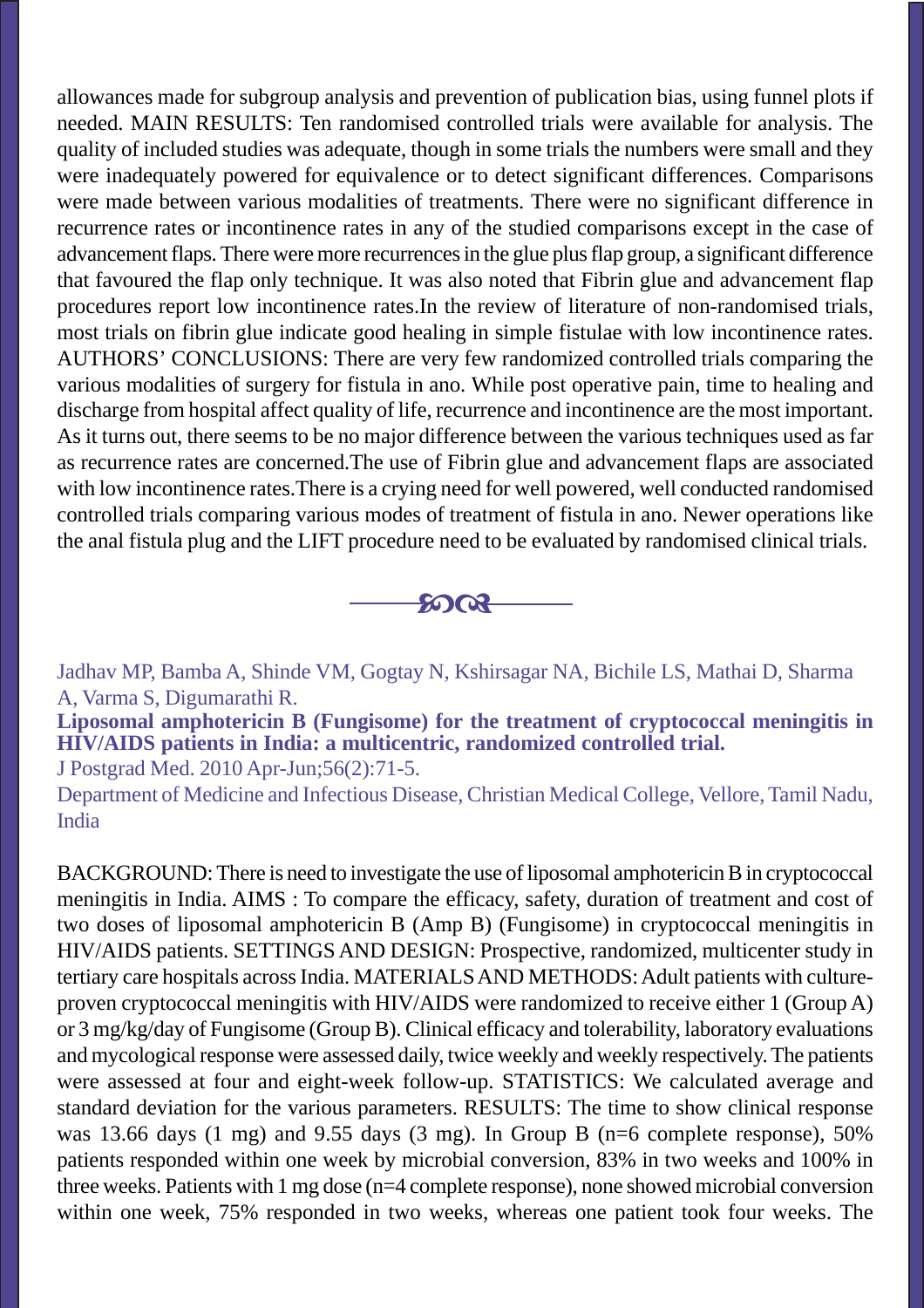average duration of treatment was  $36.5+/14.4$  and  $26.5+/5.89$  (S.D.) days in 1 and 3 mg/kg/ day respectively. Drug was tolerated with little renal, hepatic or hematological toxicity. The cost was found to be 3.81 lacs and 1.74 lacs with 3mg/kg/day and 1mg/kg/day respectively. CONCLUSION: Higher dose showed better efficacy and quicker microbial conversion of Cerebrospinal fluid (CSF) (cerebrospinal fluid) than 1 mg/kg/day. It shortened the duration of treatment in days by 27% while drug cost almost doubled (Clinical trial registration number: ISRCTN 52812742).



## James P, Gupta R, Christopher DJ, Balamugesh T. **Evaluation of the diagnostic yield and safety of closed pleural biopsy in the diagnosis of pleural effusion.** Indian J Tuberc. 2010 Jan;57(1):19-24.

Department of Pulmonary Medicine, Christian Medical College, Vellore, Tamil Nadu.

AIM: To assess the diagnostic yield and safety of closed pleural biopsy in patients with pleural effusion. METHODS: In all, 48 consecutive cases of pleural effusion were evaluated with complete pleural fluid biochemical and microbiological analysis, cytology, routine bacterial and mycobacterial cultures. In all these 48 cases of pleural effusion closed pleural biopsy was done with tru-cut biopsy needle and biopsy samples were sent for histopathology and mycobacterial culture. RESULTS: Out of 48 cases, main causes of pleural effusion were Tuberculosis in 21(43.8%) cases, Malignancy in 14 (29.2%) cases, paramalignant effusion in six (12.5%) cases, Empyema in three (6.3%) cases, transudative effusion in three (6.3%) cases and parapneumonic effusion in one (1.9%) case. Diagnostic yield of closed pleural biopsy was 62.2% in cases of all exudative pleural effusion, 76.2% in cases of tubercular pleural effusion and 85.7% in cases of malignant pleural effusion. There was no incidence of post pleural biopsy pneumothorax or hemothorax, underlining the safety of pleural biopsy procedure. CONCLUSION: Closed pleural biopsy provides the highest diagnostic yield in cases of pleural tuberculosis and malignancy, the two most important causes of exudative pleural effusion. In view of low cost, easy availability and very low complication rates, it is a very important diagnostic tool in the hands of a trained pulmonary physician in India.



## John J, Muliyil J, Balraj V.

**Screening for hypertension among older adults: a primary care "high risk" approach.** Indian J Community Med. 2010 Jan;35(1):67-9. Department of Community Health, Christian Medical College, Vellore - 632 002, India.

BACKGROUND: Recommendations for early detection and management of elevated blood pressure through opportunistic clinic-based screening may be inadequate for the rural population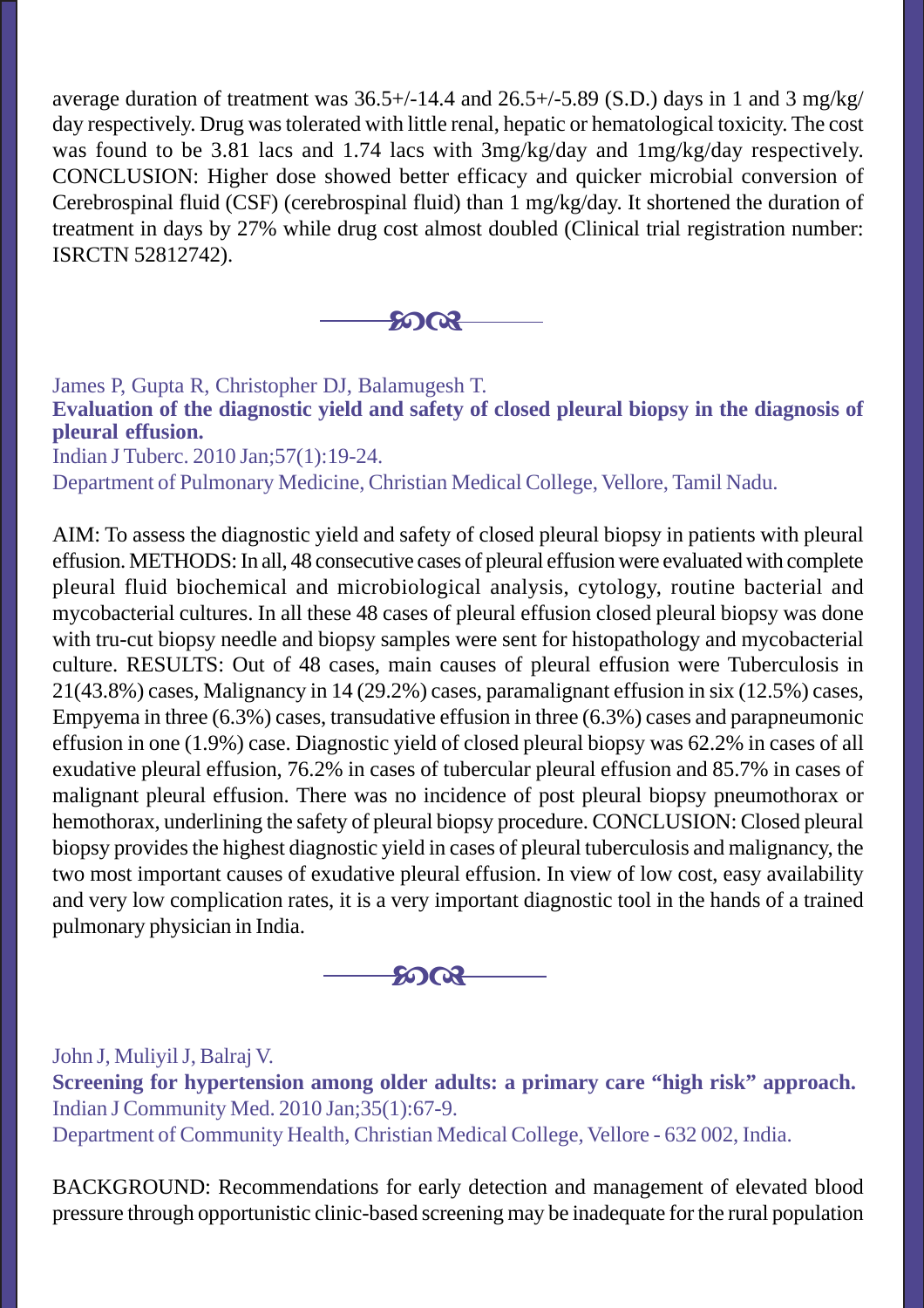in India as access to health facilities is limited. MATERIALS AND METHODS: Sixteen Health Aides (trained primary care workers) were trained to measure blood pressure using a standardized training procedure. Six of those assessed competent in initial evaluation were allotted a stratified random sample of about 150 persons each, 50 years or over, in the village under their care to measure blood pressures during their regular scheduled visits. RESULTS: 14/16 of the health aides (83%) met the stipulated criteria for the simulation study using a module from British Hypertension Society. In the field survey of 920 individuals where 20% of the population was evaluated by a blinded investigator, the weighted Kappa for agreement, using normal, prehypertension and hypertension as categories, ranged between 62% and 89%. Only 75/286 (25%) of those detected to be hypertensive knew their status prior to the study. All those detected with hypertension were referred to a physician at a referral facility. 70% of those referred were evaluated at the referral facility and 64% of them initiated on treatment for hypertension within 3 months. CONCLUSION: Using primary care workers to screen for hypertension through the model suggested here will ensure that the population over 50 years of age will be screened once every 2 years without burdening the worker. This screening process will enable the health system to identify and cater to needs of this vulnerable population.



John TJ, Moorthy M. **2009 pandemic influenza in India.** Indian Pediatr. 2010 Jan 7;47(1):25-31. Department of Clinical Virology, Christian Medical College, Vellore, Tamil Nadu, India.

Pandemic-09-H1N1 virus caused the pandemic starting in the second quarter of 2009. The world was prepared to face the pandemic since it was anticipated for over one decade. Most countries, including India, had made detailed pandemic preparedness plans well ahead of its actual occurrence. The infection rapidly spread to the whole country within 2-3 months. The national tactics were to slow down its importation through international air travelers and to slow down its spread in cities and major towns. More than 75% of all infected persons were urban dwellers, suggesting that efforts were concentrated in urban communities. In general the illness of pandemic influenza has been similar to endemic/seasonal influenza; however, there is insufficient epidemiological and clinical data on the latter. We hope that the unprecedented experience of managing the pandemic will encourage the Government of India to plan to confront endemic/seasonal influenza more systematically. The pandemic seems to have reached a peak in September/October and has been on the decline since then.



Kamath MS, Aleyamma TK, Muthukumar K, Kumar RM, George K. **A rare case report: ovarian heterotopic pregnancy after in vitro fertilization.** Fertil Steril. 2010 Mar 31. [Epub ahead of print] Reproductive Medicine Unit, Christian Medical College Hospital, Vellore, India.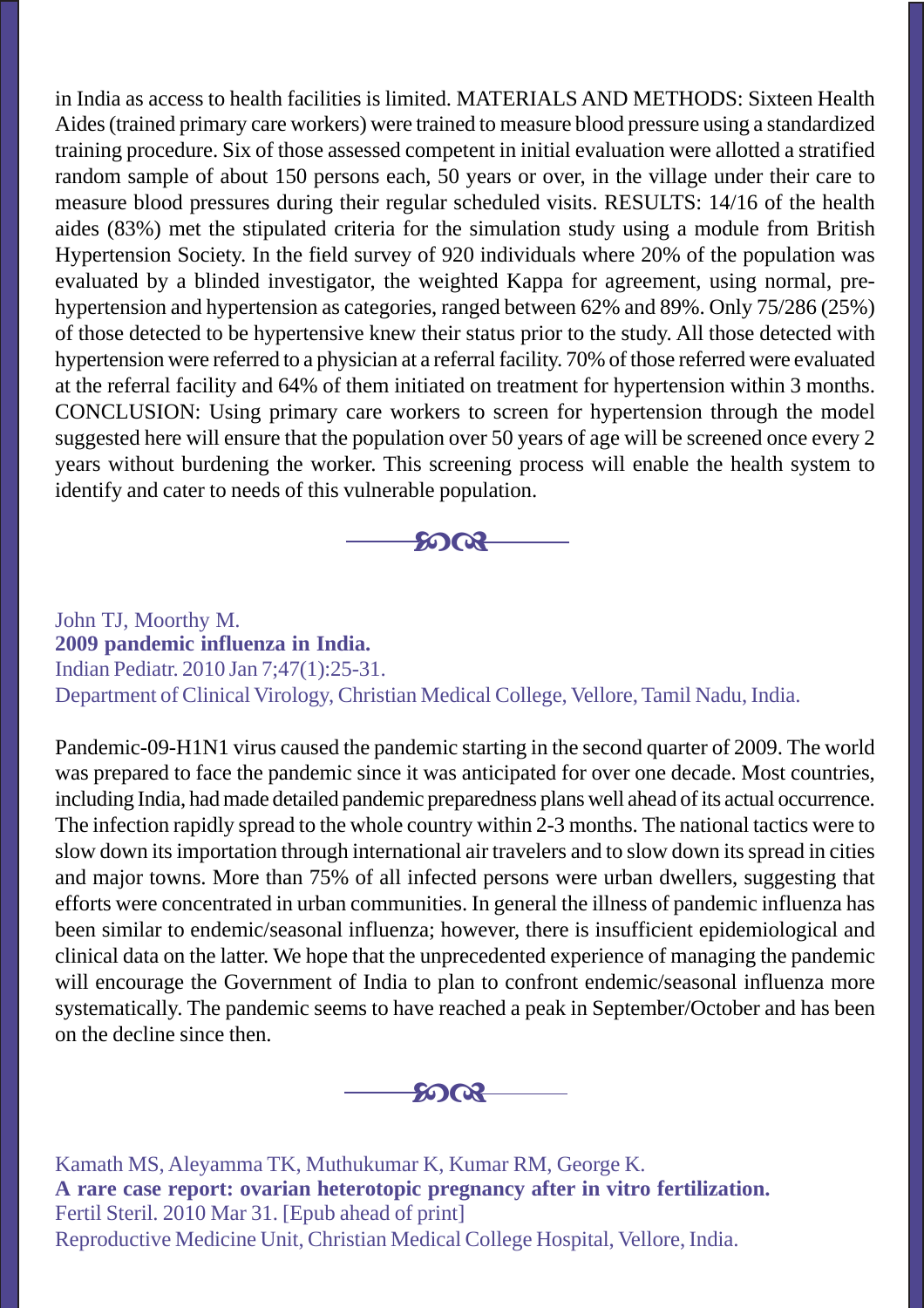OBJECTIVE: To report a case of ovarian heterotopic pregnancy after an IVF cycle. DESIGN: Case report. SETTING: Reproductive medicine unit, Christian Medical College Hospital, Vellore, India. PATIENT(S): A woman with an ovarian heterotopic pregnancy. INTERVENTION(S): Laparoscopic removal of ovarian ectopic pregnancy. MAIN OUTCOME MEASURE(S): Early detection and successful treatment of heterotopic pregnancy. RESULT(S): Successful laparoscopic management of ovarian pregnancy resulting in a single viable ongoing intrauterine pregnancy. CONCLUSION(S): Clinicians need to be aware of such rare and potentially fatal presentations after IVF, because early diagnosis and management in these cases can yield a favorable outcome.



Kannangai R, Abraham AM, Sankar S, Sridharan G. **Nanotechnology tools for single-virus particle detection.** Indian J Med Microbiol. 2010 Apr-Jun;28(2):95-9. Department of Clinical Virology, Christian Medical College, Vellore - 632 004, India.

The development and potential application of nanotechnology tools for single-virus particle detection by emergent nanotechnology is likely to revolutionize diagnosis and determining treatment endpoints for life threatening virus infections. Direct detection of biological macromolecules using semiconducting nanowires or carbon nanotubes for electrical field change measurements is a milestone application in this field. The promise of selective detection at a single particle level (stochastic sensing) with nanowire or nanotube field-effect transistor-based devices is a major breakthrough for outbreak situations, where a rapid and specific detection of the viral agent allows intervention at public health level. The same technology would be eminently suitable for bedside diagnosis and therapeutic intervention.



Kannangai R, Nair SC, Sridharan G, Prasannakumar S, Daniel D.

**Frequency of HIV type 2 infections among blood donor population from India: a 10-year experience.**

Indian J Med Microbiol. 2010 Apr-Jun;28(2):111-3.

Department of Immunohaematology and Transfusion Medicine, Christian Medical College, Vellore - 632 004, India.

PURPOSE: In India, HIV-2 epidemic is alongside with HIV-1. Blood banks are introducing nucleic acid testing (NAT) for screening. The limitation of NAT systems is the inability to detect HIV-2. MATERIALS AND METHOD: An analysis of HIV screening of a blood bank at a tertiary care center from 1998 to 2007 was carried out. RESULTS: A total of 175026 donors were screened by serological assays and 789 were reactive for HIV antibody. Only 478 (61%) were confirmed positive by Western blot/immunoblot. There were 465 (97.2%) donations positive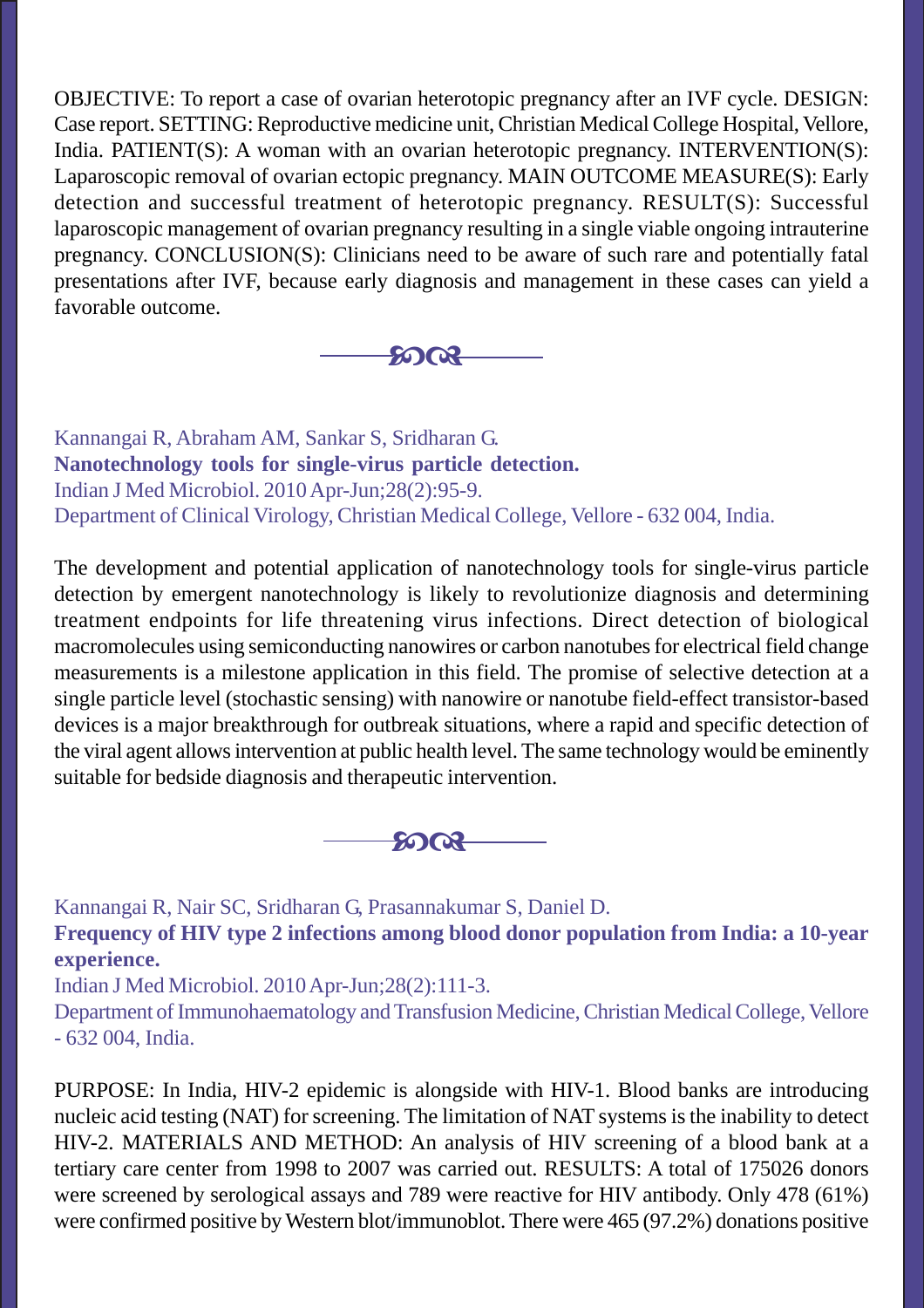for HIV-1, 6 (1.3%) for HIV-2 (monotypic infection) and 7 (1.5%) for HIV-1 and HIV-2 (dual infection). CONCLUSION: We show the presence of HIV-2 infection among the blood donors and the need for incorporating HIV-2 detection also in the NAT systems.



Kannangai R, Sachithanandham J, Kandathil AJ, Ebenezer DL, Danda D, Vasuki Z, Thomas N, Vasan SK, Sridharan G **Immune responses to Epstein-Barr virus in individuals with systemic and organ specific autoimmune disorders.** Indian J Med Microbiol. 2010 Apr-Jun;28(2):120-3 Department of Clinical Virology, Christian Medical College, Vellore - 632 004, India.

PURPOSE: Autoimmune diseases usually manifest in genetically predisposed individuals following an environmental trigger. There are several viral infections including Epstein-Barr virus (EBV) implicated in the pathogenesis of autoimmune disorders. The aim of this study was to look at the antibody pattern to EBV proteins in the plasma of both systemic and organ specific autoimmune disorders, estimate pro-inflammatory plasma cytokines (IL-8 and TNF-alpha) among these autoimmune patients and compare the observations with those in normal healthy controls. MATERIALS AND METHODS: Samples from 44 rheumatoid arthritis patients, 25 Hashimoto's thyroiditis patients, appropriately age and sex matched healthy controls were tested for EBV IgM antibodies by an immunoblot assay and two cytokines (IL-8 and TNF-alpha) by commercial assays. RESULTS: Among the rheumatoid arthritis patients, 23 (52%) were positive for EBNA1 antibody, while 13 (52%) of the Hashimoto's thyroiditis patients and 12 (30%) of the healthy controls showed similar bands. The intensity of the bands was high in the autoimmune patients when compared to the bands seen in control samples. The difference in the EBNA1 reactivity between rheumatoid arthritis patients and controls were significant ( $P = 0.038$ ). There was a significant difference in the IgM reactivity to VCAp19 protein between patients and controls ( $P =$ 0.011). CONCLUSION: Our study showed an increased EBV activation among the autoimmune patient groups compared to the normal healthy controls. Further studies are required to delineate the association between the aetiology of autoimmune disorders and EBV.



Kenchaiah BK, Kumar S, Tharyan P.

**Atypical anti-psychotics in delusional parasitosis: a retrospective case series of 20 patients.** Int J Dermatol. 2010 Jan;49(1):95-100.

Department of Psychiatry, Christian Medical College, Vellore, India.

BACKGROUND: Delusional Parasitosis (DP) is a relatively uncommon condition wherein there is a fixed belief that one is infested with living organisms despite a lack of medical evidence of such infestation. Pimozide has been mooted as specific for the treatment of this condition. Atypical anti-psychotics have received attention in recent years. METHODS: We describe the clinical features and treatment responses in a retrospective review of 20 cases treated at this department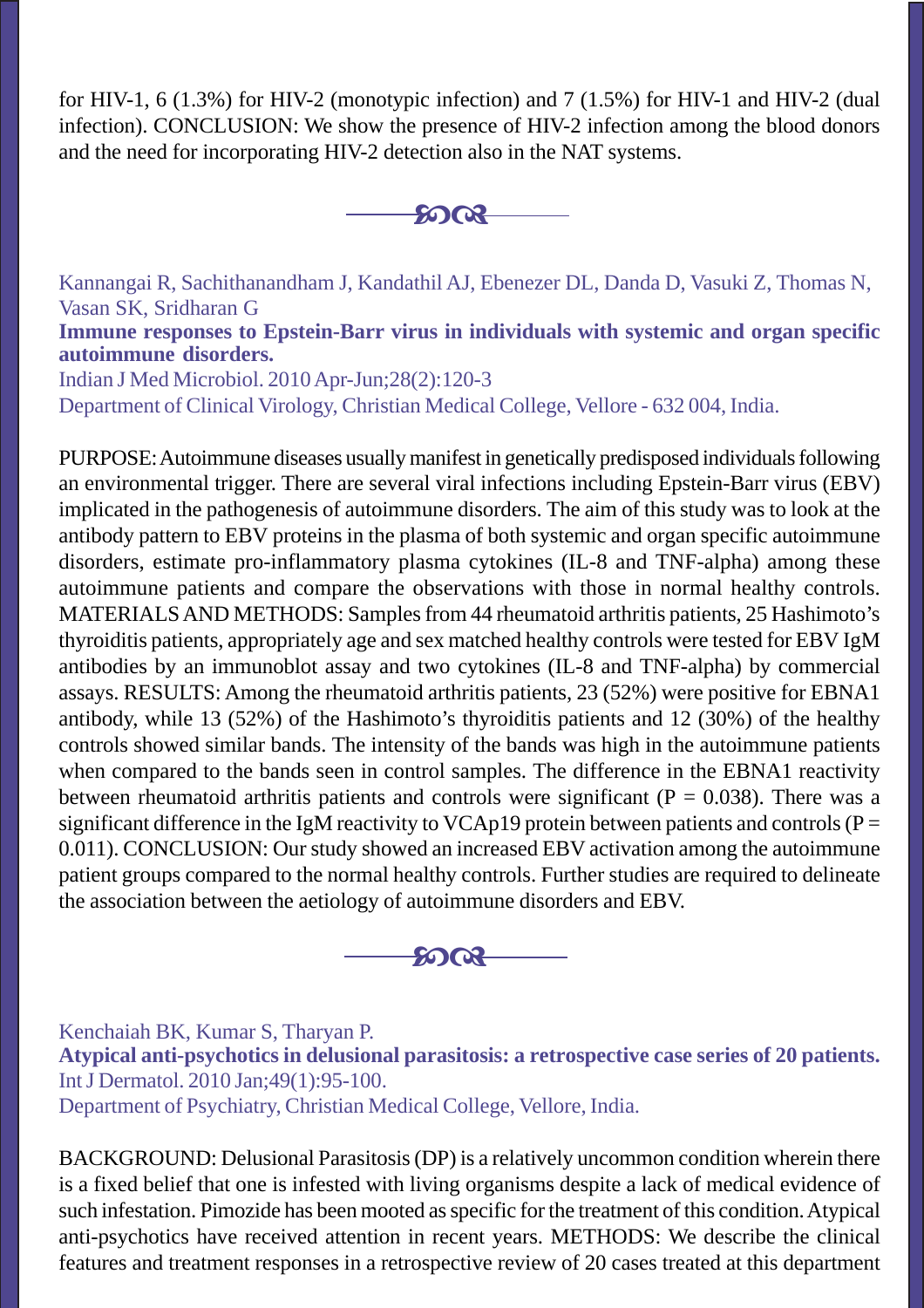over a 5 year period, and selectively review the literature. RESULTS: The majority were treated with atypical anti-psychotics and all subjects who followed up showed varying degrees of clinical improvement irrespective of the anti-psychotic used. CONCLUSION: The evidence for pimozide as first line drug in DP is limited to one small, non-randomized placebo-controlled trial. DP responds well to most anti-psychotics. Prospective randomized trials are needed to clarify optimal treatment of this relatively rare but debilitating condition.



Krishnamoorthy S, Kumar S, Kekre N.

**Hematuria: An uncommon presentation of Glanzmann's thrombasthenia-Lessons learnt.** Indian J Urol. 2010 Jan;26(1):115-7

Department of Urology, Christian Medical College, Vellore, India.

A 55-year-old man with Glanzmann's thrombasthenia had recurrent episodes of gross painless hematuria for the past 30 years. His last episode of hematuria occurred a month ago, associated with pain in the right loin and was diagnosed to have a right mid-ureteric calculus. Under adequate platelet cover, he underwent right ureteroscopy. Postoperatively, he had persistent significant hematuria that did not improve despite repeated platelet transfusions. Factor VIIa was also transfused, without much benefit. A ureteroscopy was done, which identified bleeding from within the renal pelvis. CT angiogram confirmed the rupture of an artery supplying the interpole segment of the right kidney. Bleeding settled after angioembolization. Indiscriminate use of platelet transfusions would result in a state of platelet refractoriness. It is also important to suspect an iatrogenic cause for any complication that occurs after a surgical procedure, even if there could be an underlying medical etiology that can be attributed to the development of such complication.



Livingstone RS, Pradip J, Dinakran PM, Srikanth B

**Radiation doses during chest examinations using dose modulation techniques in multislice CT scanner.**

 Indian J Radiol Imaging. 2010 May;20(2):154-7. Department of Radiology, Christian Medical College, Vellore - 632 004, TN, India.

OBJECTIVE: To evaluate the radiation dose and image quality using a manual protocol and dose modulation techniques in a 6-slice CT scanner. MATERIALS AND METHODS: Two hundred and twenty-one patients who underwent contrast-enhanced CT of the chest were included in the study. For the manual protocol settings, constant tube potential (kV) and tube current-time product (mAs) of 140 kV and 120 mAs, respectively, were used. The angular and z-axis dose modulation techniques utilized a constant tube potential of 140 kV; mAs values were automatically selected by the machine. Effective doses were calculated using dose-length product (DLP) values and the image quality was assessed using the signal-to-noise (SNR) ratio values. RESULTS: Mean effective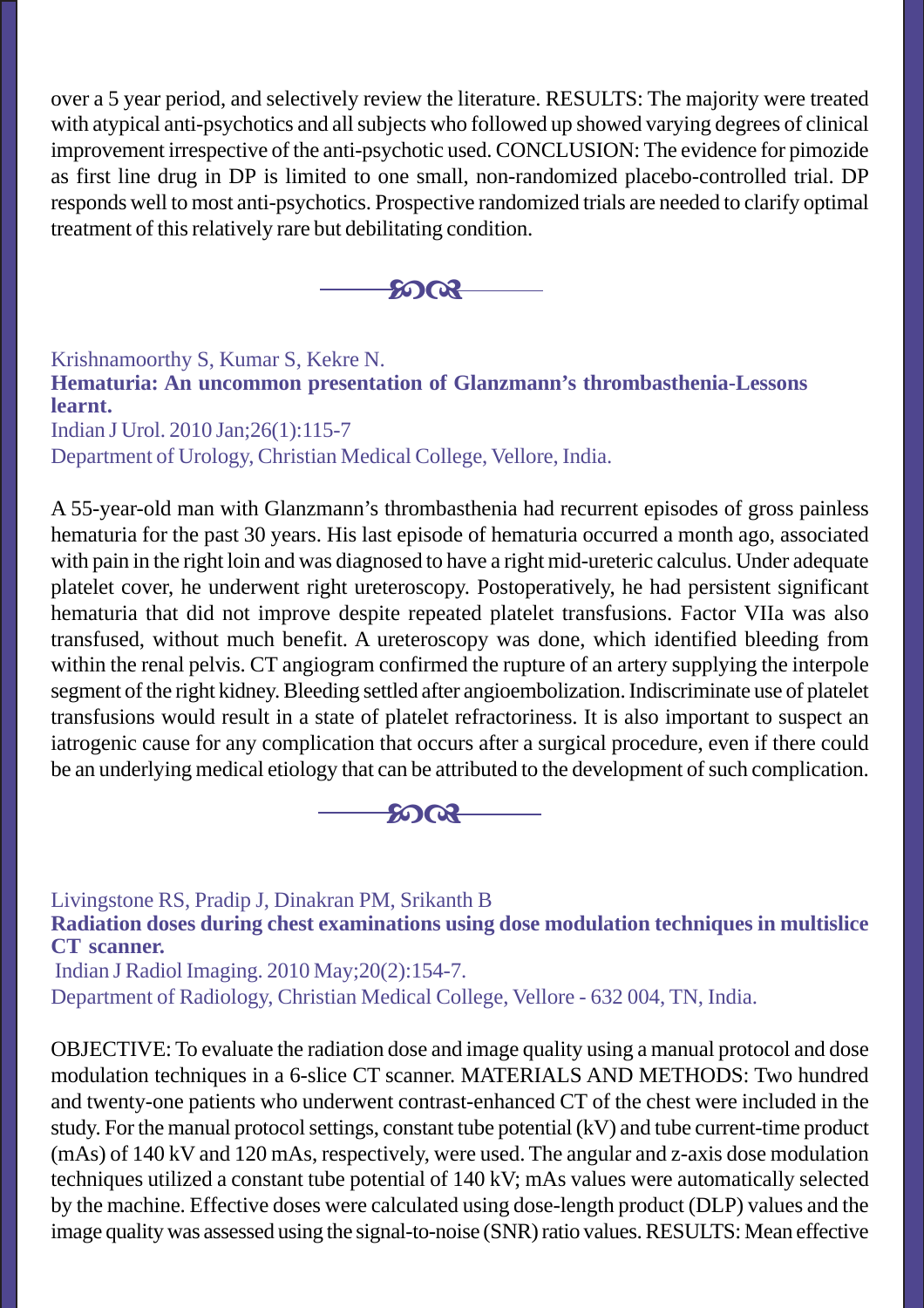doses using manual protocol for patients of weights 40-60 kg, 61-80 kg, and 81 kg and above were 8.58 mSv, 8.54 mSv, and 9.07 mSv, respectively. Mean effective doses using z-axis dose modulation for patients of weights 40-60 kg, 61-80 kg, and 81 kg and above were 4.95 mSv, 6.87 mSv, and 10.24 mSv, respectively. The SNR at the region of the liver for patients of body weight of 40-60 kg was 5.1 H, 6.2 H, and 8.8 H for manual, angular, and z-axis dose modulation, respectively. CONCLUSION: Dose reduction of up to 15% was achieved using angular dose modulation and of up to 42% using z-axis dose modulation, with acceptable diagnostic image quality compared to the manual protocol.



Macaden AS, Chandler BJ, Chandler C, Berry A. **Sustaining employment after vocational rehabilitation in acquired brain injury.** Disabil Rehabil. 2010;32(14):1140-7. Department of Physical Medicine and Rehabilitation, Christian Medical College, Vellore, India.

PURPOSE: To explore factors affecting sustaining employment in people with acquired brain injury (ABI). METHOD: A multiple case study approach using semi-structured interviews in eight cases (29 individuals). Each case included an individual with ABI, a family member, a job coach and a co-worker (triangulation). The eight individuals with ABI had completed vocational rehabilitation and were purposely selected based on whether they had sustained employment (4) or not (4). RESULTS: Similarity between pre-injury work or leisure interest and post-injury work, unconditional motivation, insight and the ability to cope with cognitive and behavioural sequelae were beneficial in sustaining employment. Post-injury instances of poor cognitive or behavioural function did not necessarily affect sustained employment. The vocational rehabilitation programme was beneficial in building up confidence, providing continued follow up and providing co-worker 'twins' in the work place. Employers with a personal experience of disability helped individuals with ABI to sustain employment. CONCLUSIONS: Similarities between pre-injury work or leisure interests and post-injury work improved motivation. Factors associated with sustained employment were insightful, unconditional, internal motivation providing an ability to cope, confidence provided by ongoing vocational rehabilitation support through job coaches, supportive co-workers and employers with a personal experience of disability. People with ABI can be outstanding employees.



Mahasuar R, Majhi P, Ravan JR.

**Euprolactinemic galactorrhea associated with use of imipramine and escitalopram in a postmenopausal woman.**

Gen Hosp Psychiatry. 2010 May-Jun;32(3):341.e11-3. Epub 2009 Aug 27.

Department of Psychiatry, Christian Medical College and Hospital, Vellore, Tamilnadu 632004, India.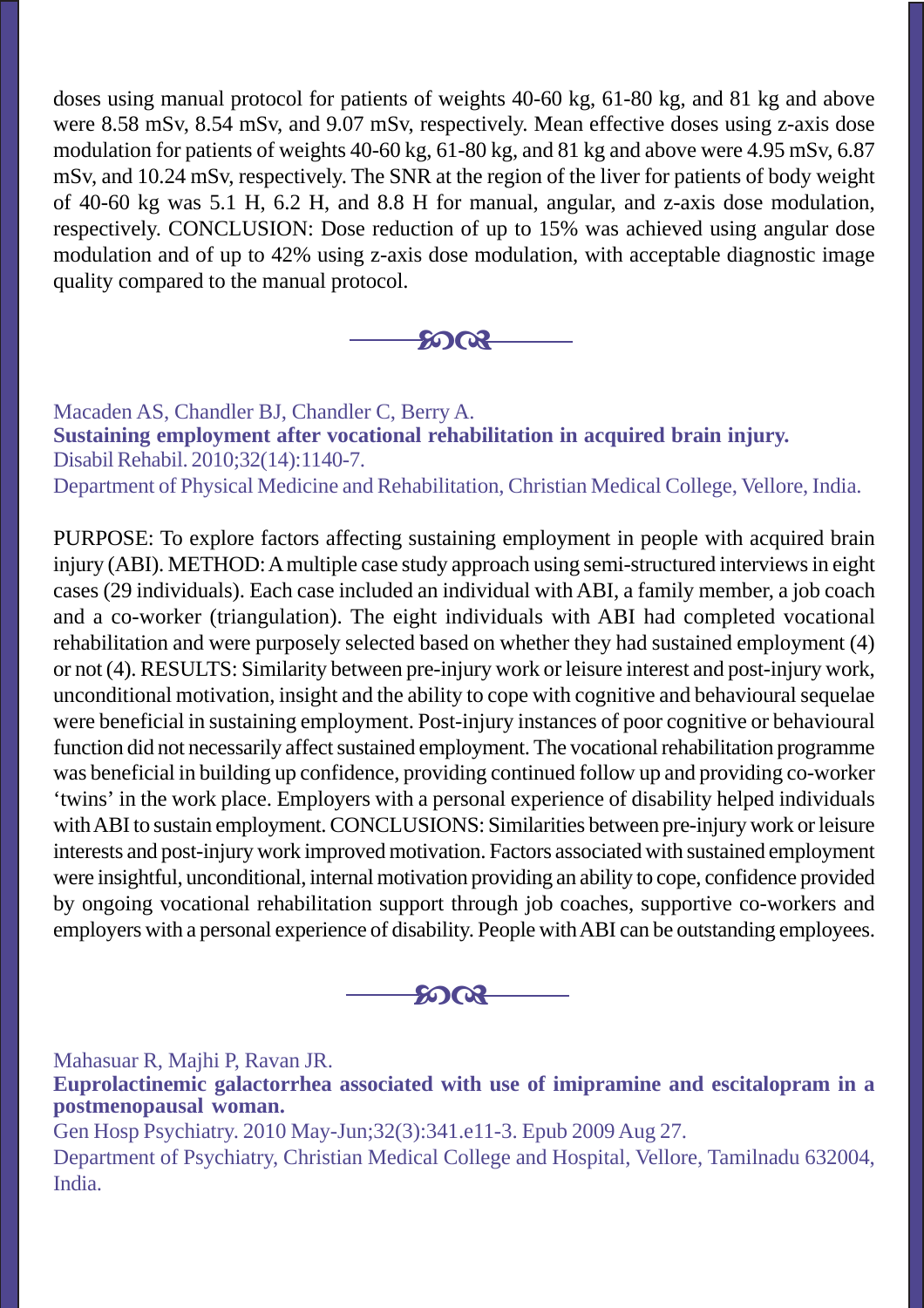Hormonal side effects of antidepressants are infrequent, and galactorrhea is seldom mentioned among tricyclic antidepressant (TCA) and selective serotonin reuptake inhibitor (SSRI)-related side effects. Antidepressants can directly stimulate postsynaptic 5-HT receptors in the hypothalamus or indirectly inhibit the tuberoinfundibular dopaminergic neurons through 5-HT, which may increase prolactin levels and later cause galactorrhea. We describe a case of euprolactinemic galactorrhea in a postmenopausal woman, induced by imipramine and escitalopram. This report highlights the presence of unidentified novel mechanisms of antidepressant-induced galactorrhea and other possible contributors.



Mammen T, Keshava S, Eapen CE, Moses V, Babu NR, Kurien G, Chandy G. **Intrahepatic collateral recanalization in symptomatic Budd-Chiari syndrome: a singlecenter experience.** J Vasc Interv Radiol. 2010 Jul;21(7):1119-24. Epub 2010 May 26.

Department of Radiology, Christian Medical College and Hospital, Vellore, India.

The authors present a single-institutional experience with intrahepatic collateral vessel recanalization as a treatment option in symptomatic Budd-Chiari syndrome (BCS). Over a period of 26 months, this procedure was performed in four symptomatic patients in whom standard hepatic vein recanalization was not feasible or had failed, with a follow-up duration ranging from 7 to 44 months. Based on these cases, intrahepatic collateral vessel recanalization is a promising treatment option in suitable patients with symptomatic BCS and is deserving of further study.



Manoranjitham SD, Rajkumar AP, Thangadurai P, Prasad J, Jayakaran R, Jacob KS. **Risk factors for suicide in rural south India.** Br J Psychiatry. 2010 Jan;196(1):26-30. Department of Psychiatric Nursing, Christian Medical College, Vellore, India.

BACKGROUND: The relative contributions of psychosocial stress and psychiatric morbidity to suicide are a subject of debate. AIMS: To determine major risk factors for suicide in rural south India. METHOD: We used a matched case-control design and psychological autopsy to assess 100 consecutive suicides and 100 living controls matched for age, gender and neighbourhood. RESULTS: Thirty-seven (37%) of those who died by suicide had a DSM-III-R psychiatric diagnosis. Alcohol dependence (16%) and adjustment disorders (15%) were the most common categories. The prevalence rates for schizophrenia, major depressive episode and dysthymia were 2% each. Ongoing stress and chronic pain heightened the risk of suicide. Living alone and a break in a steady relationship within the past year were also significantly associated with suicide. CONCLUSIONS: Psychosocial stress and social isolation, rather than psychiatric morbidity, are risk factors for suicide in rural south India.

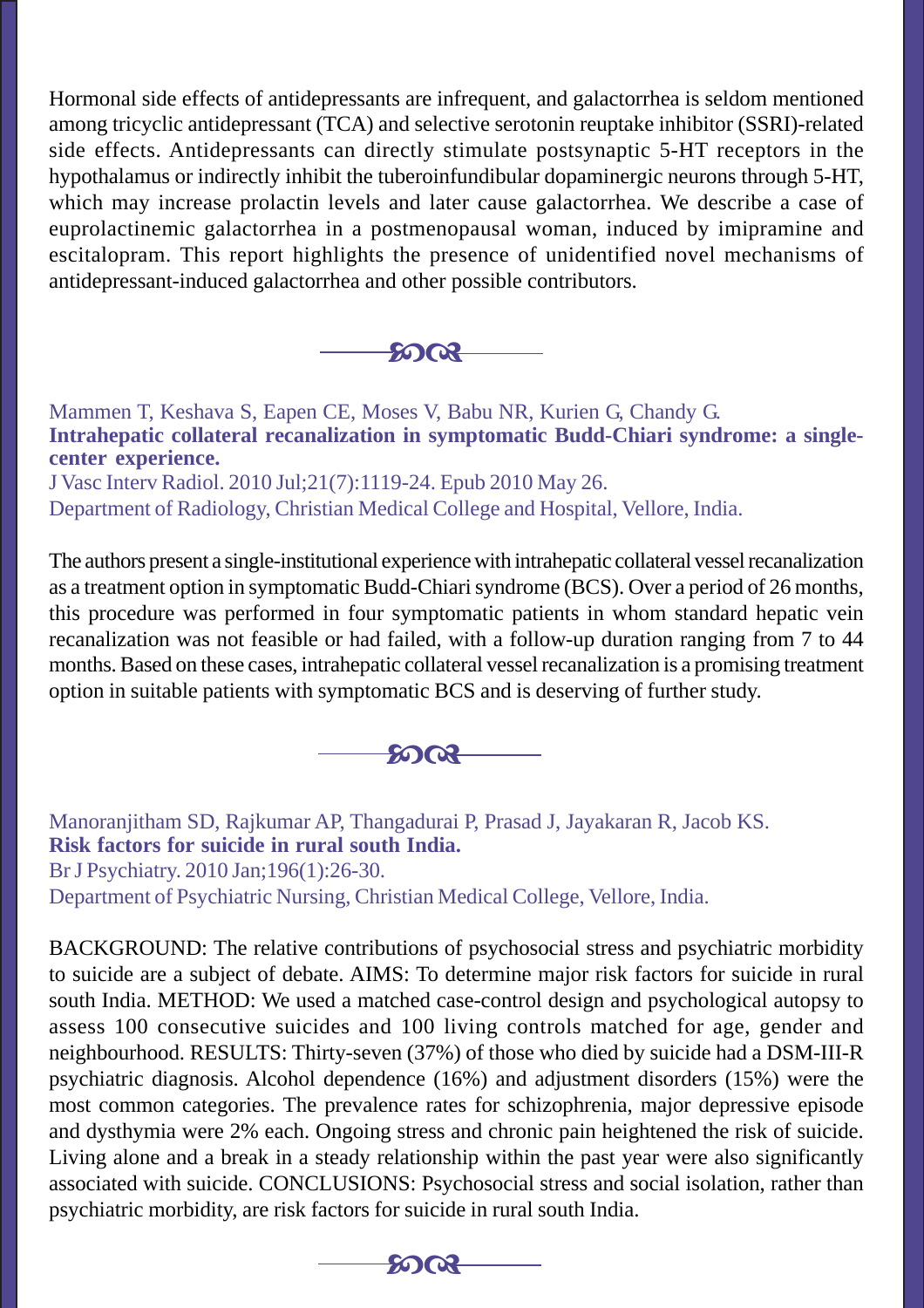Mathew AJ, Wann VC, Abraham DT, Jacob PM, Selvan BS, Ramakrishna BS, Nair AN **The effect of butyrate on the healing of colonic anastomoses in rats.** J Invest Surg. 2010 Apr;23(2):101-4. Department of General Surgery Unit VI, CMC Hospital, Vellore, Tamil Nadu, India.

BACKGROUND: Butyrate, a short-chain fatty acid (SCFA) formed by the fermentation of complex carbohydrates by the bacteria in the colon, is the main source of nutrition for colonocytes. The aim of this experiment was to investigate the effect of butyrate on the healing of colonic anastomosis in a rat model. MATERIALS AND METHODS: Forty male Wistar rats were fed a fibre-free diet for 2 days. They then underwent laparotomy, transection, and anastomosis of both left and right colon, with a defunctioning caecostomy. The animals were then randomly assigned to receive butyrate or saline enemas from the third postoperative day and underwent another laparotomy on the seventh postoperative day when the bursting pressures of both anastomoses were measured. RESULTS: Out of the 40 rats, 23 were available for the final data analysis. The mechanical strength of the anastomosis was measured by the bursting wall tension (BWT), which was calculated from the bursting pressure and the anastomotic circumference. The anastomoses in the butyrate arm showed a significantly higher BWT for both the right (48.9 s 64.71 dyne10(-3)/cm, p value .04) and the left (51.44 vs 72.38 dyne 10(-3)/cm, p value .01). CONCLUSION: This experiment suggests that butyrate has a significant role in increasing the mechanical strength of colonic anastomoses in rats.



Mathew BS, Fleming DH, Annapandian VM, Prasanna S, Prasanna CG, Chandy SJ, John GT **A reliable limited sampling strategy for the estimation of mycophenolic acid area under the concentration time curve in adult renal transplant patients in the stable posttransplant period.**

Ther Drug Monit. 2010 Apr;32(2):136-40. Clinical Pharmacology Unit, Christian Medical College, Vellore, Tamil Nadu, India.

In renal transplant patients, there is an established relationship between mycophenolate area under the curve and clinical outcome. The authors have developed and validated a limited sampling strategy to estimate mycophenolic acid area under the curve to 12 hours (MPA AUC0-12) in a stable renal transplant Indian population prescribed a formulation of mycophenolate mofetil (Mofilet) along with prednisolone and tacrolimus. Intensive pharmacokinetic sampling was performed in 29 patients to measure mycophenolate concentration from trough to 12 hours postdose. Subsets of different timed concentrations against total measured 12-hour area under the curve were analyzed by linear regression. Three models were identified and linear regression analysis done. After all subset regression analysis, three, four, and five time point limited sampling strategies (LSS) were developed having correlation coefficients above 0.92. Validation of the models was performed using the jackknife method and their predictive performances were tested. After validation, the correlation coefficients for all three models were above 0.901. The five-point LSS had the best predictive performance with a bias (95% confidence interval) of 0.67% (-3.45 to 4.79) and mean precision 7.73%. In all patients except one, the five-point LSS estimation for total area under the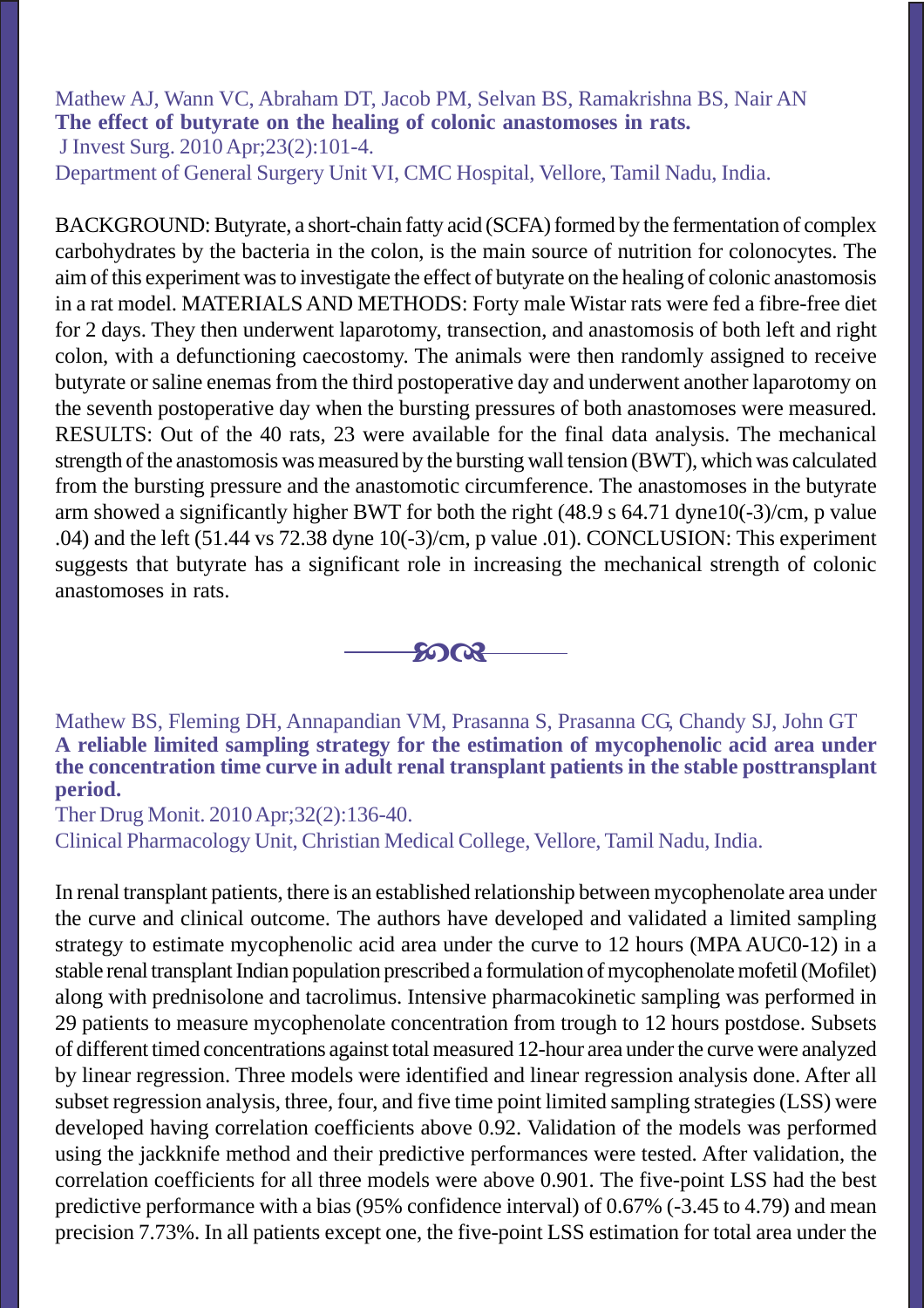curve was within +/- 20% of the total measured AUC0-12. Trough concentration had a significant correlation with AUC0-12 ( $r = 0.69$ ). However, if dosing in routine clinical practice was adjusted based only on trough concentration, 41% of our patients would require a different dose compared with monitoring using AUC0-12. The five-point LSS uses half-hourly samples from trough to 1.5 hour postdose with an additional sample at 3 hours. Ninety-three percent of our patients had a Cmax within 1.5 hour and inclusion of all the time points up to1.5 hour gave a better estimate of AUC0-12. This model simplifies area under the curve measurement with high precision in stable adult renal transplant patients.



Mathew BS, Fleming DH, Prasanna S, Basu G, Chandy SJ, John GT. **Mycophenolic Acid estimation by pooled sampling: a novel strategy.** Ther Drug Monit. 2010 Apr;32(2):141-4. Clinical Pharmacology Unit, Christian Medical College, Vellore, Tamil Nadu, India.

The aim of the study was to determine the reliability of estimating area under the curve from 0 to 6 hours (AUC0-6) of mycophenolic acid (MPA) by pooling the blood samples from different sampling time points. Eighty 6-hour concentration-time profiles were obtained from 68 patients on mycophenolate mofetil and the MPA AUC0-6 was calculated. In the pooled strategy, each of the equally spaced time point samples was pooled into two samples. Two rectangles were created instead of multiple trapezoids and the sum of their areas equal to the MPA AUC0-6. The linear correlation (r), intraclass correlation, bias, and precision were calculated between the pooled MPA AUC0-6 and the MPA AUC0-6 derived from measurements at different time points. Pharmacokinetic profiles of an additional 20 patients were obtained to study the possibility of using fewer time points to create a single pooled sample to obtain MPA AUC0-6. The linear correlation (r) and intraclass correlation between pooled and measured MPA AUC0-6 was 0.982 and 0.979, respectively. There was a highly significant correlation (r) of 0.978 between the pooled versus measured for both MPA AUC0-3 and MPA AUC3-6. The mean bias and precision (95% confidence interval) for pooled with total measured MPA AUC0-6 was -6.4% (-7.8% to - 4.94%) and 7.37% (6.21%-8.54%), respectively. The pooled sample approach using only five time points to estimate MPA AUC0-6 had an unacceptable bias and precision. Pooling 10 samples to a set of two samples gave a highly accurate measure of MPA AUC0-6. The advantages for a central laboratory are the high throughput of samples and the transportation of only two specimens from other centers, all of which leads to a reduction in cost. This approach is extremely useful for studies aimed at examining the bioavailability of mycophenolate mofetil in different ethnic populations within India.



Mathew LG, Pulimood S, Thomas M, Acharya MA, Raj PM, Mathews MS **Disseminated protothecosis.** Indian J Pediatr. 2010 Feb;77(2):198-9. Department of Child Health, Christian Medical College, Vellore, South India, India.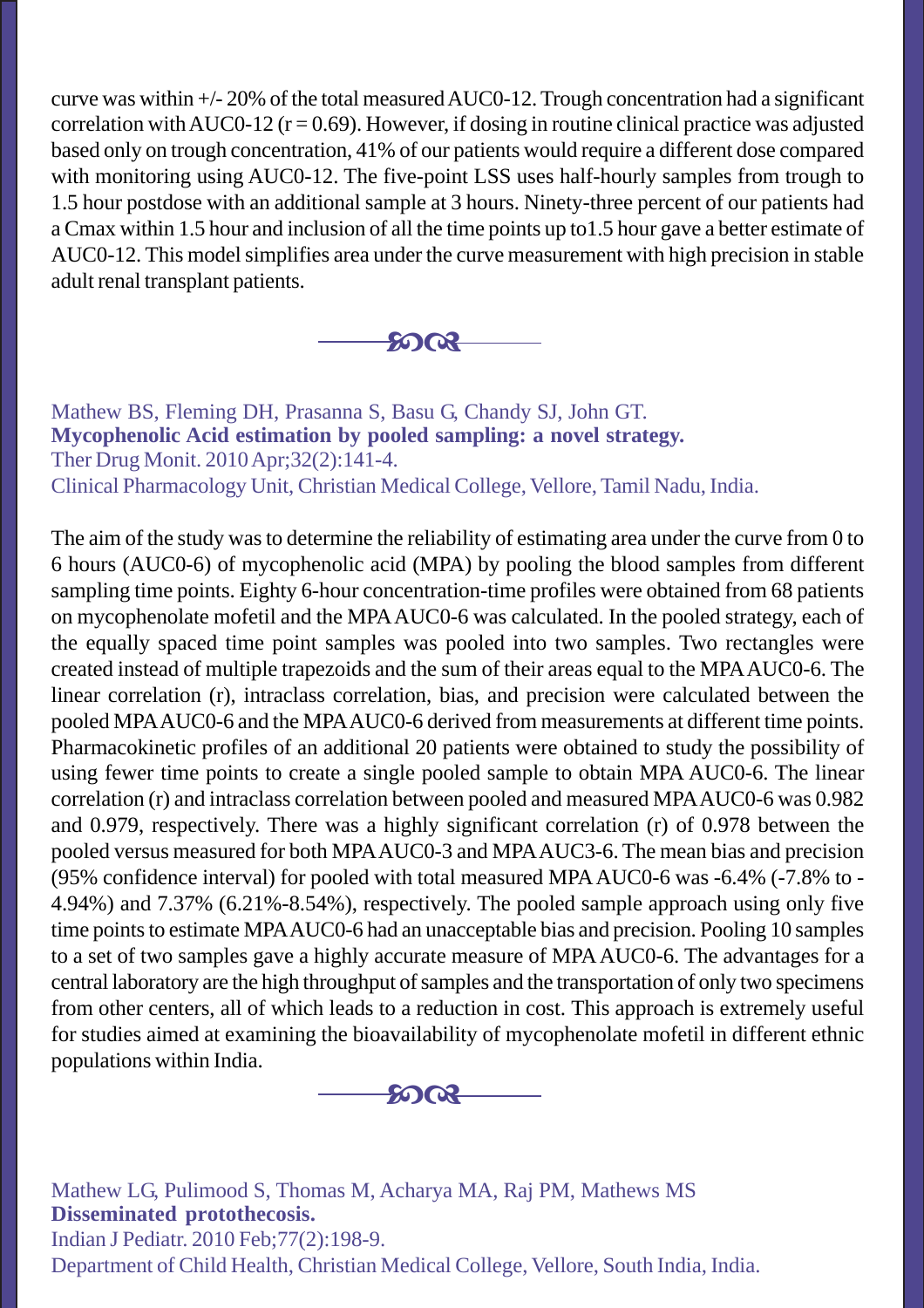Here is presented, a rare case of disseminated protothecosis in a 10-year-old boy with combined immunodeficiency, hitherto unreported from India. Even though it is difficult to diagnose clinically, observation of the sporangiospores within the sporangium in culture gives the accurate laboratory identification of Prototheca spp. In this patient, failure to eradicate the infection with amphotericin B and recurrence with olecranon bursitis along with skin lesions and splenomegaly was observed. Disseminated protothecosis in a child with combined immunodeficiency and failure to eradicate the infection with amphotericin B is reported.



Mathews V, Nair SC, David S, Viswabandya A, Srivastava A.

**Management of hemophilia in patients with inhibitors: the perspective from developing countries.**

Semin Thromb Hemost. 2009 Nov;35(8):820-6. Epub 2010 Feb 18. Department of Hematology, Christian Medical College, Vellore, India.

Data are limited on inhibitors in people with hemophilia (PWH) in developing countries. There is a perception that the overall prevalence of inhibitors, ranging from 7 to 19% in different reports, may be lower in these countries as compared with that reported from developed countries. This is possible given the fact that most patients are treated after 2 years of age with plasma-derived clotting factor concentrates. Whether genetic or other environmental factors also contribute to this needs further evaluation. There is a need to develop laboratory infrastructure and establish quality control programs for laboratory tests for inhibitors in developing countries. Management options vary widely given the socioeconomic diversity among these countries. Significant individualization of approach to management is therefore required depending on the available resources, particularly with regard to the use of bypassing agents. The limited data on immune tolerance induction with some low-dose regimens deserve further evaluation. Even in resourceconstrained environments, education and a policy of systematic screening of patients associated with judicious use of bypassing agents can significantly improve the care of PWH who develop inhibitors.



Merritta C, Cherian B, Macaden AS, John JA. **Measurement of physical performance and objective fatigability in people with mild-tomoderate traumatic brain injury.**

Int J Rehabil Res. 2010 Jun;33(2):109-14.

Department of Physical Medicine and Rehabilitation, Christian Medical College, Vellore, Tamil Nadu, India.

The aims of this study were to objectively measure the physical performance and physical endurance of patients with traumatic brain injury with minimization of cognitive and psychological fatigue, and to compare the physical performance of brain injured patients with that of healthy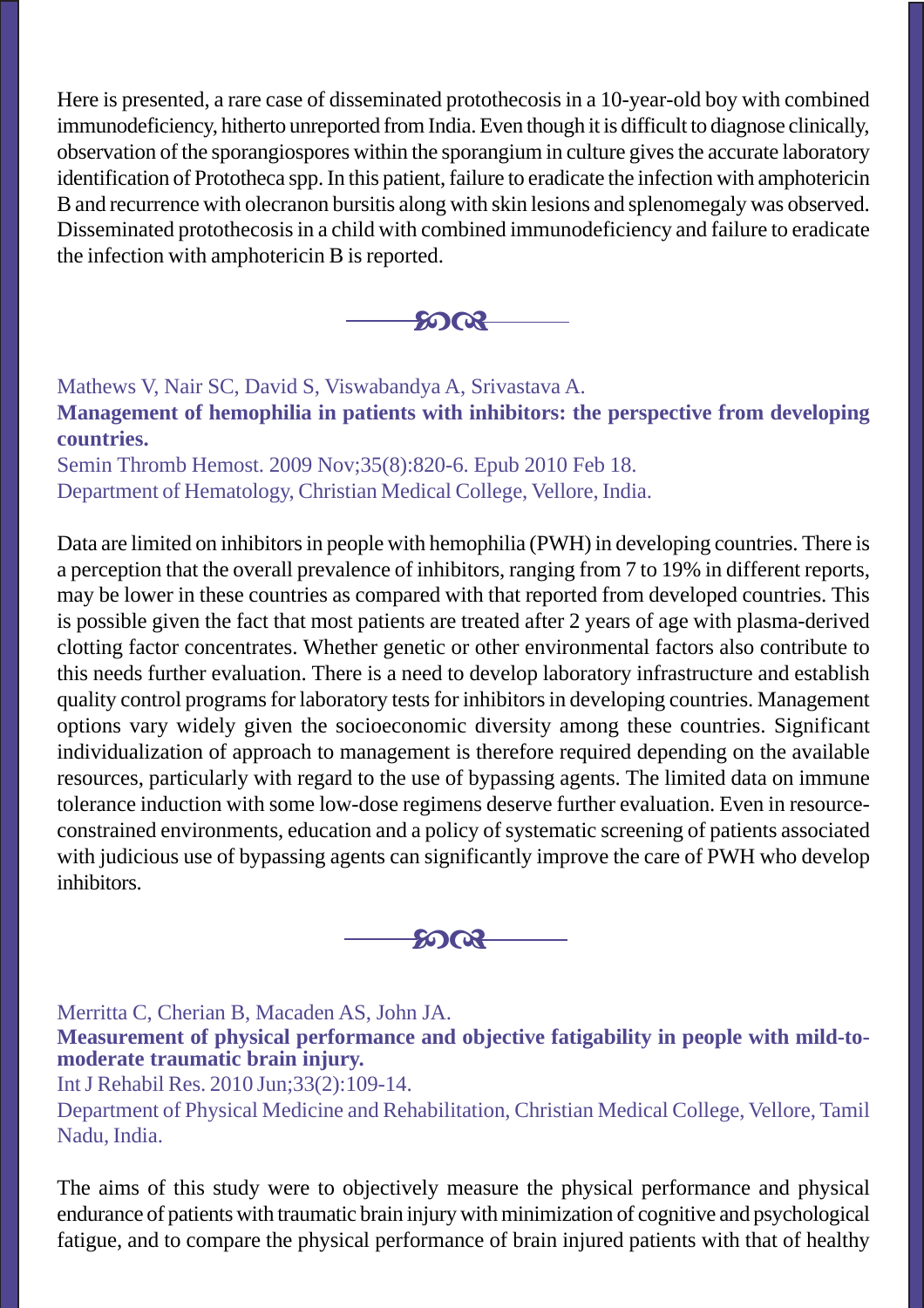controls. This was a nonrandomized partially blinded controlled study. The study setting was the Outpatient Multidisciplinary Brain Injury Clinic in the Department of Physical Medicine and Rehabilitation of a tertiary care university teaching hospital. Participants included an experimental group that comprised independently ambulant men (age 18-55 years) with mild-to-moderate traumatic brain injury ( $n = 24$ ) who complained of greater fatigue than before their injury and an age-matched and sex-matched control group  $(n = 24)$ . The intervention included the Six-Minute Walk Test. The primary outcome measures were the Six-Minute Walk Distance, the Fatigue Severity Scale, Addenbrooke's Cognitive Examination, and the Fatigue Visual Numeric Scale; the secondary outcome measures were the Physiological Cost Index of Walking and the Borg Scale of Perceived Exertion. The Six-Minute Walk Distance of the experimental group (452.33+/ -68.816) when compared with that of the control group (518.08+/-92.114) was reduced by 12.7 and 30.5%, respectively, when compared with the predicted Six-Minute Walking Distance (650.04+/-79.142) for the same age and sex. The mean Fatigue Severity Scale values were 2.51 and 1.62 for the experimental and control groups, respectively. The mean Addenbrooke's Cognitive Examination Score for the patients was 85.5+/-7.265. In conclusion, the Six-Minute Walk Test is useful in segregating physical fatigue from cognitive and psychological aspects of fatigue when cognitive and psychological dimensions are known. The Six-Minute Walk Test can be used as a tool for exercise intensity prescription in men with mild-to-moderate brain injury, to avoid the deleterious effects of fatigue.



Michael JS, Daley P, Kalaiselvan S, Latha A, Vijayakumar J, Mathai D, John KR, Pai M. **Diagnostic accuracy of the microscopic observation drug susceptibility assay: a pilot study from India.**

Int J Tuberc Lung Dis. 2010 Apr;14(4):482-8.

Department of Microbiology, Christian Medical College, Vellore, Tamil Nadu, India.

SETTING: The microscopic observation drug susceptibility (MODS) assay is a rapid, sensitive, low-cost liquid culture technique. OBJECTIVE: To establish the accuracy of MODS for the detection of active pulmonary tuberculosis (TB), and to document the costs and challenges of setting up this assay in a low-income setting. DESIGN: Prospective blinded pilot study of 200 adult TB suspects at a tertiary referral hospital in India. Reference standard included culture (Löwenstein-Jensen and automated liquid culture) and clinical diagnosis. RESULTS: Patients were mostly male ( $n = 122, 61.1\%$ ) and out-patients ( $n = 184, 92.0\%$ ), with a mean age of 40.4 years (standard deviation 16.2). Seventeen (8.5%) were human immunodeficiency virus infected and 47 (23.5%) were reference culture-positive. Compared to reference culture, MODS was 78.9% sensitive (95%CI 62.2-90.0) and 96.7% specific (95%CI 92.0-98.8). Clinical assessment suggested that MODS was false-negative in 3/8 reference culture-positive MODS-negatives and true-positive in 4/6 reference culture-negative MODS-positives. MODS was faster than solid (P  $< 0.001$ ) and liquid culture (P = 0.088), and cheaper than both. CONCLUSION: MODS may be a good alternative to automated liquid culture, but there were several challenges in setting up the assay. Prior training and validation, setup costs and inability to rule out cross-contamination need to be taken into account before the test can be established.

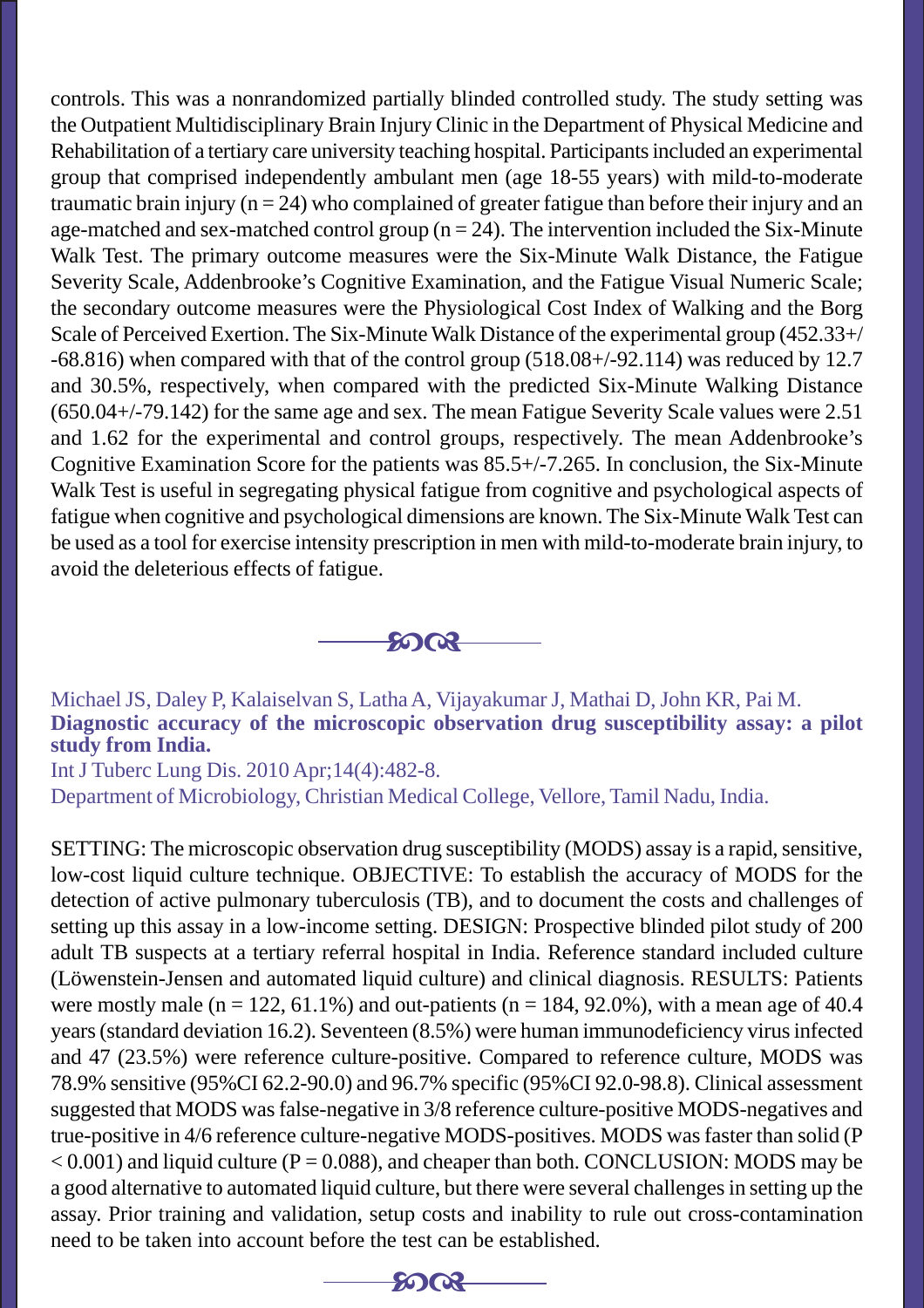Mittal R, Jesudason MR, Nayak S. **Selective histopathology in cholecystectomy for gallstone disease.** Indian J Gastroenterol. 2010 Jan;29(1):26-30. Epub 2010 Apr 6. Department of Surgery Unit 5, Christian Medical College and Hospital, Vellore, Tamil Nadu, 632 004, India.

Comment in: Indian J Gastroenterol. 2010 Jan: 29(1): 3-7.

BACKGROUND: Incidental gallbladder cancer is found in upto 1% of cholecystectomy specimens for gallstone disease. Currently, in our institution, all gallbladder specimens are sent for routine histopathology, to rule out incidental gallbladder carcinoma. This study was aimed at assessing the need for routine histopathology of gallbladder specimens after cholecystectomy for gallstone disease. METHODS: Hospital records of all patients undergoing cholecystectomy for gallstone disease over a ten-year period, between 1998 and 2007, in a single surgical unit were reviewed. RESULTS: A total of 1312 patients underwent cholecystectomy for gallstone disease. Gallbladder carcinoma was detected in 13 patients. Macroscopic abnormalities of the gallbladder were found in all the 13 patients. In patients with a macroscopically normal gallbladder, there were no cases of gallbladder carcinoma. CONCLUSION: Gallbladder carcinoma is associated with macroscopic abnormalities in all cases. Therefore histopathology should be restricted to only those specimens which reveal a macroscopic abnormality. This would identify all cases of incidental gallbladder carcinoma, at the same time decreasing cost and pathological work load.



Moses V, Peter JV. **Acute intentional toxicity: endosulfan and other organochlorines.** Clin Toxicol (Phila). 2010 Jun 23. [Epub ahead of print] Department of Medicine, Christian Medical College, Vellore, Tamil Nadu, India.

Introduction. Organochlorine pesticides continue to be used in several developing countries despite concerns regarding their toxicity profile. Endosulfan is an organochlorine recognized as an important agent of acute toxicity. Methods. In this retrospective study, the clinical features, course, and outcomes among patients with acute endosulfan poisoning requiring admission to the hospital during an 8-year period (1999-2007) were reviewed. Results. Among 34 patients hospitalized during this study period for alleged organochlorine poisoning, 16 patients with endosulfan poisoning were identified. The majority (75%) received initial treatment at a primary or secondary center. Neurological toxicity predominated, particularly low sensorium (81%) and generalized seizures (75%), including status epilepticus (33%). Other features observed included hepatic transaminase elevation, azotemia, metabolic acidosis, and leukocytosis. Mechanical ventilation was required in 69% and vasoactive agents in 19%. In-hospital mortality was 19%. There were no gross neurological sequelae at discharge. In three other patients who presented with organochlorine poisoning, the compounds ingested were lindane, endrin, and dicofol  $(n = 1$  each). The course and outcomes in these patients were unremarkable and all three patients survived. Conclusions. Endosulfan is capable of high lethality and significant morbidity. The commonest manifestations are neurological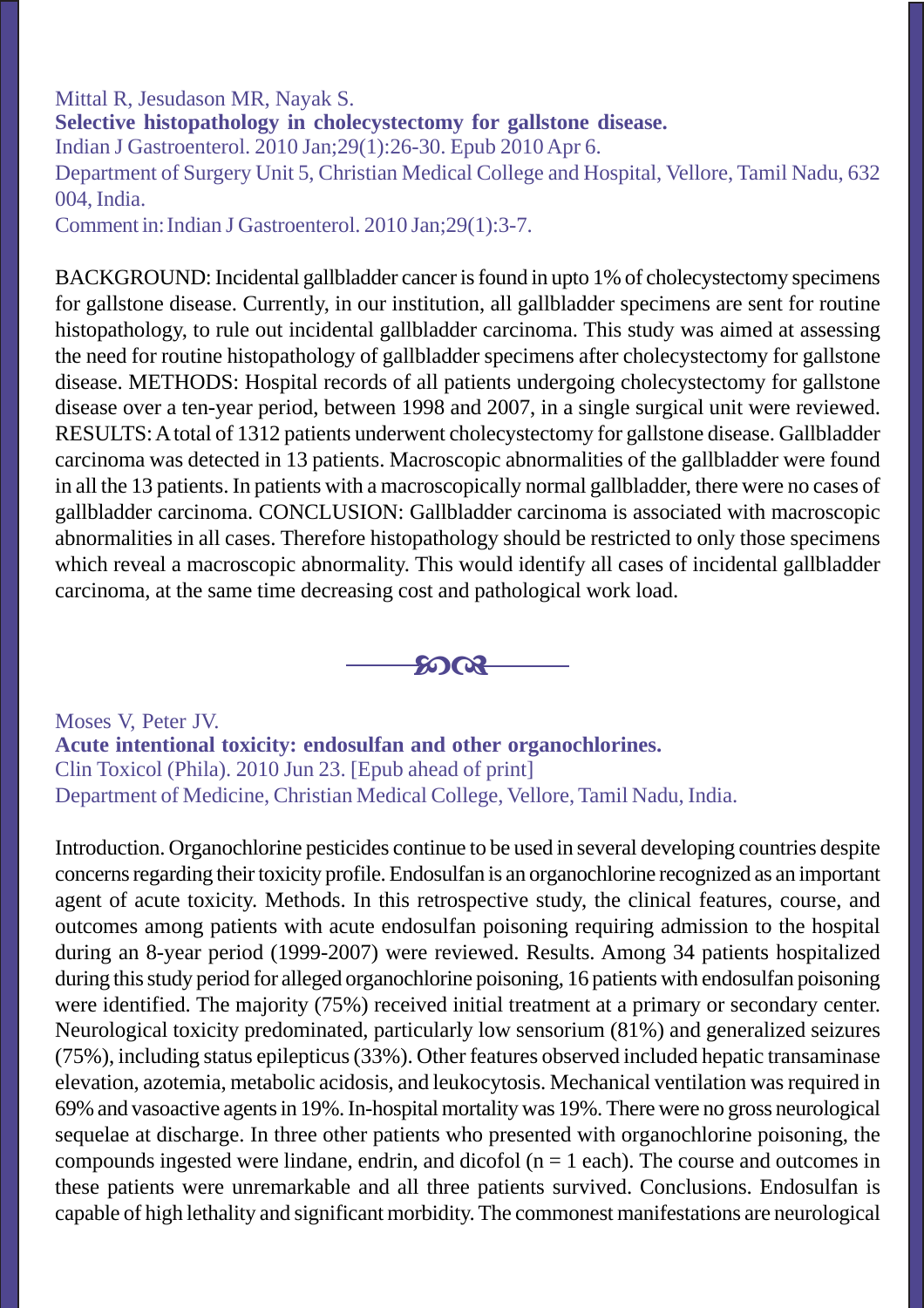although other organ dysfunction also occurs. In the absence of effective antidotes, restriction of its availability, along with prompt treatment of toxicity, including preemptive anticonvulsant therapy are suggested.



Mukha RP, Kumar S, Kekre NS. **Maximal androgen blockade for advanced prostate cancer.** Indian J Urol. 2010 Jan;26(1):133-8. Department of Urology, Christian Medical College Vellore, Vellore - 632 004, India.

Prostate cancer has now become one of the leading types of cancer in urban India. It is now the third most common cancer in Delhi. As we advance in health care with the resultant increase in longevity, we will be seeing more of advanced carcinoma prostate. Since the early 1980.s, there have been many trials on MAB. However, the question remains whether these agents actually make a difference? The role of MAB is probably limited to the prevention of the beta are reaction in patients on LHRH agonists. The non steroidal antiandrogens have a marginal benefit of increased overall survival by approximately 3% to 5% at 5 ve years. There may be a role for MAB in patients with metastatic carcinoma of prostate, low volume metastases, patients with M 1 disease with absence of metastases in the skull, ribs, long bones, and soft tissues excluding lymph nodes.



Nampoothiri K, Chrispal A, Begum A, Jasmine S, Gopinath KG, Zachariah A **A clinical study of renal tubular dysfunction in Cleistanthus collinus (Oduvanthalai) poisoning.** Clin Toxicol (Phila). 2010 Mar;48(3):193-7.

Department of Medicine Unit 1, Christian Medical College, Vellore, Tamil Nadu, India.

INTRODUCTION: Self-poisoning through the ingestion of Oduvanthalai is common in South India. Mortality may occur because of arrhythmias, renal failure, shock, and respiratory distress. The mechanisms of toxicity are unclear. This prospective, clinical study was designed to assess renal tubular dysfunction because of Oduvanthalai poisoning. METHODS: Thirty-two consecutive patients admitted with Oduvanthalai poisoning at a tertiary care hospital in South India, from June 2007 to August 2009 (26 months), were evaluated through history, physical examination, and laboratory studies. Following an interim analysis, additional studies of renal tubular function were performed on a subcohort of eight patients. These included the following: (1) urinary pH, daily serum, and urine anion gap; (2) 24-h urine protein and potassium; and (3) assessment of urine hexosaminidase and amino acid levels. RESULTS: Metabolic acidosis (100%), which persisted at discharge (65.6%), hypokalemia (62.5%), and renal failure (15.6%), was apparent in the total cohort. Tests of renal tubular function on the subcohort revealed a normal anion gap, hyperchloremic, metabolic acidosis of renal etiology, defective urinary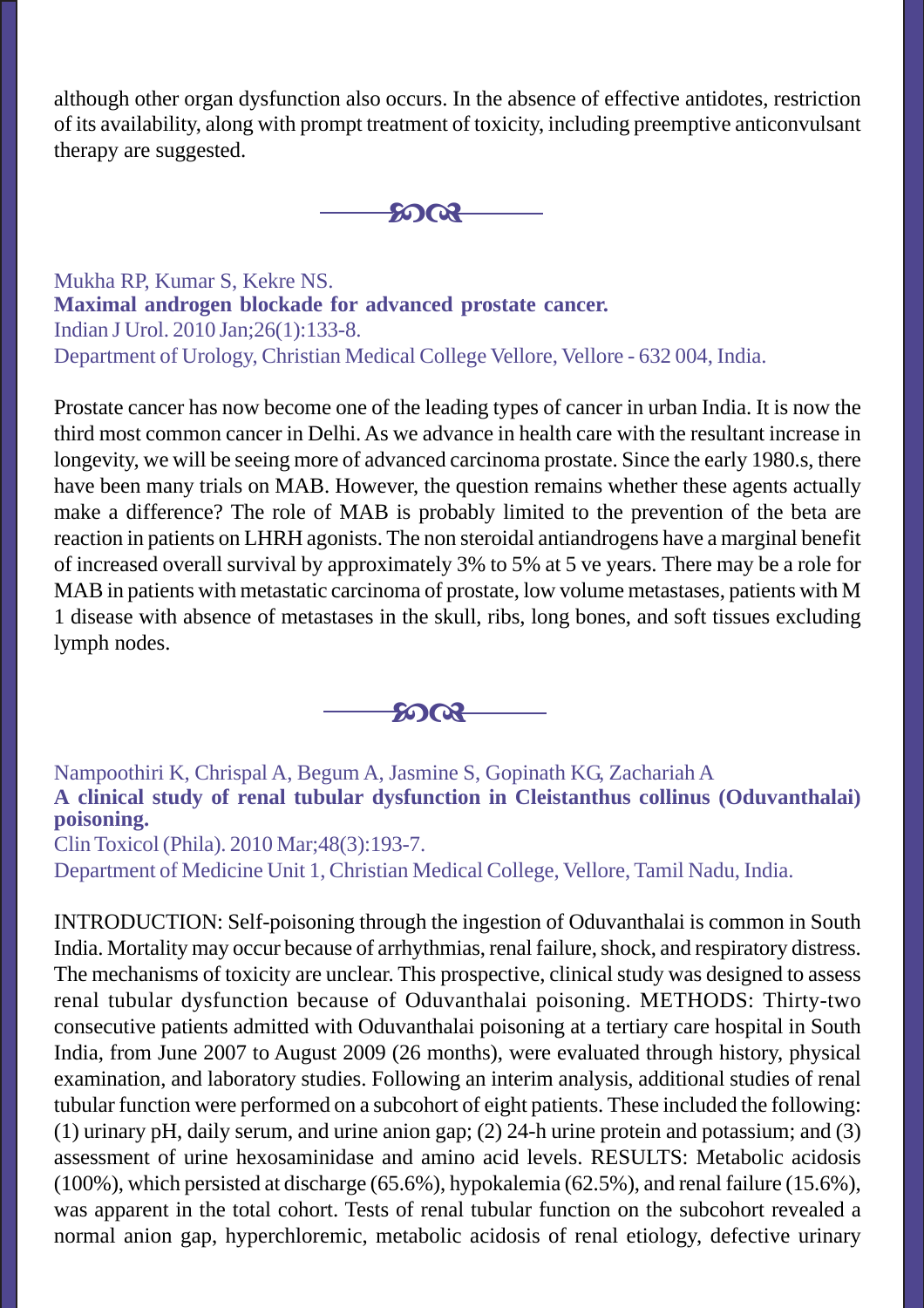acidification, and hypokalemia with kaliuresis, indicative of distal renal tubular acidosis in six patients. Urinary hexosaminidase and amino acid levels, markers of proximal tubular dysfunction, were elevated in seven and two patients, respectively. CONCLUSIONS: Distal renal tubular acidosis is an important feature of Oduvanthalai poisoning. Proximal tubular injury and, in more severe forms, global tubular dysfunction with diminished glomerular filtration rate may occur.



Natarajan SK, Thangaraj KR, Eapen CE, Ramachandran A, Mukhopadhya A, Mathai M, Seshadri L, Peedikayil A, Ramakrishna B, Balasubramanian KA

**Liver injury in acute fatty liver of pregnancy: possible link to placental mitochondrial dysfunction and oxidative stress.**

Hepatology. 2010 Jan;51(1):191-200.

The Wellcome Trust Research Laboratory, Department of Gastrointestinal Sciences, Vellore, India.

Acute fatty liver of pregnancy (AFLP) is a rare disorder which is fatal if not recognized and treated early. Delivery of the feto-placental unit results in dramatic improvement in maternal liver function, suggesting a role for the placenta. However, the mechanisms by which defects in the fetus or placenta lead to maternal liver damage are not well understood and form the focus of this study. Placenta and serum were obtained at delivery from patients with AFLP, and placental mitochondria and peroxisomes were isolated. Placental mitochondrial function, oxidative stress, and fatty acid composition as well as serum antioxidants, oxidative and nitrosative stress markers, and fatty acid analysis were carried out. Hepatocytes in culture were used to evaluate cell death, mitochondrial function, and lipid accumulation on exposure to fatty acids. Oxidative stress was evident in placental mitochondria and peroxisomes of patients with AFLP, accompanied by compromised mitochondrial function. Increased levels of arachidonic acid were also seen in AFLP placenta when compared to control. Patients with AFLP also had a significant increase in oxidative and nitrosative stress markers in serum, along with decreased antioxidant levels and elevated levels of arachidonic acid. These levels of arachidonic acid were capable of inducing oxidative stress in hepatocyte mitochondria accompanied by induction of apoptosis. Exposure to arachidonic acid also resulted in increased lipid deposition in hepatocytes. CONCLUSION: Oxidative stress in placental mitochondria and peroxisomes is accompanied by accumulation of toxic mediators such as arachidonic acid, which may play a causative role in maternal liver damage seen in AFLP.

 $-500$ 

Nithyananth M, Cherian VM, Jepegnanam TS. **Reconstruction of traumatic medial malleolus loss: A case report.** Foot Ankle Surg. 2010 Jun;16(2):e37-9. Department of Orthopaedics Unit 1, Christian Medical College, Vellore, Tamil Nadu, India.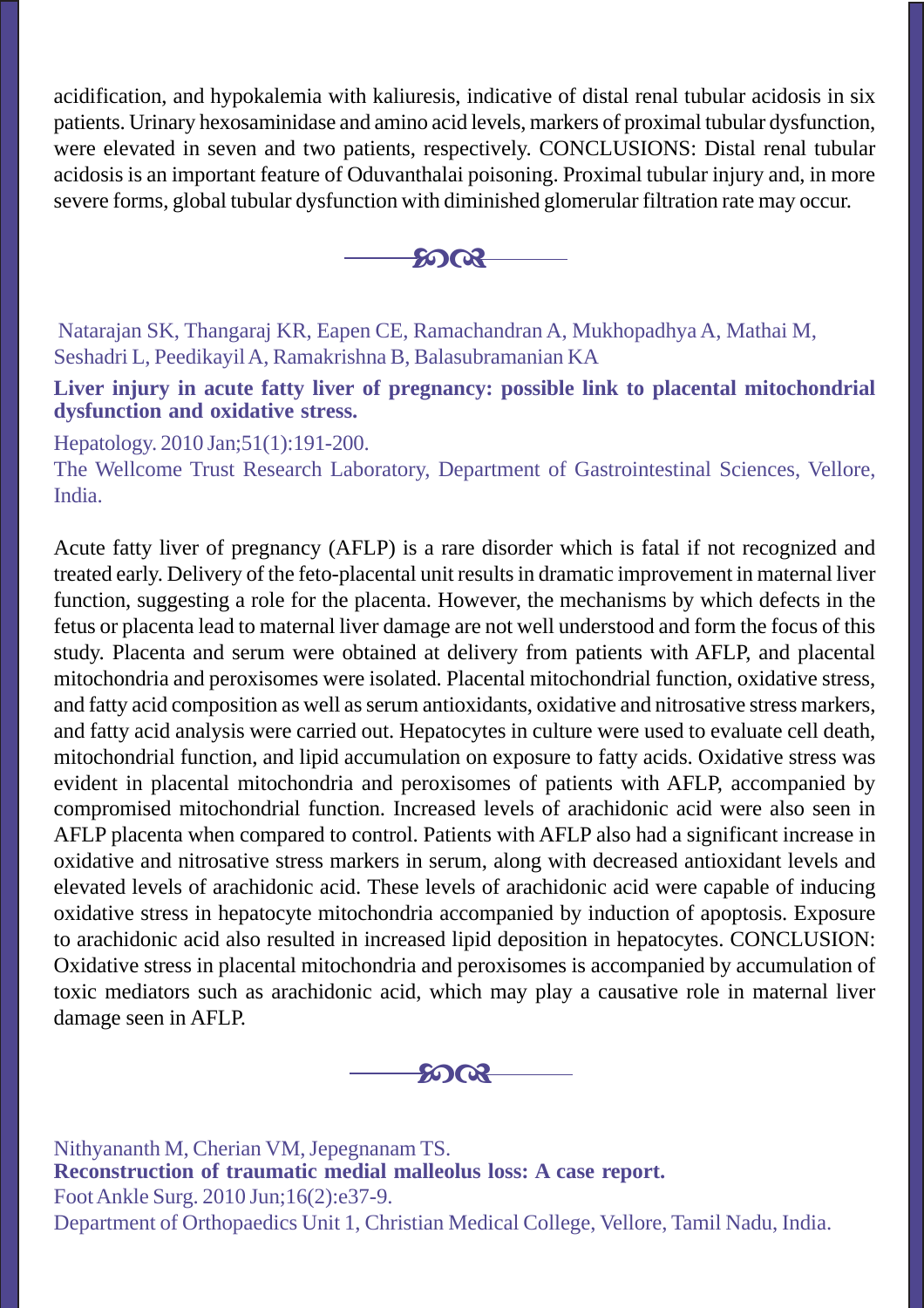We describe the reconstruction of the medial malleolus in a severe open ankle injury with iliac crest bone graft and sural artery flap in a young adult. At two years follow-up he had a good outcome with a painless, stable ankle with nearly full plantarflexion but restricted dorsiflexion.



Paul TV, Asha HS, Thomas N, Seshadri MS, Rupali P, Abraham OC, Pulimood SA, Jose A **Hypovitaminosis D and Bone Mineral Density in HIV infected Indian Men with or without antiretroviral therapy.**

Endocr Pract. 2010 Feb 11:1-21. [Epub ahead of print] Department of Endocrinology, Diabetes & Metabolism, Christian Medical College, Vellore - 632 004.

Objectives: To study the vitamin D status and bone mineral density (BMD) in HIV infected men in a tertiary care center from Southern India.Methods: A cross sectional study of 35 HIV infected men on highly active anti retroviral therapy (HAART) (Group 1) compared with 35 age and BMI matched HIV positive (ART naïve) (Group 2) and 35 negative (Group 3) controls.Results: A significantly greater proportion ( $P=0.002$ ) of patients (74%) on the HAART group had vitamin D deficiency (<20 ng/ml) when compared to the other two groups (37% in each group). The mean intact PTH level was higher (P<0.001) and the mean duration of sunlight exposure was lower (P=0.001) in the HAART group than in the other 2 groups. Following logistic regression analysis, HAART therapy was significantly associated with vitamin D deficiency. The BMD in the femoral neck was significantly lower in subjects with HIV infection on HAART therapy when compared to the other 2 groups  $(P=0.006)$ . Following multivariate logistic regression, older age, lower BMI and higher PTH emerged as factors significantly associated with decreased BMD.Conclusions: A significant proportion of patients on HAART therapy had vitamin D deficiency. The secondary hyperparathyroidism probably due to vitamin D deficiency is an important contributory factor for the observed changes in BMD. Vitamin D deficiency observed in this group is probably multi-factorial and further research is required to determine whether the effect of HAART on vitamin D metabolism is an additional causative factor and the benefit of vitamin D supplementation in these patients.



Perakath B, Keighley MR. **Peritonitis following stapling of a flush ileostomy.** Tech Coloproctol. 2010 Jun;14(2):185-6. Epub 2010 Apr 1. Department of Surgery, Christian Medical College, Vellore, India.

Peritonitis following staple stabilization of a flush ileostomy has not yet been reported in the literature. We report a case of iatrogenic injury to a loop of the ileum in an unrecognized parastomal hernia which caused peritonitis after stapling of a flush ileostomy.

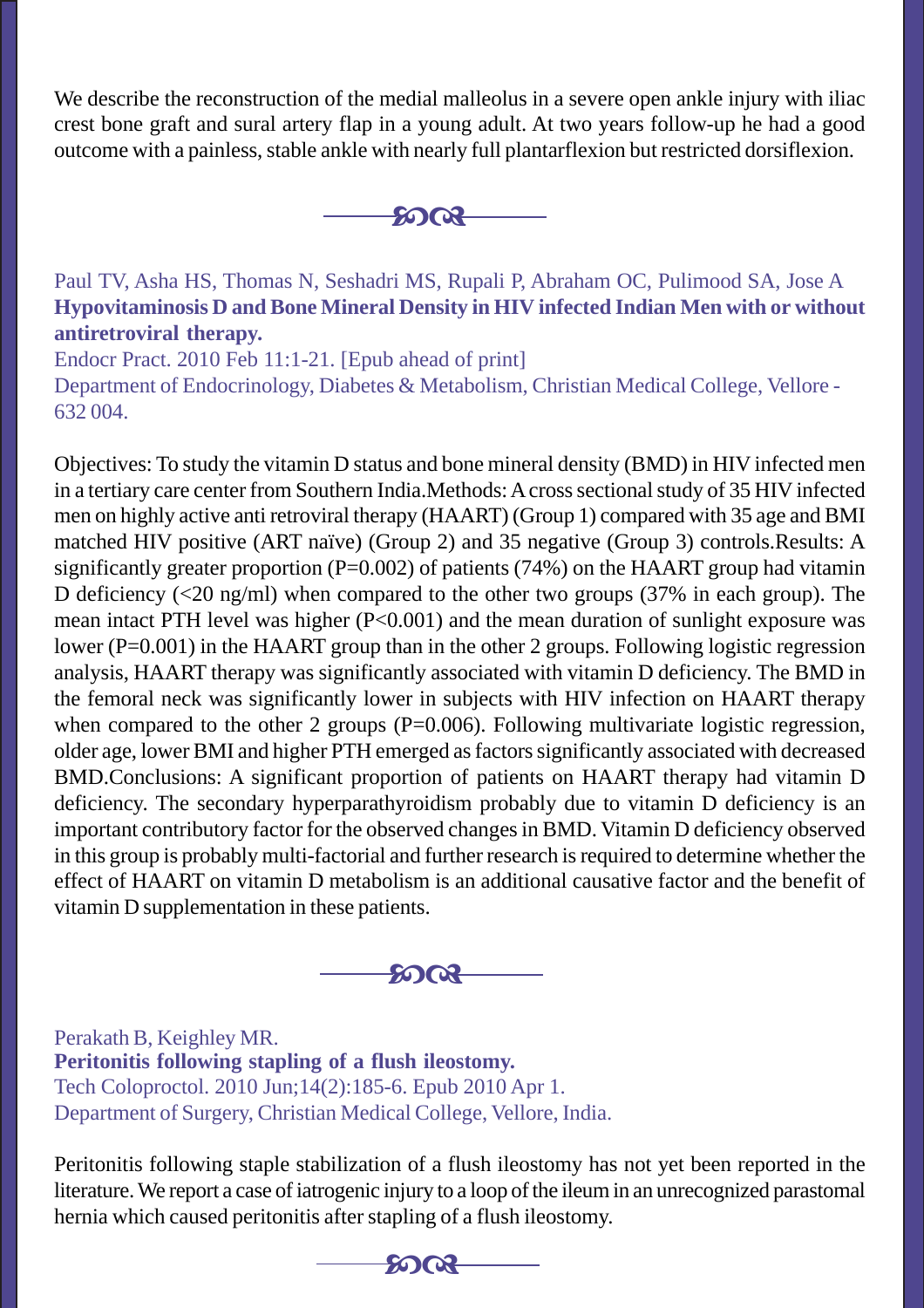#### Peter JV, Jerobin J, Nair A, Bennett A.

#### **Is there a relationship between the WHO hazard classification of organophosphate pesticide and outcomes in suicidal human poisoning with commercial organophosphate formulations?**

Regul Toxicol Pharmacol. 2010 Jun;57(1):99-102. Epub 2010 Jan 25.

Department of Medical Intensive Care, Christian Medical College and Hospital, Vellore 632 004, Tamil Nadu, India.

Comment in:Regul Toxicol Pharmacol. 2010 Jul-Aug;57(2-3):338; author reply 339-40.

The WHO classification of pesticides by hazard is based primarily on the acute oral and dermal toxicity to rats. In several Asian countries there is no legislation against the sale of Class I insecticides. We evaluated if there was an association between the WHO hazard Class I, II or III organophosphate compound and outcomes in human poisoning. Two-hundred and fifty-one patients with mean (SD) age of 30.4 (11.8) years, admitted with symptomatic poisoning and treated with atropine and supportive care, were followed up until death or hospital discharge. The admission pseudocholinesterase level of 818.8 (1368) IU/L indicated significant suppression of cholinesterase activity. Class I compounds were ingested by 126, Class II by 113 and Class III by 12 patients. The hospital mortality rate was 16.7%, 5.3% and 0% with Class I, II and III organophosphate compounds, respectively (P=0.01). Ventilatory requirements were higher with Class I compared with Class II poisoning (77.0% vs. 54.9%, P<0.001). Patients with Class I poisoning needed mechanical ventilation for a longer period (10.55 (7.4) vs. 7.0 (5.2) days, P=0.002). The linear relationship between the WHO hazard class and mortality in acute organophosphate poisoning mandates the restriction of the sale of organophosphate compounds associated with higher lethality amongst humans.



Prabhakaran SS, Dhanasekar KR, Thomas E, Jose R, Peedicayil J, Samuel P **Inhibition of isolated human myometrium contractility by minoxidil and reversal by glibenclamide.**

Methods Find Exp Clin Pharmacol. 2010 Mar;32(2):97-100.

Department of Pharmacology and Clinical Pharmacology, Christian Medical College, Vellore, India.

This study investigated the ability of the antihypertensive drug minoxidil to inhibit potassium chloride (KCl)-induced contractility of the isolated human myometrium. Twelve strips of myometrium obtained from 12 patients who underwent hysterectomy were triggered to contract with 55 mM KCl before and after incubation with 3 concentrations  $(1, 3 \text{ and } 10 \text{ microM})$  of minoxidil. The percent inhibition by minoxidil on the extent of contraction, and the area under the contractile curve of KCl-induced contraction of the myometrial strips was determined. Furthermore, the effect of 10 microM glibenclamide on the inhibition generated by 3 microM minoxidil on KCl-induced contractility was studied. It was found that minoxidil produced a concentration-dependent inhibition of KCl-induced contractility of the myometrium and that glibenclamide reversed this inhibitory effect. These results suggest that the inhibitory effect of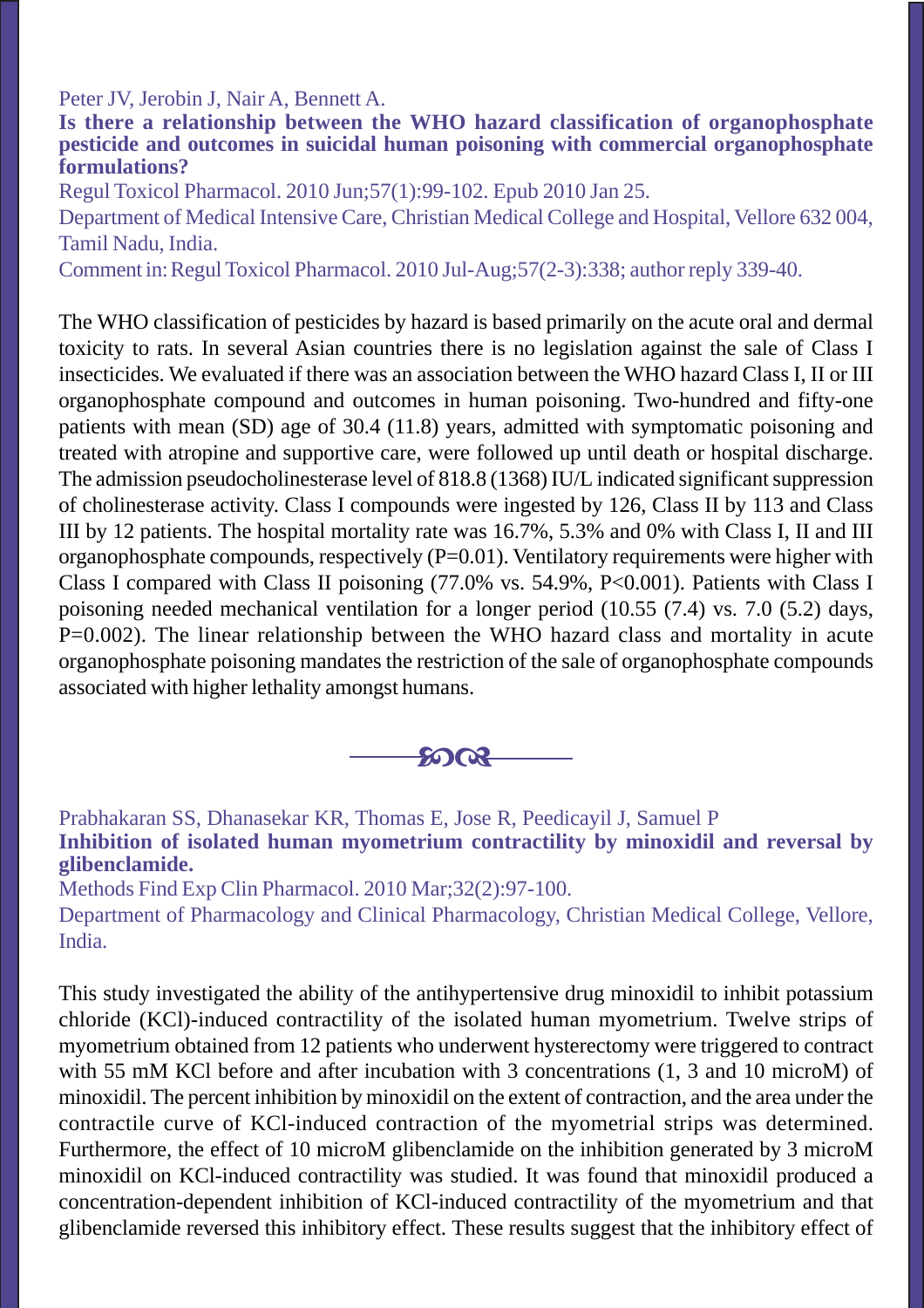minoxidil on isolated human myometrium contractility may prove useful in clinical conditions requiring relaxation of the myometrium.

Prabhakaran V, Jayaraman T, Rajshekhar V, Oommen A. **Neurocysticercosis, IgG immunoglobulins, and nitric oxide.** Parasitol Res. 2010 May;106(6):1287-91. Epub 2010 Feb 27.Department of Neurological Sciences, Christian Medical College, Vellore, Tamilnadu, India.

 $-50Q$ 

This study evaluated the role of parasite load and nitric oxide on IgG levels in neurocysticercosis. Total serum IgG, IgG antibodies specific for cysticercus antigens, and nitric oxide were compared between 85 neurocysticercosis patients, 65 with solitary cysts and 20 with multiple cysts, and 13 normal healthy controls. Sixty-six percent of patients were seropositive for cysticercus IgG antibodies. Among seropositive patients, IgG levels did not differ between those infected with multiple or solitary cysts whose serum nitric oxide levels were low (<40 nmol/ml). Among seropositive solitary cyst infected patients, IgG levels were significantly higher in those whose serum nitric oxide was low compared to those with high nitric oxide levels ( $p < 0.001$ ). IgG levels were significantly higher in patients with multiple compared to single cyst infections among those negative for cysticercus antibodies ( $p < 0.001$ ). Parasite load and nitric oxide modulated IgG production in neurocysticercosis. IgG levels were not determined by the number of infecting cysts in seropositive patients who did not mount a nitric oxide response. IgG production correlated to parasite load in patients negative for cysticercus antibodies.



Prince Christopher R H, David KV, John SM, Sankarapandian V. **Antibiotic therapy for Shigella dysentery.** Cochrane Database Syst Rev. 2010 Jan 20;(1):CD006784. Family Medicine, Christian Medical College, Vellore, Tamilnadu, India, 632004. Update of: Cochrane Database Syst Rev. 2009;(4):CD006784.

BACKGROUND: Shigella dysentery is a relatively common illness and occasionally causes death, worldwide. Mild symptoms are self-limiting but in more severe cases, antibiotics are recommended for cure and preventing relapse. The antibiotics recommended are diverse, have regional differences in sensitivity, and have side effects. OBJECTIVES: To evaluate the efficacy and safety of antibiotics for treating Shigella dysentery. SEARCH STRATEGY: In June 2009 we identified all relevant trials from the following databases: Cochrane Infectious Diseases Group Specialized Register; Cochrane Central Register of Controlled Trials (CENTRAL) (The Cochrane Library 2008, issue 4), MEDLINE, EMBASE, LILACS and the metaRegister of Controlled Trials (mRCT). We also checked conference proceedings for relevant abstracts, and contacted researchers, organizations, and pharmaceutical companies. SELECTION CRITERIA: Randomized controlled trials of antibiotics for Shigella dysentery. DATA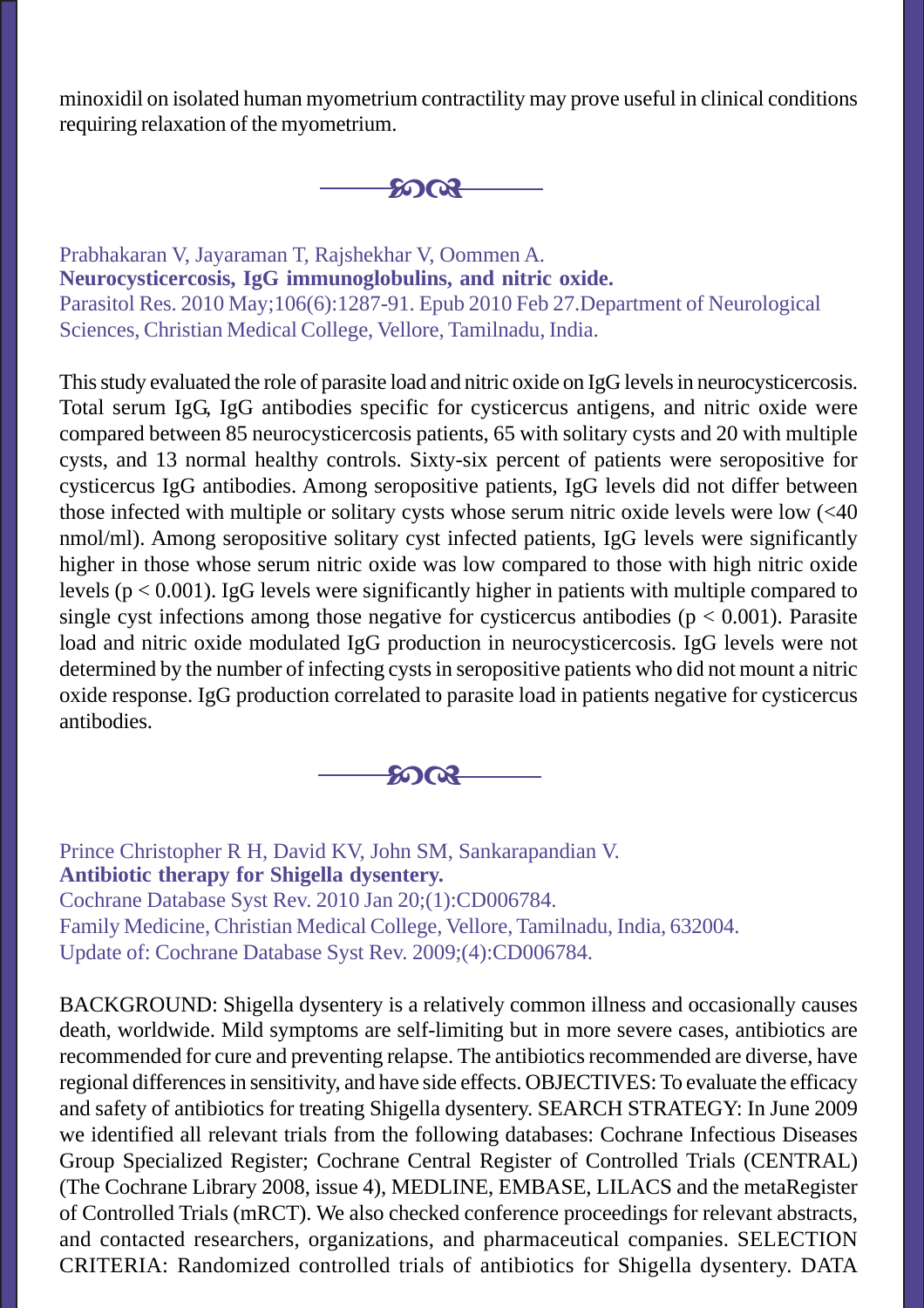COLLECTION AND ANALYSIS: Four authors, working in pairs, independently assessed trial eligibility, methodological quality, and extracted data. We calculated risk ratios (RR) with 95% confidence intervals (CI) for dichotomous data, and used the random-effects model for significant heterogeneity. We explored possible sources of heterogeneity, when present, in subgroup analyses of participant age and percentage of participants with confirmed Shigella infection. MAIN RESULTS: Sixteen trials (1748 participants), spanning four decades and with differing sensitivity to Shigella isolates, met the inclusion criteria. Seven were judged to be at risk of bias due to inadequate allocation concealment or blinding, and 12 due to incomplete reporting of outcome data. Limited data from one three-armed trial of people with moderately severe illness suggest that antibiotics reduce the episodes of diarrhoea at follow-up (furazolidone versus no drug RR 0.21, 95% CI 0.09 to 0.48, 73 participants; cotrimoxazole versus no drug RR 0.30, 95% CI 0.15 to 0.59, 76 participants).There was insufficient evidence to consider any class of antibiotic superior in efficacy in treating Shigella dysentery, but heterogeneity for some comparisons limits confidence in the results. All the antibiotics studied were safe. There was inadequate evidence regarding the role of antibiotics in preventing relapses. AUTHORS' CONCLUSIONS: Antibiotics reduce the duration of Shigella dysentery.Regularly updated local or regional antibiotic sensitivity patterns to different species and strains of Shigella are required to guide empiric therapy. More trials adhering to standard guidelines are required to evaluate the role of antibiotics in the treatment of severe forms of Shigella dysentery and in groups who are at high risk of complications.



Raghupathy P, Antonisamy B, Geethanjali FS, Saperia J, Leary SD, Priya G, Richard J, Barker DJ, Fall CH.

**Glucose tolerance, insulin resistance and insulin secretion in young south Indian adults: Relationships to parental size, neonatal size and childhood body mass index.**

Diabetes Res Clin Pract. 2010 Feb;87(2):283-92.

Department of Child Health, Christian Medical College, Vellore, India.

OBJECTIVE: To study the relationship of newborn size and post-natal growth to glucose intolerance in south Indian adults. RESEARCH DESIGN AND METHODS: 2218 men and women (mean age 28 years) were studied from a population-based birth cohort born in a large town and adjacent rural villages. The prevalence of adult diabetes mellitus [DM] and impaired glucose tolerance [IGT], and insulin resistance and insulin secretion (calculated) were examined in relation to BMI and height at birth, and in infancy, childhood and adolescence and changes in BMI and height between these stages. RESULTS: Sixty-two (2.8%) subjects had Type 2 diabetes (DM) and 362 (16.3%) had impaired glucose tolerance (IGT). IGT and DM combined (IGT/ DM) and insulin resistance were associated with low childhood body mass index (BMI) ( $p<0.001$ ) for both) and above-average BMI gain between childhood or adolescence and adult life  $(p<0.001$ for both). There were no direct associations between birthweight or infant size and IGT/DM; however, after adjusting for adult BMI, lower birthweight was associated with an increased risk. CONCLUSIONS: The occurrence of IGT and Type 2 DM is associated with thinness at birth and in childhood followed by accelerated BMI gain through adolescence.

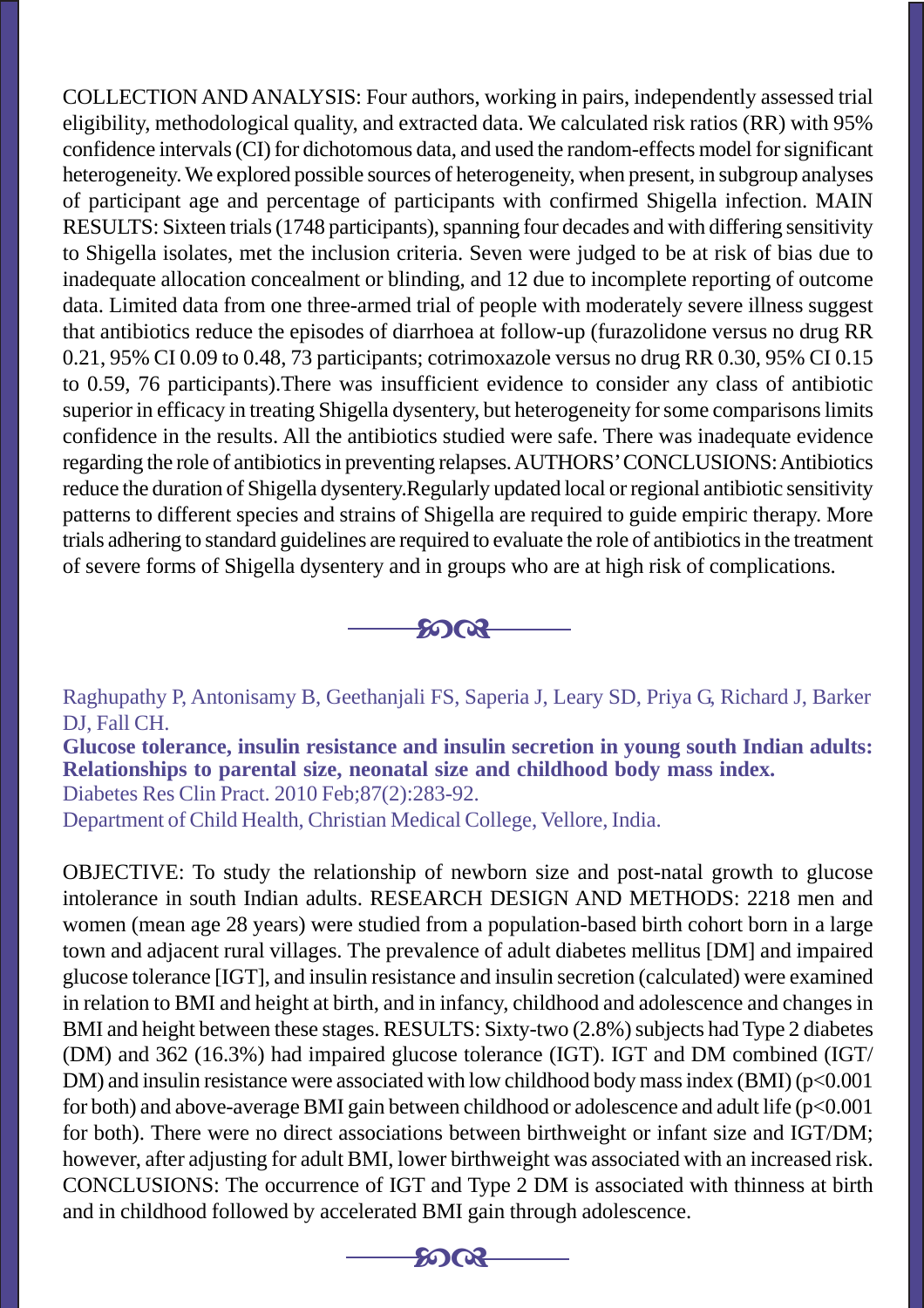Rajaian S, Gopalakrishnan G, Kekre NS. **Auto amputation of penis due to advanced penile carcinoma.** Urology. 2010 Feb;75(2):253-4. Department of Urology, Christian Medical College Hospital, Vellore, Tamil Nadu, India.

A middle-aged man presented with progressively enlarging ulcer on the tip of penis over a year's duration and sloughing of whole penis subsequently. Examination revealed complete loss of penis and purulent discharge at its base. Biopsy of the base of the penis confirmed penile carcinoma. Imaging studies revealed extensive metastatic lesions. Palliative care was given, but he succumbed later. In this era of advanced medical care, symptoms of penile cancer are still being ignored and have led to autoamputation of penis.

 $\mathcal{F}$ 

Rajasekar R, Lakshmi KM, George B, Viswabandya A, Thirugnanam R, Abraham A, Chandy M, Srivastava A, Mathews V.

**Dendritic cell count in the graft predicts relapse in patients with hematologic malignancies undergoing an HLA-matched related allogeneic peripheral blood stem cell transplant.**

Biol Blood Marrow Transplant. 2010 Jun;16(6):854-60. Epub 2010 Feb 4. Department of Haematology, Christian Medical College, Vellore, India.

We investigated the impact of the number of infused and reconstituted immunocompetent cells including dendritic cells (DCs) on clinical outcome of patients with hematologic malignancies undergoing an allogeneic peripheral blood stem cell transplantation. Sixty-nine consecutive patients with hematologic malignancies were included in the analysis. The median age of the cohort was 32 years (range: 2-62 years) and there were 39 (57%) males. Twenty-one (30%) patients relapsed with a cumulative incidence of 44 % +/- 14% at a median follow up of 28 months. On a multivariate analysis, a high plasmacytoid dendritic cell (PC) content in the graft was associated with higher risk of relapse. The patients were further categorized based on the median PC counts in the graft as high ( $>$  or  $=$  2.3 x 10(6)/kg) and low ( $\lt$  2.3 x 10(6)/kg) groups. The baseline characteristics of these 2 groups were comparable. The group that had a high PC content in the graft had significantly higher risk of relapse and lower overall survival (OS) and event-free survival (EFS). Our data suggests that PC content in the graft predicts clinical outcomes such as relapse and survival in patients with hematologic malignancies undergoing an allogeneic HLA matched related peripheral blood stem cell transplantation. There is potential for pretransplant manipulation of this cellular subset in the graft.



Rajshekhar V. **Surgical management of neurocysticercosis.** Int J Surg. 2010;8(2):100-4. Department of Neurological Sciences, Christian Medical College, Vellore 632004, India.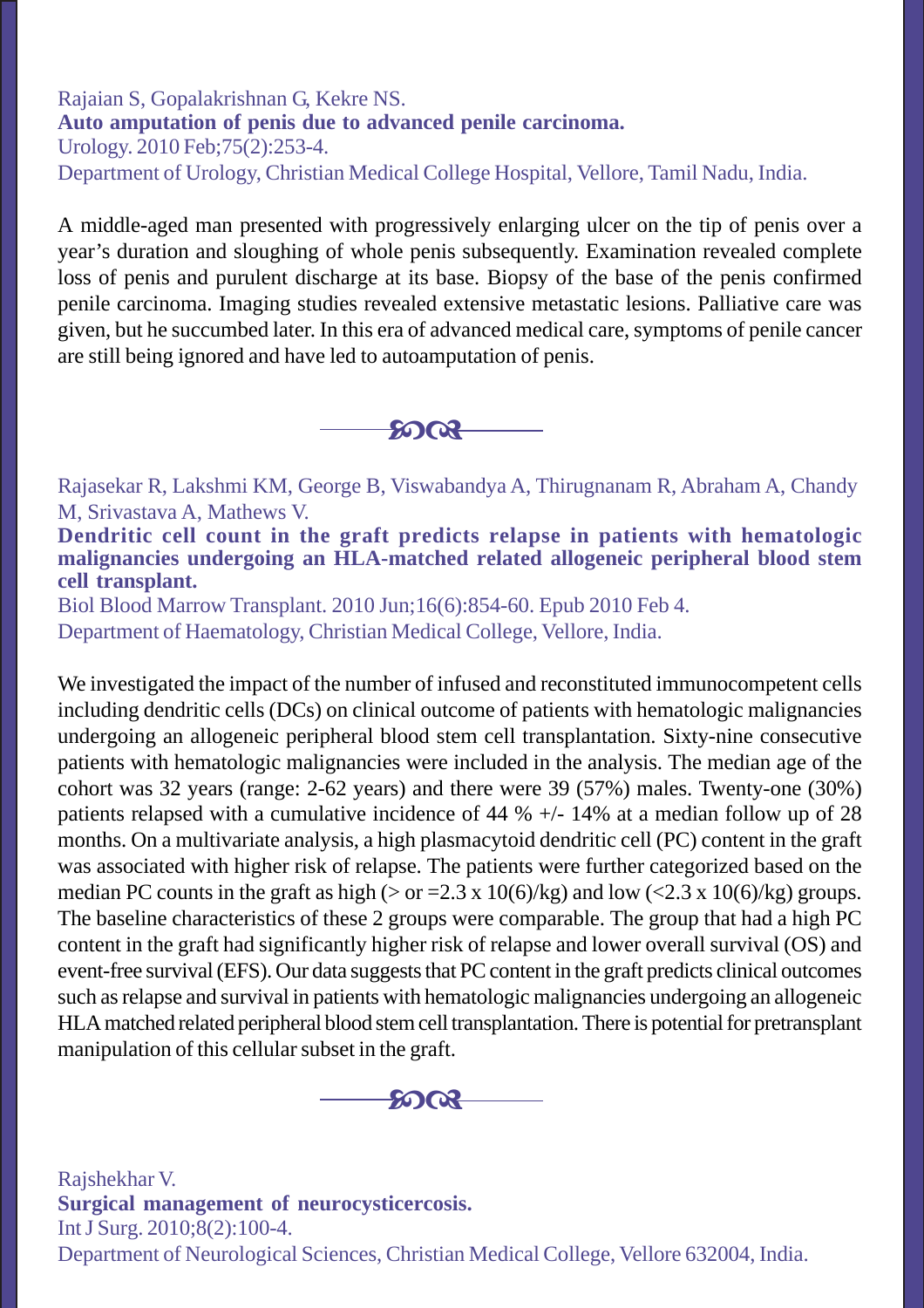and is the commonest parasitic infestation of the central nervous system. NCC is usually managed medically but in some instances surgery is required. Magnetic resonance imaging (MRI) and computed tomography (CT) are often able to provide the diagnosis of NCC in most patients with intraventricular and parenchymal cysts but in patients with hydrocephalus without any cysts, the diagnosis is confirmed by the presence of cysticercal antibodies in the serum. Surgery is usually recommended for intraventricular cysts, hydrocephalus, large cisternal cysts, large parenchymal cysts and when the diagnosis is not certain on imaging studies. For intraventricular cysts, endoscopic surgery is the procedure of choice as it is minimally invasive. For incompletely excised cysts and cysts or granulomas in locations such as the spinal cord, medical treatment with steroids and albendazole is recommended. Hydrocephalus is treated with a ventriculoperitoneal shunt but shunts in these patients suffer from frequent obstructions and require multiple revisions. The outcome for patients with intraventricular and parenchymal cysts is usually good but for those with hydrocephalus associated with cisternal or racemose cysts and with cysticercotic meningitis, the mortality is high. Neurocysticercosis (NCC) is caused by the larval form of the pork tapeworm Taenia solium



Ramadass B, Chittaranjan S, Subramanian V, Ramakrishna BS. **Fecal polymerase chain reaction for Mycobacterium tuberculosis IS6110 to distinguish Crohn's disease from intestinal tuberculosis.** Indian J Gastroenterol. 2010 Jun 25. [Epub ahead of print] Department of Gastrointestinal Sciences, Christian Medical College, Vellore, 632 004, India.

BACKGROUND: We have previously shown that amplification of Mycobacterium tuberculosis specific DNA (TB PCR) from feces reliably diagnosed intestinal tuberculosis. This study was undertaken to determine how well this test would distinguish intestinal tuberculosis from Crohn's disease in a country endemic for tuberculosis. METHODS: Consecutive patients with diagnoses of Crohn's disease and intestinal tuberculosis were enrolled, and the diagnoses confirmed by follow up. DNA was extracted from fecal samples and subjected to polymerase chain reaction TB PCR for IS6110 sequence which is specific for M. tuberculosis. RESULTS: Twenty one of 24 patients with intestinal tuberculosis and 5 of 44 patients with Crohn's disease tested positive by TB PCR. The sensitivity, specificity, positive predictive and negative predictive values for TB PCR in distinguishing tuberculosis from Crohn's disease were 0.79 (95% confidence interval 0.57-0.92), 0.88 (0.75-0.96), 0.79 (0.57-0.92) and 0.88 (0.75-0.96), respectively. A combination of fecal TB PCR with mycobacterial culture of mucosal biopsy specimens identified 23 of 24 (96.2%) of patients with intestinal TB, with sensitivity, specificity, positive predictive and negative predictive values (95% CI) of 0.95 (0.78-0.99), 0.88 (0.75-0.96), 0.82 (0.63-0.93) and 0.97 (0.86-0.99), respectively. CONCLUSION: Fecal TB PCR is a good screening test to distinguish intestinal tuberculosis from Crohn's disease.

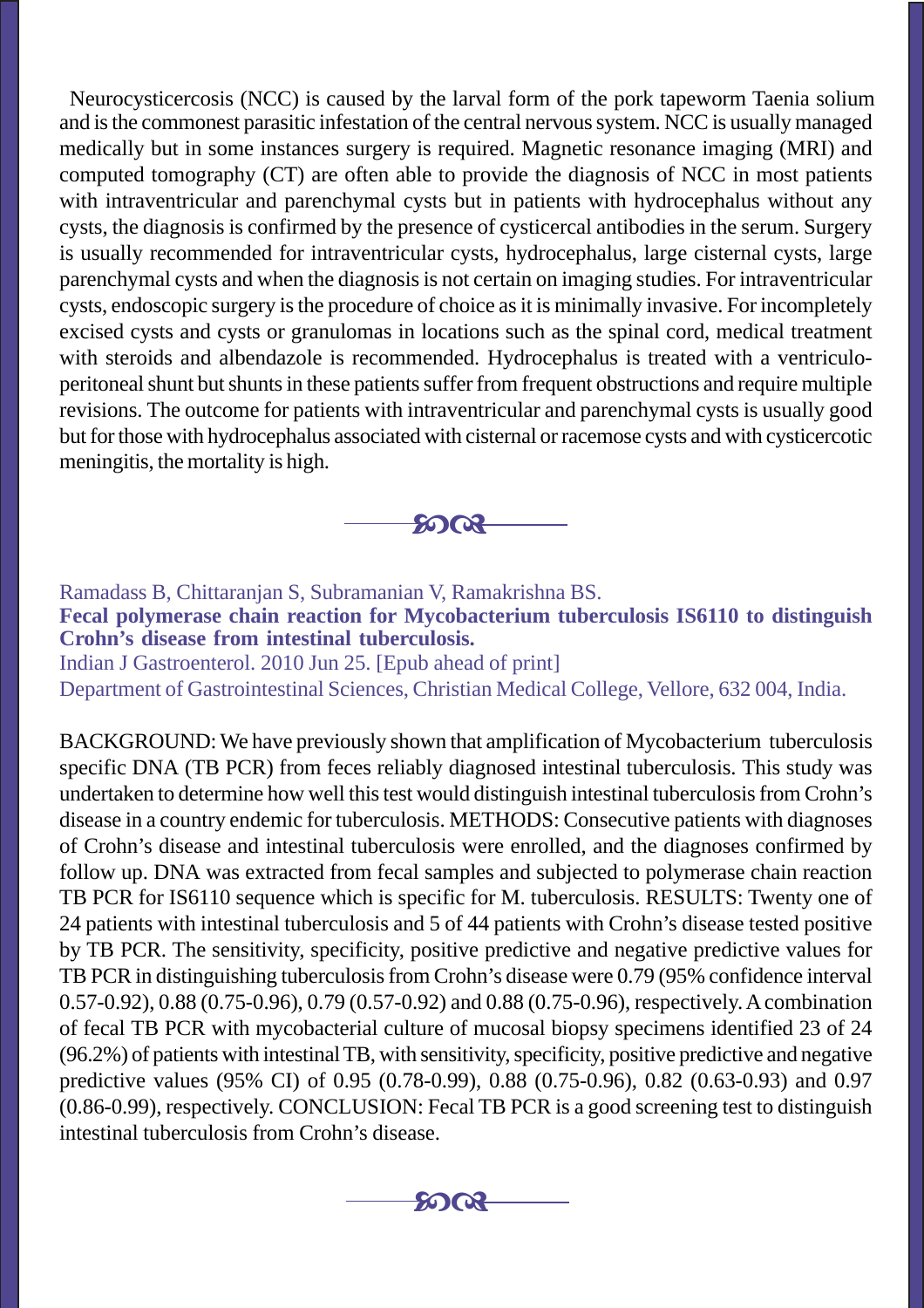Ramya I, Mathews KP, Pichamuthu K, Keshava SN, Balamugesh T, Ramamani M, Surekha V, Mammen T

**Endotracheal tuberculous stenosis: ventilation rescue and bronchography guided stenting.** Indian J Chest Dis Allied Sci. 2010 Jan-Mar;52(1):55-8.

Department of Medicine and Geriatrics, Christian Medical College and Hospital, Vellore, India.

We present the case of a 16-year-old female patient who presented with dyspnoea, cough and noisy breathing that progressed further in hospital with the development of stridor and severe respiratory compromise requiring mechanical ventilatory support. Investigations were consistent with a diagnosis of endotracheal tuberculosis with tracheal and bronchial stenosis. Despite adequate anti-tuberculous therapy and ventilation the patient had high airway pressures, low tidal volumes and hypercapnia, which prevented weaning from mechanical ventilation. Balloon dilatation and stenting of the 4.5cm long, 2.3mm diameter stenotic tracheal segment was performed under radiological guidance. The patient was weaned successfully from the ventilator post-procedure. This report illustrates the successful management of an uncommon presentation of a common disease with modern endoscopic therapy.



Rupa V, Jacob M, Mathews MS, Seshadri MS.

**A prospective, randomised, placebo-controlled trial of postoperative oral steroid in allergic fungal sinusitis.**

Eur Arch Otorhinolaryngol. 2010 Feb;267(2):233-8. Department of ENT, Christian Medical College and Hospital, Vellore 632004, India.

The aim of this study is to determine the effectiveness of postoperative oral steroid in controlling disease in patients with allergic fungal sinusitis (AFS). The study design includes prospective, randomised, double blind,placebo-controlled trial using oral prednisolone.Twenty-four patients diagnosed with AFS underwent sinus surgery (endoscopic sinus surgery with or without open surgery) to completely excise disease. Patients were randomised to receive either oral steroid (n  $= 12$ ) or placebo(n = 12) soon after surgery. All patients were also administered itraconazole and steroid nasal spray in the postoperative period. Subjective evaluation of symptom relief and objective evaluation by rigid nasal endoscopy at 6 and 12 weeks following surgery was performed. After12 weeks, the code was broken and the two groups of patients were identified to note their response to treatment.At 6 weeks, complete relief of preoperative symptoms was obtained in eight patients who had received oral steroid and none who had received placebo ( $p = 0.001$ ). Partial relief of preoperative symptoms was obtained in four who had received oral steroid and eight who had received placebo.Nasal endoscopy revealed that 8 of 12 patients who had received oral steroid and 1 patient who had received placebo were disease free  $(p = 0.009)$ . At 12 weeks, complete symptom relief was obtained by all patients who received oral steroid but only one who received placebo( $p = 0.0001$ ). Nasal endoscopy at 12 weeks revealed that all 12 patients who had received oral steroid and only 1 patient (the same patient) who had received placebo were disease free ( $p = 0.0001$ ). In conclusion, postoperative oral steroid in a tapering dose produces significant subjective and objective improvement of patients with AFS. It is also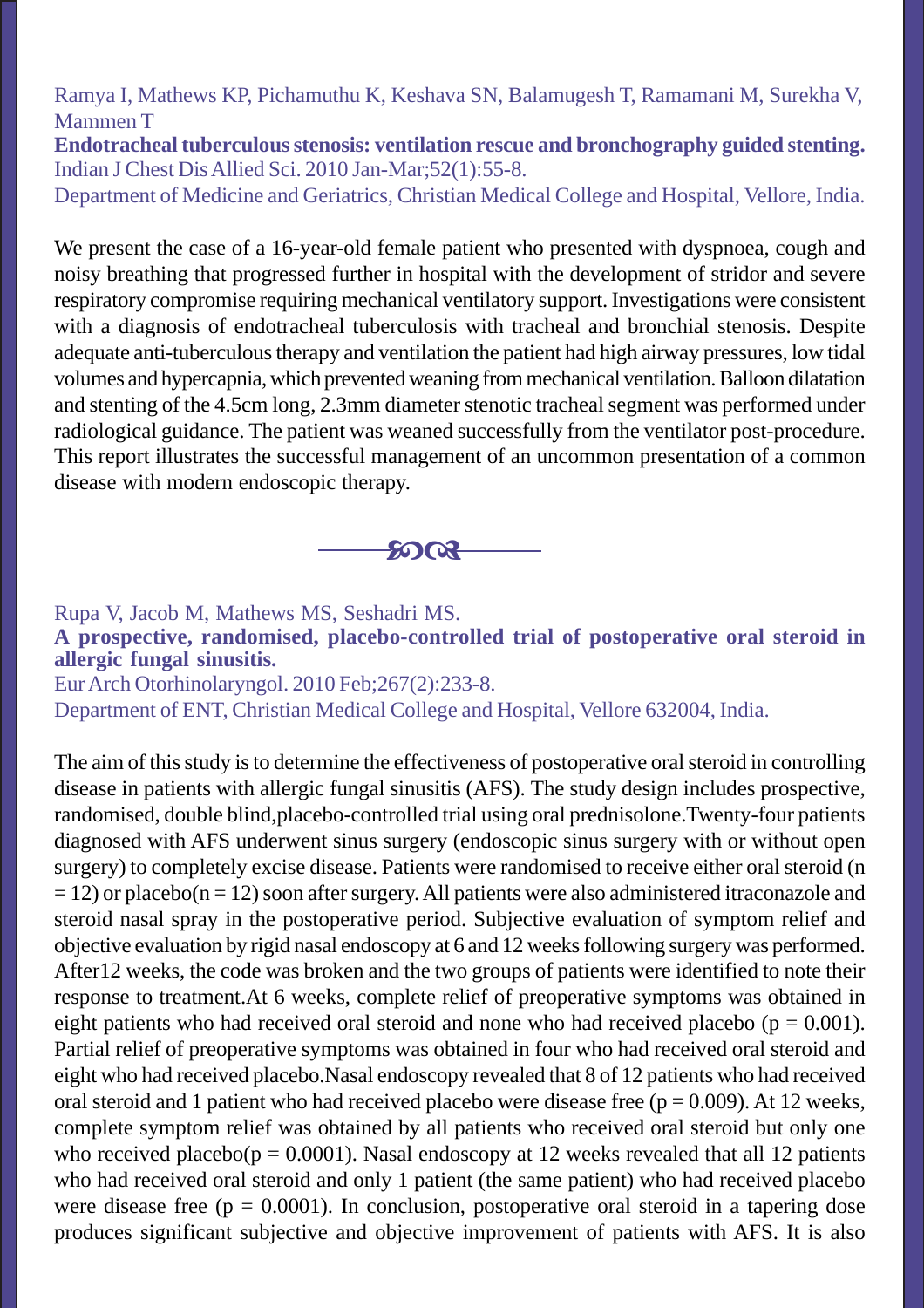effective in preventing early recurrence. Inclusion of post operative oral steroid therapy for at least 12 weeks is recommended in all patients who undergo excisive surgery for AFS.



#### Russell PS, Nair MK. **Strengthening the Paediatricians Project 1: The need, content and process of a workshop to address the Priority Mental Health Disorders of adolescence in countries with low human resource for health.**

Asia Pac Fam Med. 2010 Feb 18;9(1):4.

Child and Adolescent Psychiatry Unit, Department of Psychiatry, Christian Medical College, Vellore 632 002, India.

ABSTRACT: OBJECTIVE: World Health Organization has identified Priority Mental Health Disorders (PMHD) of adolescence. To effectively address these disorders at the primary care level paediatricians have to be trained in the low-income countries, which often have paucity of mental health resources. We studied: (1) the need of psychiatric training required among paediatricians; (2) if the content and process of the model workshop suits them to identify and treat these disorders. METHODS: Forty-eight paediatricians completed evaluation questionnaire at the end of a 3-day workshop on adolescent psychiatry. They participated in a focused group discussion addressing the areas in psychiatry that needs to be strengthened in these workshops, the changes in the content and process of the workshop to bolster their learning. Qualitative and descriptive analyses were appropriately used. RESULTS: Training in adolescent psychiatry was considered necessary among the paediatricians at zonal level frequently to develop their private practice, treat psychiatric disorders confidently, make correct referrals, and learn about counselling. Prioritizing training from under and postgraduate training, integrate psychiatry training with conference, conducting special workshops or Continuing Medical Education were suggested as ways of inculcating adolescent psychiatry proficiency. Mental status examination, psychopathology and management of the PMHD were considered by the respondents as important content that need to be addressed in the program but aspects of behavioural problems and developmental disabilities were also identified as areas of focus to gain knowledge and skill. Appropriate group size, flexibility in management decisions to fit the diverse clinical practicesettings was appreciated. Lack of skills in giving clinical reasoning in relation to PMHD, time management and feedback to individuals were identified as required components in the collaborative effort of this manner. Providing delegates with basic information on adolescent psychiatry prior to the workshop was suggested to make the workshop more valuable. CONCLUSIONS: There is a need to expand training for paediatricians from various backgrounds in adolescent psychiatry to strengthen their clinical skills to address the PMHD at the primarycare level. The evaluation suggests that the design and collaborative approach evident in this programme have merit as a model for training paediatricians in adolescent psychiatry in countries with low human resource for health.

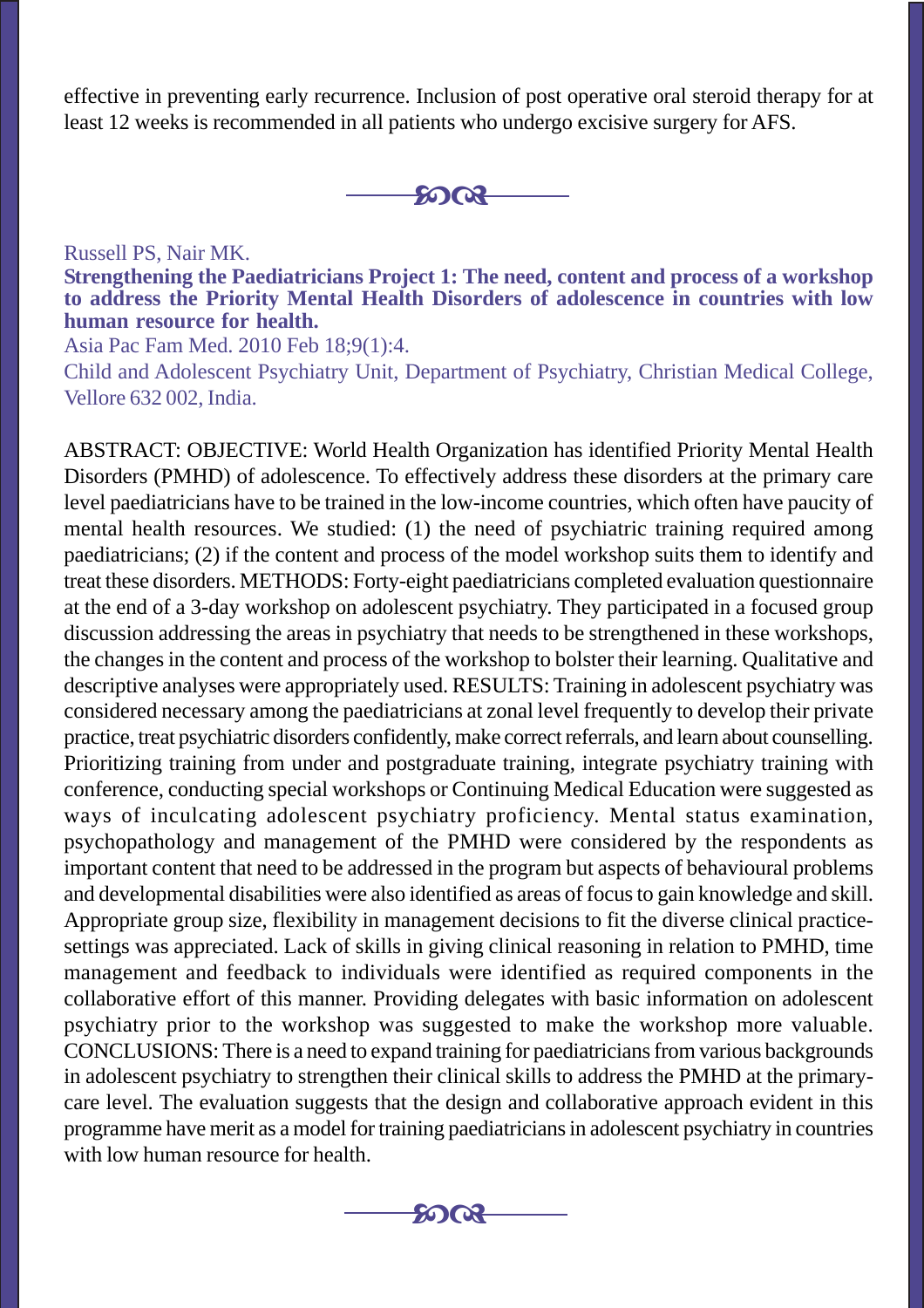#### Russell PS, Nair MK.

#### **Strengthening the Paediatricians Project 2: The effectiveness of a workshop to address the Priority Mental Health Disorders of adolescence in low-health related human resource countries.**

Asia Pac Fam Med. 2010 Feb 18;9(1):3.

Child and Adolescent Psychiatry Unit, Department of Psychiatry, Christian Medical College, Vellore 632 002, Southern India, India.

ABSTRACT: BACKGROUND: Paediatricians can be empowered to address the Priority Mental Health Disorders at primary care level. To evaluate the effectiveness of a collaborative workshop in enhancing the adolescent psychiatry knowledge among paediatricians. METHODS: A 3-day, 27-hours workshop was held for paediatricians from different regions of India under the auspices of the National Adolescent Paediatric Task Force of the Indian Academy of Paediatrics. A 5 item pretest-posttest questionnaire was developed and administered at the beginning and end of the workshop to evaluate the participants' knowledge acquisition in adolescent psychiatry. Bivariate and multivariate analyses were performed on an intention-to-participate basis. RESULTS: Fortyeight paediatricians completed the questionnaire. There was significant enhancement of the knowledge in understanding the phenomenology, identifying the psychopathology, diagnosing common mental disorder and selecting the psychotropic medication in the bivariate analysis. When the possible confounders of level of training in paediatrics and number of years spent as paediatrician were controlled, in addition to the above areas of adolescent psychiatry, the diagnostic ability involving multiple psychological concepts also gained significance. However, both in the bivariate and multivariate analyses, the ability to refer to appropriate psychotherapy remained unchanged after the workshop. CONCLUSIONS: This workshop was effective in enhancing the adolescent psychiatry knowledge of paediatricians. Such workshops could strengthen paediatricians in addressing the priority mental health disorders at the primary-care level in countries with low-human resource for health as advocated by the World Health Organization. However, it remains to be seen if this acquisition of adolescent psychiatry knowledge results in enhancing their adolescent psychiatry practice.



Russell PS, Daniel A, Russell S, Mammen P, Abel JS, Raj LE, Shankar SR, Thomas N. **Diagnostic accuracy, reliability and validity of Childhood Autism Rating Scale in India.** World J Pediatr. 2010 May;6(2):141-7.

Autism Clinic, Child & Adolescent Psychiatry Unit, Department of Psychiatry, Christian Medical College, Vellore, 632 002, Southern India.

BACKGROUND: Since there is no established measure for autism in India, we evaluated the diagnostic accuracy, reliability and validity of Childhood Autism Rating Scale (CARS). METHODS: Children and adolescents suspected of having autism were identified from the unit's database. Scale and item level scores of CARS were collected and analyzed. Sensitivity, specificity, likelihood ratios and predictive values for various CARS cut-off scores were calculated. Test-retest reliability and inter-rater reliability of CARS were examined. The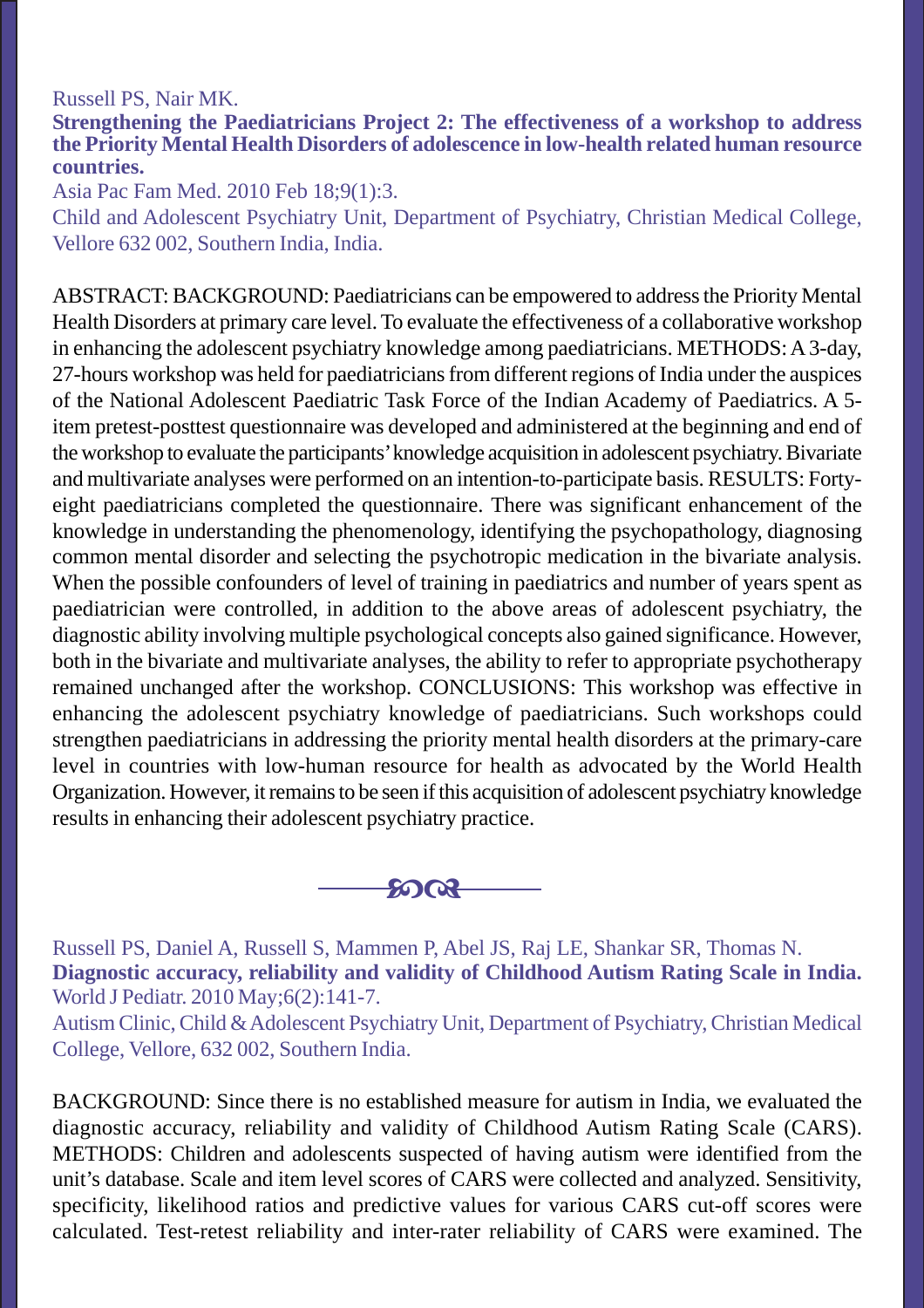dichotomized CARS score was correlated with the ICD-10 clinical diagnosis of autism to establish the criterion validity of CARS as a measure of autism. Convergent and divergent validity was calculated. The factor structure of CARS was demonstrated by principal components analysis. RESULTS: A CARS score of  $>$  or =33 (sensitivity = 81.4%, specificity = 78.6%; area under the curve  $= 81\%$ ) was suggested for diagnostic use in Indian populations. The inter-rater reliability  $(ICC=0.74)$  and test-retest reliability  $(ICC=0.81)$  for CARS were good. Besides the adequate face and content validity, CARS demonstrated good internal consistency (Cronbach's alpha=0.79) and item-total correlation. There was moderate convergent validity with Binet-Kamat Test of Intelligence or Gessell's Developmental Schedule (r=0.42; P=0.01), divergent validity (r=-0.18; P=0.4) with ADD-H Comprehensive Teacher Rating Scale, and high concordance rate with the reference standard, ICD-10 diagnosis (82.52%; Cohen's kappa=0.40, P=0.001) in classifying autism. A 5-factor structure explained 65.34% of variance. CONCLUSION: The CARS has strong psychometric properties and is now available for clinical and research work in India.



Sajith KG, Chacko A, Dutta AK. **Recurrent Acute Pancreatitis: Clinical Profile and an Approach to Diagnosis.** Dig Dis Sci. 2010 Mar 16. [Epub ahead of print] Department of Gastrointestinal Sciences, Christian Medical College, Vellore, Tamil Nadu, 632 004, India.

BACKGROUND AND AIMS: Though recurrent acute pancreatitis is often seen in clinical practice, there are few comprehensive articles on this entity. The aim of this study therefore was to assess the etiological and clinical profile as well as diagnostic yield of non-invasive and invasive tests in this group of patients. METHODS: All patients with recurrent acute pancreatitis seen from 2002 to 2007 were included in the study, retrospectively. Clinical information, investigation, and treatment data were collected for all patients by a standardized review of medical charts. Diagnostic tests were grouped into level one (non-invasive) and level two (invasive) tests and their yield was assessed. Comparison was made between the group with known etiology and idiopathic group to look for significant differences. RESULTS: A total of 188 patients with recurrent acute pancreatitis were seen during the study period. Common etiological factors were biliary disease (37%), pancreas divisum (8.5%) and alcohol (6.4%). Multiple etiologies were seen in 7% of cases, and no cause was found in 32.4%. The diagnostic yield of level-one investigation (noninvasive) was 29.3%. Level-two tests (invasive) identified presumptive etiologies in 38.3% of cases. Complications developed in 12.2% and there was no mortality. Clinical features and complications were similar in the idiopathic group and those with known etiology. CONCLUSIONS: Etiological diagnosis was obtained in 67.6% of patients after comprehensive diagnostic work up. Diagnosis in the majority of patients could only be reached after invasive tests (bile crystal analysis, EUS, ERCP). Early diagnosis and etiology-based therapy is the key to optimum patient outcome.

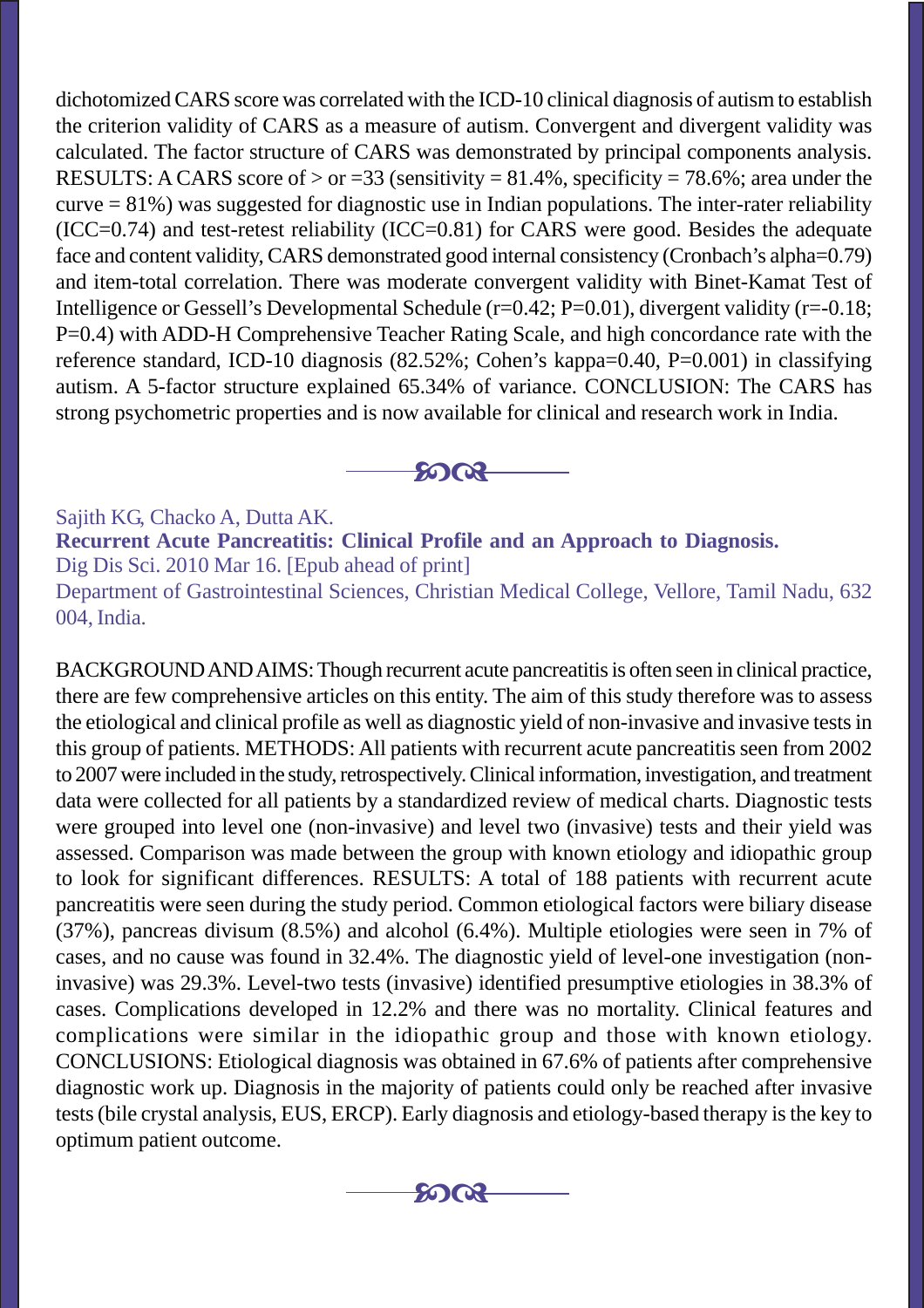Sarawagi R, Keshava SN, Surendrababu NR, Zachariah UG, Eapen EC. **Budd-Chiari Syndrome Complicating Hydatid Cyst of the Liver Managed by Venoplasty and Stenting.**

Cardiovasc Intervent Radiol. 2010 Mar 24. [Epub ahead of print] Department of Radiology, Christian Medical College, Vellore, Tamilnadu, India.

Budd-Chiari syndrome (BCS) and portal hypertension is an uncommon complication of hydatid cyst of the liver. Previous reports describe cyst excision or portosystemic shunt surgery for such patients. Here we present a case of hydatid cyst of the liver with BCS that was treated successfully with hepatic venoplasty and transjugular stent placement.



Sarkar R, Sowmyanarayanan TV, Samuel P, Singh AS, Bose A, Muliyil J, Kang G. **Comparison of group counseling with individual counseling in the comprehension of informed consent: a randomized controlled trial.**

BMC Med Ethics. 2010 May 14;11:8.

Department of Gastrointestinal Sciences, Christian Medical College, Vellore - 632 004, Tamil Nadu, India.

BACKGROUND: Studies on different methods to supplement the traditional informed consent process have generated conflicting results. This study was designed to evaluate whether participants who received group counseling prior to administration of informed consent understood the key components of the study and the consent better than those who received individual counseling, based on the hypothesis that group counseling would foster discussion among potential participants and enhance their understanding of the informed consent. METHODS: Parents of children participating in a trial of nutritional supplementation were randomized to receive either group counseling or individual counseling prior to administration of the informed consent. To assess the participant's comprehension, a structured questionnaire was administered approximately 48-72 hours afterwards by interviewers who were blinded to the allocation group of the respondents. RESULTS: A total of 128 parents were recruited and follow up was established with 118 (90.2%) for the study. All respondents were aware of their child's participation in a research study and the details of sample collection. However, their understanding of study purpose, randomization and withdrawal was poor. There was no difference in comprehension of key elements of the informed consent between the intervention and control arm. CONCLUSIONS: The results suggest that the group counseling might not influence the overall comprehension of the informed consent process. Further research is required to devise better ways of improving participants' understanding of randomization in clinical trials.

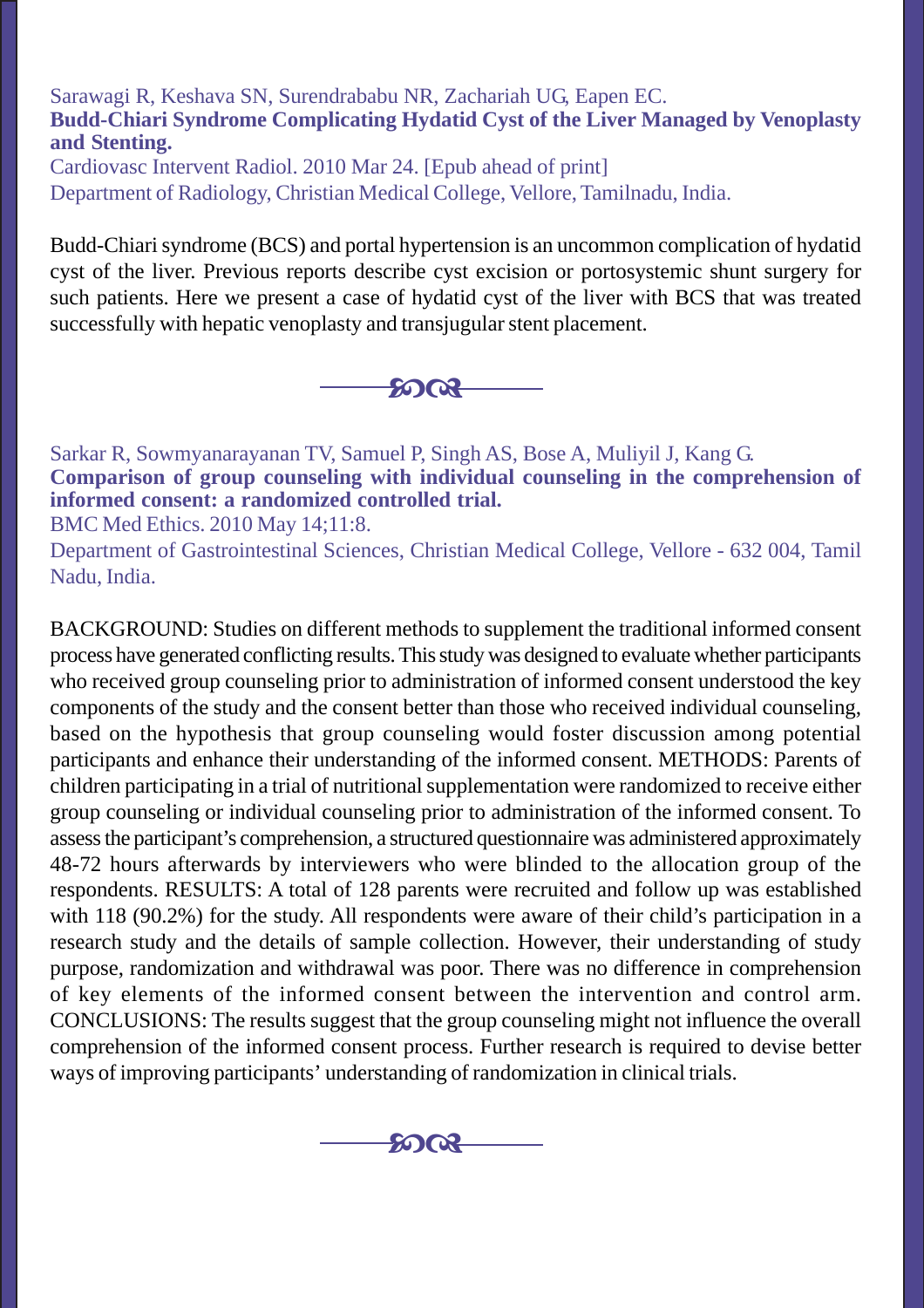#### Singh G, Cherian VT, Thomas BP. **Low-concentration, continuous brachial plexus block in the management of Purple Glove Syndrome: a case report.**

J Med Case Reports. 2010 Feb 10;4:48.

Department of Anaesthesiology, Christian Medical College, Vellore 632 004, Tamil Nadu, India.

ABSTRACT: INTRODUCTION: Purple Glove Syndrome is a devastating complication of intravenous phenytoin administration. Adequate analgesia and preservation of limb movement for physiotherapy are the two essential components of management. CASE PRESENTATION: A 26-year-old Tamil woman from India developed Purple Glove Syndrome after intravenous administration of phenytoin. She was managed conservatively by limb elevation, physiotherapy and oral antibiotics. A 20G intravenous cannula was inserted into the sheath of her brachial plexus and a continuous infusion of bupivacaine at a low concentration (0.1%) with fentanyl (2 mug/ml) at a rate of 1 to 2 ml/hr was given. She had adequate analgesia with preserved motor function which helped in physiotherapy and functional recovery of the hand in a month. CONCLUSION: A continuous blockade of the brachial plexus with a low concentration of bupivacaine and fentanyl helps to alleviate the vasospasm and the pain while preserving the motor function for the patient to perform active movements of the finger and hand.



Sophia A, Isaac R, Rebekah G, Brahmadathan K, Rupa V. **Risk factors for otitis media among preschool rural Indian children.** Int J Pediatr Otorhinolaryngol. 2010 Jun;74(6):677-83. Epub 2010 Apr 22. Department of ENT, Christian Medical College, Vellore, India.

OBJECTIVE: To establish the role of various risk factors for otitis media among preschool, rural Indian children. METHODS: A cross sectional study of 800 children was undertaken to determine the prevalence of otitis media. Thereafter, using a case control study design, all the cases and an equal number of controls were compared in terms of various common risk factors for otitis media. The 13 risk factors studied were age, sex, socioeconomic status (SES), nutritional status, balwadi attendance, duration of breast feeding, passive smoking, exposure to household smoke, persistent rhinorrhoea,positive throat culture, snoring, seasonal rhinitis and allergic rhinitis. Bivariate association between these risk factors and otitis media was studied using chi-square test of proportions. Multivariate logistic regression analysis was done by including the variables which were significant at  $p=0.35$  in the bivariate analysis. RESULTS: From the cross sectional study, the prevalence of otitis media was found to be 8.6%, roughly half the prevalence obtained 10 years previously from the same region. Otitis media with effusion (OME) was the commonest manifestation of otitis media (6%) with 3.8% having bilateral disease. Ear wax was seen in 27.5% of subjects. Eighteen (2.3%) children failed the screening audiometry test set at 40 dB HL. Sociodemographic factors among cases and controls were comparable. The prime risk factors for otitis media identified by bivariate analysis included persistent rhinorrhoea, snoring and seasonal rhinitis. On multivariate logistic regression analysis, persistent rhinorrhoea (p<0.01,O.R.=7.56, 95%C.I. 2.73 - 20.92), snoring (p=0.01,O.R.=4.89, 95% C.I.1.32 - 18.17), seasonal rhinitis(p=0.02,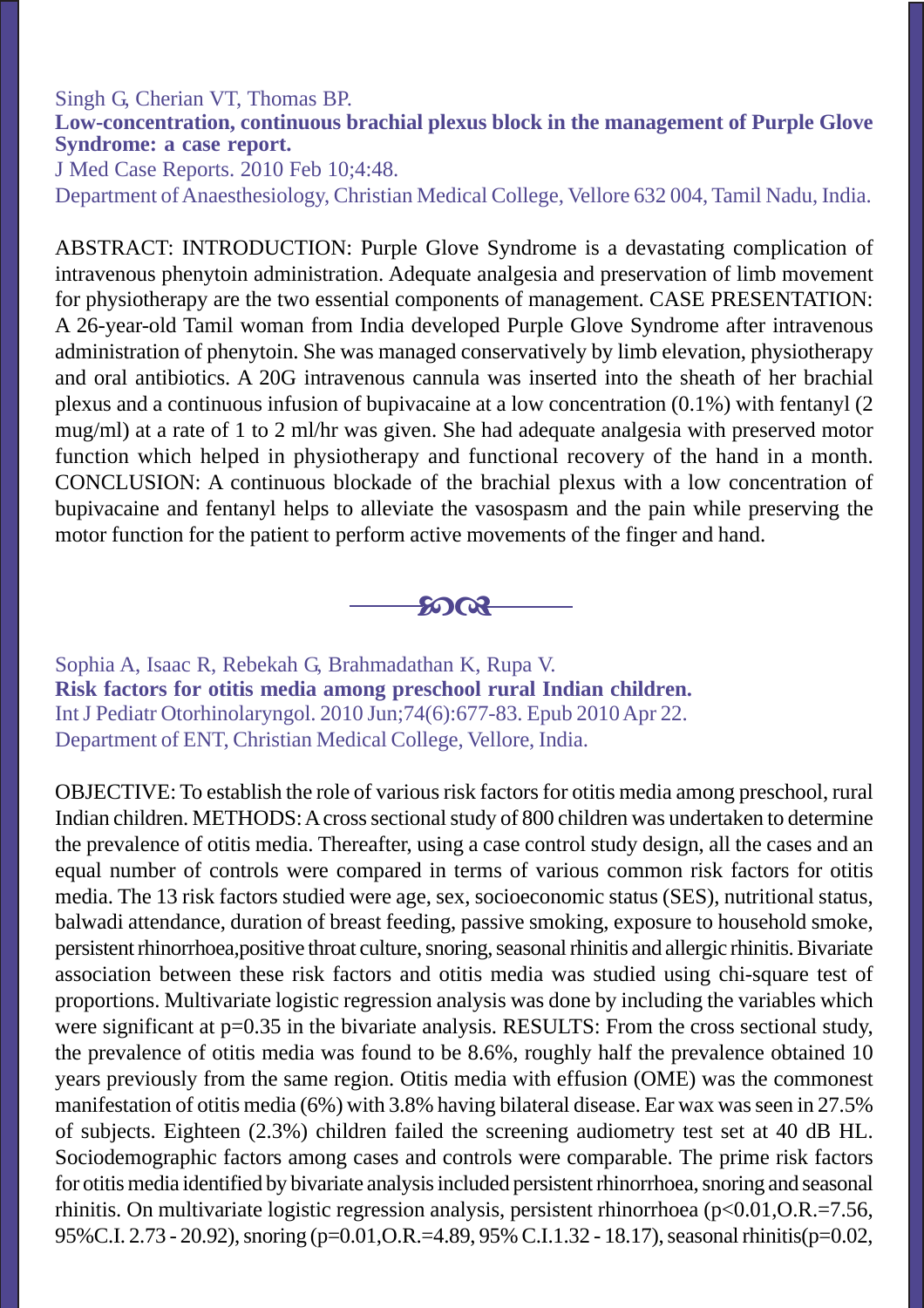OR=5.93,95% CI=1.33-26.51) and passive smoking (p=0.04, O.R.=3.29, 95%C.I. 1.05-10.33) were found to be important risk factors for otitis media. Age, sex, SES, parental education, seasonal or allergic rhinitis, inadequate breast feeding and exposure to household smoke were not significant risk factors. CONCLUSIONS: Otitis media continues to have a high prevalence among South Indian children. Persistent rhinorrhea, snoring, seasonal rhinitis and passive smoking are the chief risk factors for the disease. Measures to reduce the prevalence of otitis media by addressing these risk factors are urgently required.



#### Srinivas B, Joseph V, Chacko G, Rajshekhar V.

**Extradural developmental dural root sleeve cyst presenting as a lumbar paraspinal mass with renal compression in an infant.**

J Neurosurg Pediatr. 2010 Jun;5(6):586-90. Department of Neurological Sciences, Christian Medical College, Vellore, Tamil Nadu, India.

Spinal extradural cysts do not normally present as a visible paraspinal mass or cause compression of the abdominal organs. The authors describe the case of a 9-month-old boy with multiple spinal extradural cysts. The largest of these cysts was along the right L-2 nerve root with significant extraspinal extension resulting in a visible slow-growing swelling in the right paraspinal region and radiological evidence of compression of the right kidney with hydronephrosis. Another large cyst along the left T-12 root caused radiologically evident compression of the left kidney but to a lesser degree. The patient also had monoparesis of the left lower limb and phenotypic features of Noonan syndrome. The authors performed marsupialization of the cysts, as well as repair of the fistula between the subarachnoid space and the cyst on the right side along the L-2 root and on the left side along the T-12 root. At 1-year follow-up, there was no paraspinal mass and the lower limbs exhibited normal power. Magnetic resonance imaging confirmed marked reduction in the size of the cysts and relief of the renal compression. To the authors' knowledge, their patient is the youngest reported in literature to have a spinal extradural cyst and also the first with the cyst presenting as a paraspinal mass.



Subramanian V, Raju RS, Vyas FL, Joseph P, Sitaram V **Delayed jejunal perforation following blunt abdominal trauma.** Ann R Coll Surg Engl. 2010 Mar;92(2):W23-4. Department of General Surgery Unit IV, Christian Medical College, Ida Scudder Road, Vellore, Tamil Nadu, India.

Jejunal perforation is a known complication of abdominal trauma. We report two cases of jejunal perforation presenting nearly 2 months following blunt injury to the abdomen and discuss possible mechanisms for delayed small bowel perforation.

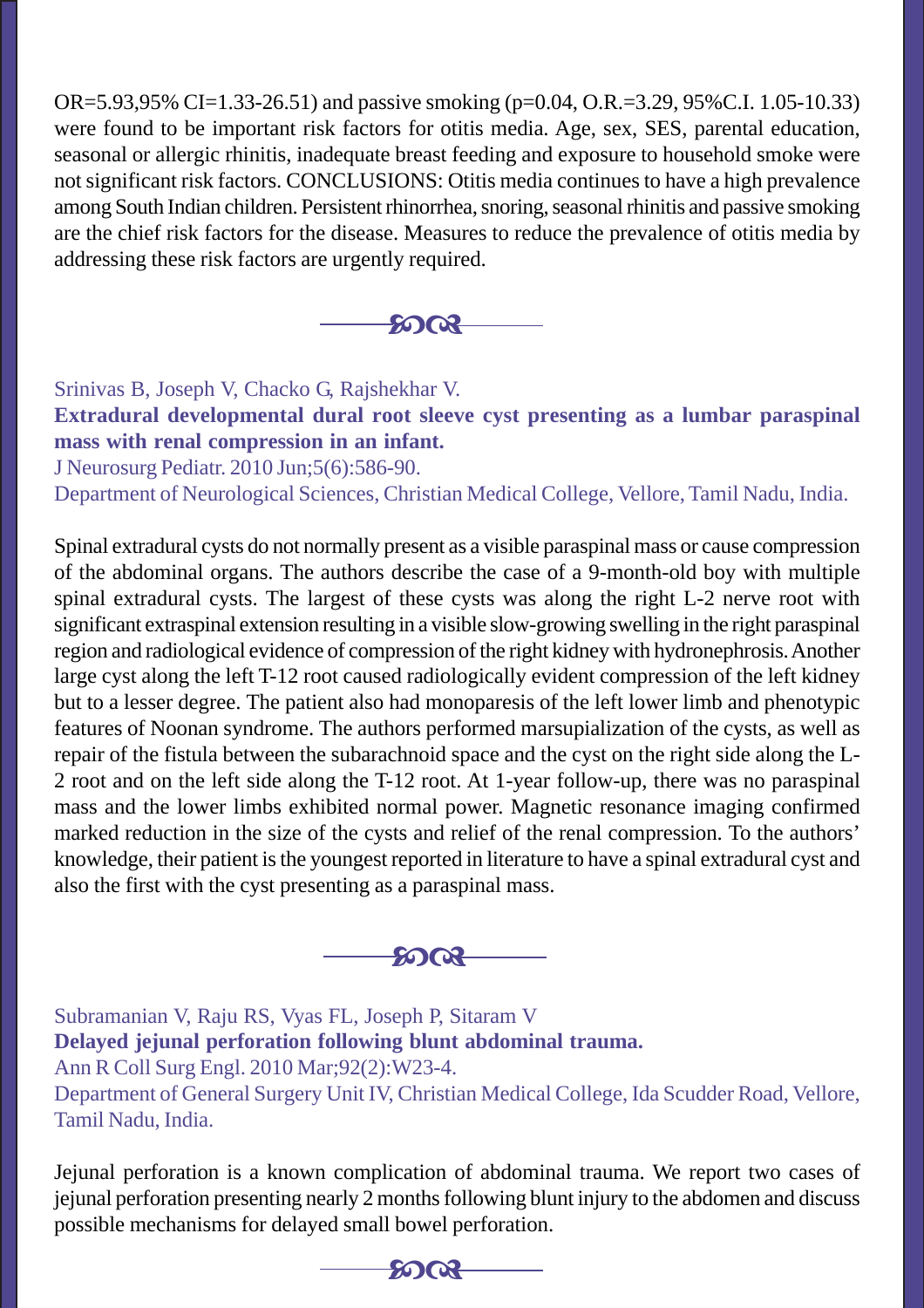Surendrababu NR, Keshava SN, Eapen CE, Zachariah UG. **Transjugular intrahepatic portocaval shunt placed through the strut of an inferior vena cava stent in a patient with Budd-Chiari syndrome: a technical modification.** Br J Radiol. 2010 Jan;83(985):e22-4. Department of Radiology, Christian Medical College and Hospital, Vellore, Tamil Nadu, India.

Transjugular intrahepatic portocaval shunt (TIPS) is performed in patients with symptomatic Budd-Chiari syndrome (BCS) who do not have repairable hepatic veins. We report the case of a patient who had an inferior vena cava (IVC) stent placed previously as part of the management for BCS, and who subsequently required TIPS. The TIPS tract was created through the strut of the previously placed IVC stent; the TIPS stent was placed after dilatation of the liver parenchyma as well as the strut of the IVC stent. This novel technique of "strutplasty" of a previously placed stent as part of TIPS has not been reported in the literature.



Thangakunam B, Christopher DJ, James P, Gupta R. **Semi-rigid thoracoscopy: initial experience from a tertiary care hospital.** Indian J Chest Dis Allied Sci. 2010 Jan-Mar;52(1):25-7. Department of Pulmonary Medicine, Christian Medical College and Hospital, Vellore, India.

BACKGROUND: Thoracoscopy is usually carried out using rigid metallic instruments. Recently, video flex-rigid or semi-rigid thoracoscopes have been introduced. These have the advantage of easy maneuverability, although the biopsy samples are smaller as compared to those with rigid thoracoscopy. We have looked at the usefulness of flex rigid thoracoscope in the diagnosis and treatment of pleural diseases, remained undiagnosed after thoracentesis and closed biopsy. METHODS: Retrospective analysis of data of patients who underwent thoracoscopy for the evaluation of pleural disease. RESULTS: Thoracoscopy was done in 21 patients using a flexrigid thoracoscope in our institution. The indication was pleural effusion with inconclusive or negative pleural fluid cytology and blind pleural biopsy in 18 of the 21 patients. Thoracoscopic biopsy was positive in 12 of the 18 patients (66.7%). Of the six who had a negative biopsy, the procedure indirectly helped in patient management in five. There were no significant procedurerelated complications. CONCLUSION: Thoracoscopy with flex-rigid thoracoscope is a useful diagnostic tool in the evaluation of pleural effusions with negative blind pleural biopsy and cytology.



Thomas M, George R, Thomas M **Linear epidermolytic acanthoma of vulva: an unusual presentation.** Indian J Dermatol Venereol Leprol. 2010 Jan-Feb;76(1):49-51. Department of Dermatology, Venereology and Leprosy, Christian Medical College and Hospital, Vellore, India.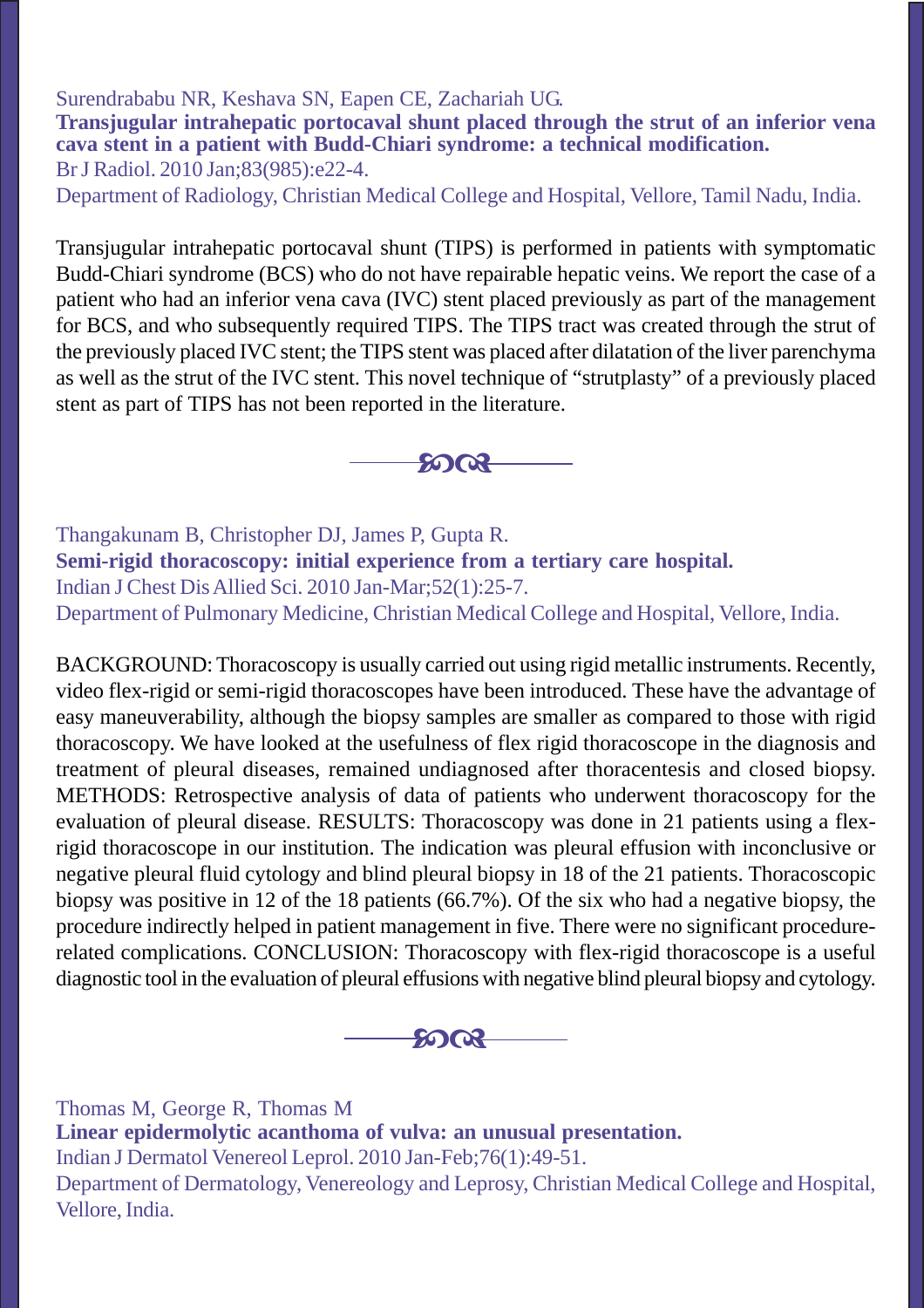Epidermolytic acanthoma (EA) is a rare benign tumor that shows epidermolytic hyperkeratosis (EH) on histopathology. It can occur in a solitary or disseminated form. This condition needs to be distinguished from other hereditary or acquired conditions that may show EH. We diagnosed an unusual case of EA of the vulva presenting in a linear pattern in a 50-year-old lady based on the clinical features and typical histopathological findings and stress the importance of considering epidermolytic acanthoma in the differential diagnosis of verrucous lesions of the genitalia.



Thomas M, Peter JV, Williams A, Job V, George R. **Systemic inflammatory response syndrome in diseases of the skin.** Postgrad Med J. 2010 Feb;86(1012):83-8. Department of Dermatology, Venereology & Leprosy, Christian Medical College & Hospital, Vellore, India.

BACKGROUND: A number of dermatological conditions present with features of systemic inflammatory response syndrome (SIRS). This study evaluated the incidence and outcome of SIRS in patients with dermatological diseases. STUDY DESIGN: Prospective cohort study. RESULTS: Patients admitted to a university hospital with a skin disease and fulfilling at least two SIRS criteria were included. The primary outcome measure was mortality. Secondary outcomes included incidence of multiple organ dysfunction syndrome (MODS), sepsis, severe sepsis and shock. Over 14 months, 2765 inpatients with skin related problems were examined. These included 721 patients admitted directly to the dermatology ward and 2044 patients referred from other departments within the hospital, with cutaneous manifestations. The incidence of SIRS in this cohort was 2.4% (n=67). The mean (SD) age was 32.6 (19.7) years with a male:female ratio of 1.2:1. Cutaneous adverse drug reaction (CADR) was the most common cause of SIRS (35.8%). During hospitalisation, 37 patients (55.2%) developed sepsis, 23 (34.4%) MODS, 15 (22.4%) severe sepsis and 6 (9%) shock. Methicillin sensitive Staphylococcus aureus was the most common skin isolate (41.4%) and Enterococcus the most common blood isolate. Overall mortality was 15% (10/67). Older age, low albumin, MODS, severe sepsis and shock were associated with an increased risk of death (p<0.03). Positive blood cultures, liver or lung involvement were also significantly associated with increased mortality  $(p<0.01)$ . CONCLUSION: The incidence of SIRS was low in dermatological diseases. In this cohort, CADR was the most common cause of SIRS. Patients who developed sepsis or MODS had a poor outcome.



Thomas SG, Daniel RT, Chacko AG, Thomas M, Russell PS.

**Cognitive changes following surgery in intractable hemispheric and sub-hemispheric pediatric epilepsy.**

Childs Nerv Syst. 2010 Aug;26(8):1067-73. Epub 2010 Feb 24.

Department of Neurological Sciences, Christian Medical College, Vellore, Tamil Nadu, India.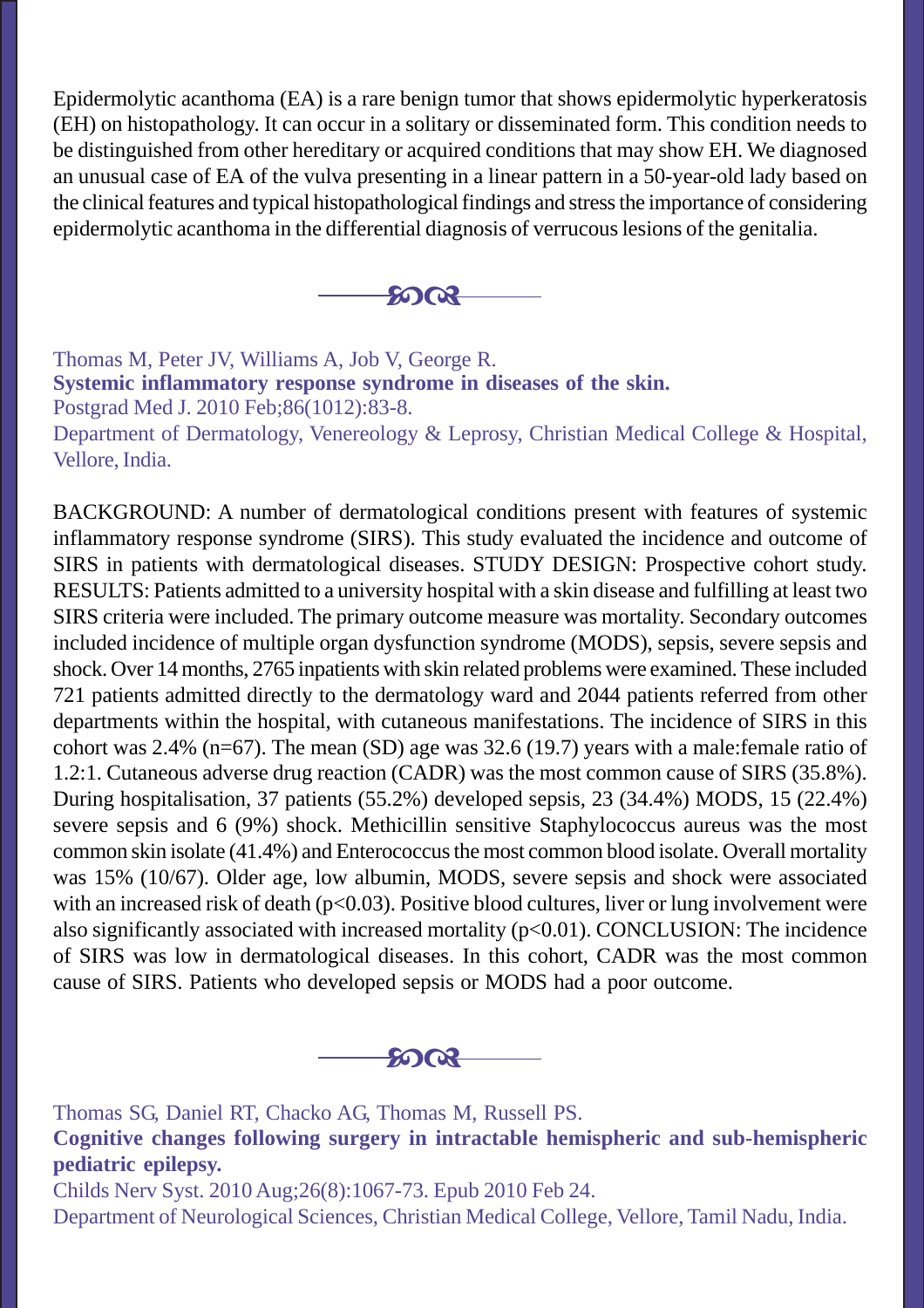OBJECTIVES: The objectives were to study the short and longitudinal changes in the cognitive skills of children with intractable epilepsy after hemispheric/sub-hemispheric epilepsy surgery. METHODS: Sixteen patients underwent surgery from September 2005 until March 2009. They underwent detailed presurgical evaluation of their cognitive skills and were repeated annually for 3 years. RESULTS: Their mean age was 6.6 years. Epilepsy was due to Rasmussen's encephalitis  $(n = 9)$ , Infantile hemiplegia seizure syndrome  $(n = 2)$ , hemimegalencephaly  $(n = 2)$ , and Sturge Weber syndrome  $(n = 3)$ . Fourteen (87.5%) patients underwent peri-insular hemispherotomy and two (12.5%) underwent peri-insular posterior quadrantectomy. The mental and social age, gross motor, fine motor, adaptive, and personal social skills showed a steady increase after surgery (p  $\leq$  0.05). Language showed positive gains irrespective of the side and etiology of the lesion (p = 0.003). However, intelligence quotient (IQ) remained static on follow-up. Patients with acquired pathology gained more in their mental age, language, and conceptual thinking. Age of seizure onset and duration of seizures prior to surgery were predictive variables of postoperative cognitive skills. CONCLUSIONS: There are short- and long-term gains in the cognitive skills of children with intractable epilepsy after hemispherotomy and posterior quadrantectomy that was better in those patients with acquired diseases. Age of seizure onset and duration of seizures prior to surgery were independent variables that predicted the postoperative outcome.



Varughese S, Sundaram M, Basu G, Tamilarasi V, John GT. **Percutaneous continuous ambulatory peritoneal dialysis (CAPD) catheter insertion—a preferred option for developing countries.**

Trop Doct. 2010 Apr;40(2):104-5.

Department of Nephrology, Christian Medical College, Vellore 632004, Tamil Nadu, India.

Continuous ambulatory peritoneal dialysis (CAPD) as a modality of renal replacement therapy in patients with chronic kidney disease stage 5 (CKD 5) has the advantage of being a home-based therapy and is a preferred option in patients with inadequate access to haemodialysis and transplantation facilities and in those infected with HIV and other blood-borne viruses. While open surgical CAPD catheter placement has been the conventional mainstay of access placement, percutaneous techniques are being increasingly used with similar success rates. We report our experience over the past two years with blind insertion of the swan neck percutaneous doublecuffed Tenckhoff CAPD catheter using a trocar. There was considerable decrease in hospital stay and surgical costs. There was only one major complication of injury to the jejunal mesenteric artery requiring emergency laparotomy in one patient. In three patients, drain of peritoneal fluid was inadequate, presumably due to omental wrapping around the in-dwelling catheter, and required surgical removal of the omentum.

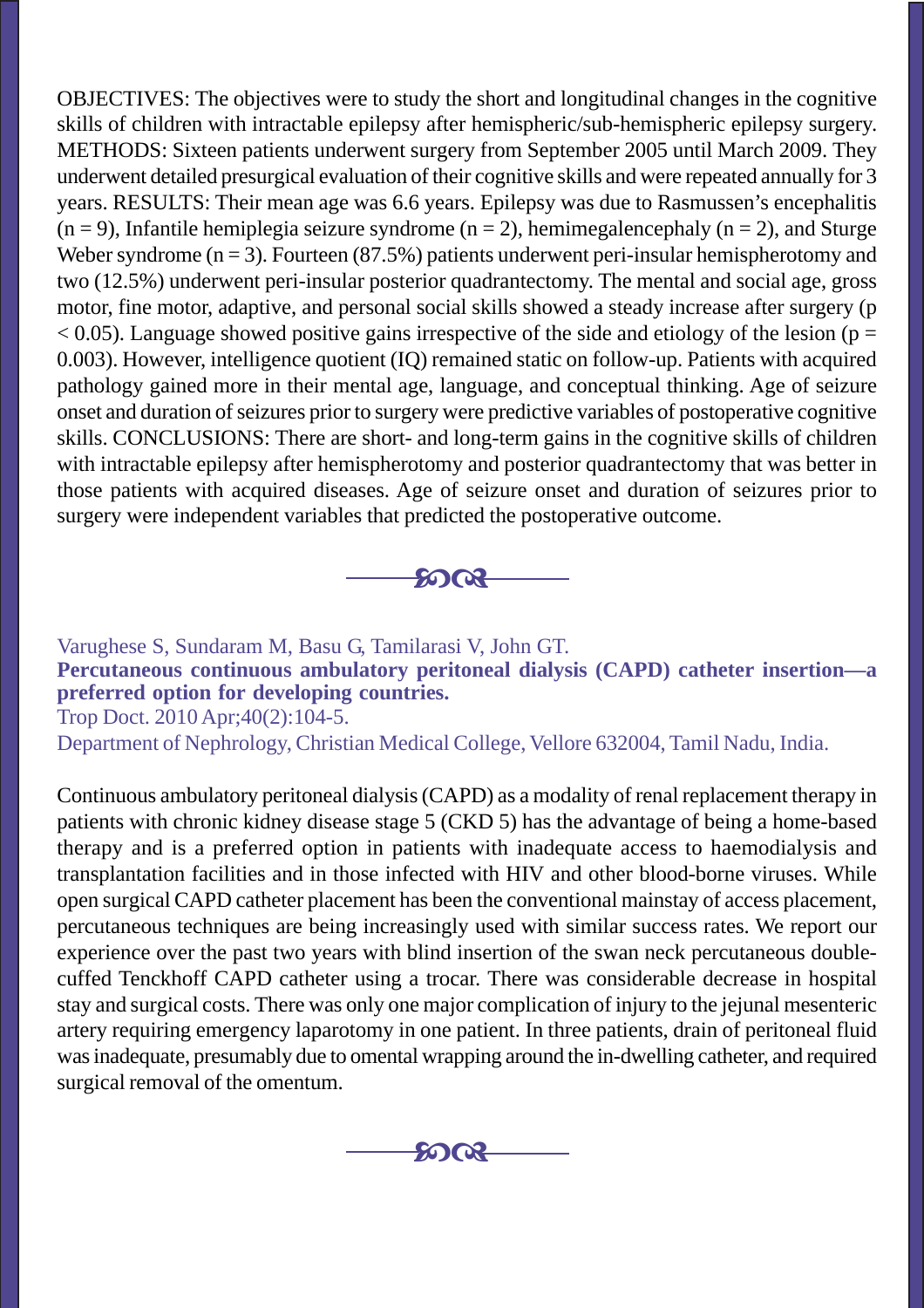## Mahasuar R, Kuruvilla A, Jacob K. **Palatal tremor after lithium and carbamazepine use: a case report.** J Med Case Reports. 2010 Jun 11;4:176. Department of Psychiatry, Christian Medical College, Vellore 632002, India.

INTRODUCTION: Palatal tremor, characterized by rhythmic contractions of the soft palate, can occur secondary to pathology in the dentato-rubro-olivary pathway, or in the absence of such structural lesions. Its pathogenesis is only partially understood. We describe a case of probable drug-induced palatal tremor. CASE PRESENTATION: A 27-year-old Indian man had taken carbamazepine and lithium for 7 years for the treatment of a manic episode. He presented with a one-year history of bilateral rhythmic oscillations of his soft palate and tremors of his tongue. There were no other abnormalities detected from his examination or after detailed investigation. CONCLUSION: Palatal tremors may result from medication used in the treatment of psychiatric disorders.



#### Koshy CG, Eapen CE, Lakshminarayan R.

**Transvenous embolization to treat uncontrolled hemobilia and peritoneal bleeding after transjugular liver biopsy.**

Cardiovasc Intervent Radiol. 2010 Jun;33(3):624-6. Epub 2009 May 30. Department of Radiology, Christian Medical College, Vellore, Tamil Nadu 632004, India.

Hemobilia is one of the complications that can occur after a transjugular liver biopsy. Various treatment options have been described for the management of this condition, including transarterial embolization and open surgery. We describe a patient who developed uncontrolled hemobilia after a transjugular liver biopsy that required a transvenous approach for embolization and treatment purposes.



Cherian RS, Keshava SN, George O, Joseph E. **Cervical aortic arch in a patient with Turner syndrome.** Diagn Interv Radiol. 2010 Jun;16(2):132-3. Epub 2009 Oct 19. Department of Radiology, Christian Medical College, Vellore, Tamil-Nadu, India.

We report a case of a young girl with Turner syndrome presenting with a pulsatile left-sided supraclavicular swelling since birth, which proved to be the rare anomaly of a cervical aortic arch. Though elongation of the transverse aortic arch is well known in Turner syndrome, to the best of our knowledge, a cervical aortic arch has not been described in the literature.

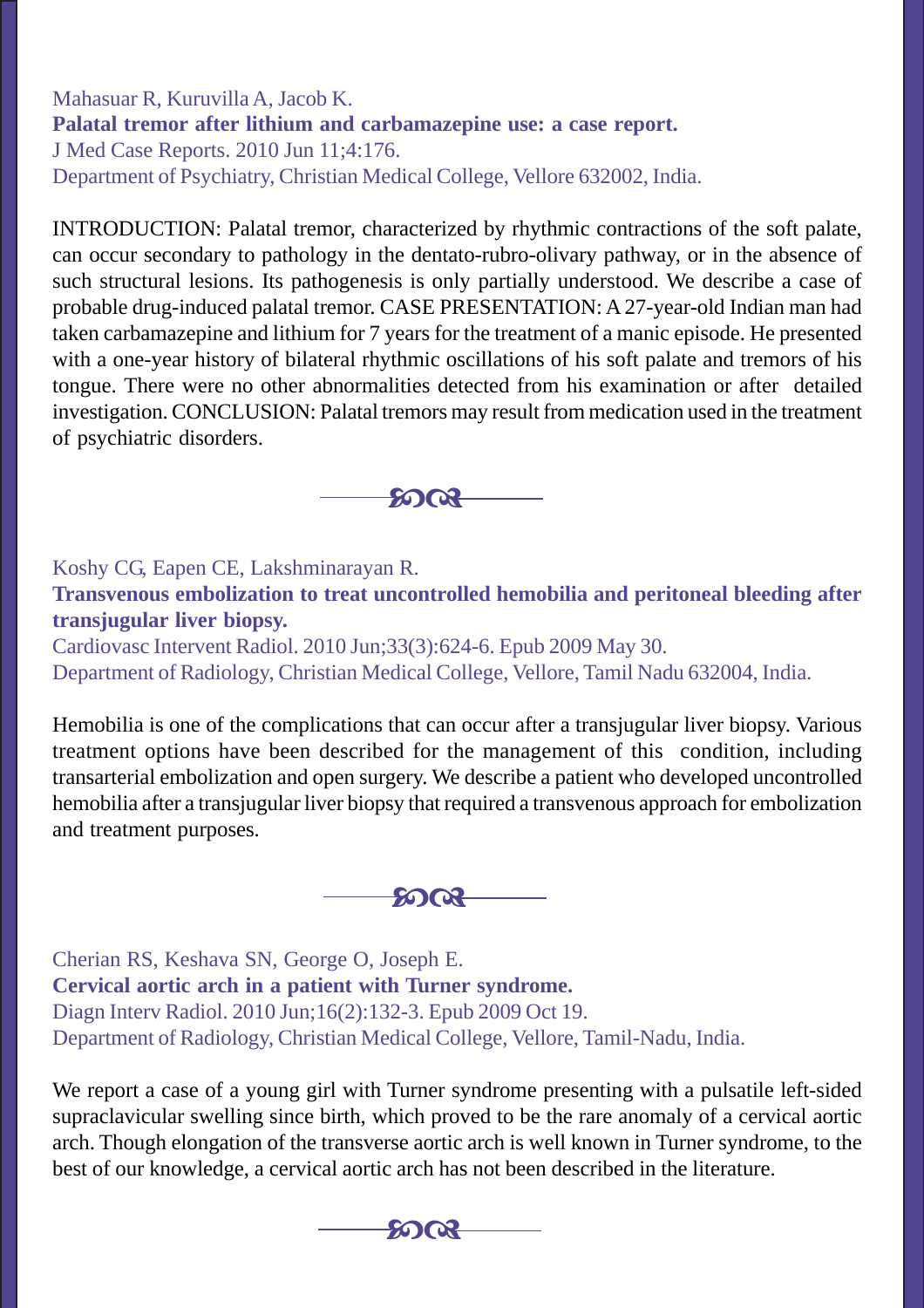Fletcher GJ, Gnanamony M, David J, Ismail AM, Subramani T, Abraham P. **Do we need an 'in-house' neutralization assay for confirmation of hepatitis B surface antigen? Answers from a tertiary care hospital in India.**

J Gastroenterol Hepatol. 2010 May;25(5):942-5. Epub 2009 Nov 19. Department of Clinical Virology, Christian Medical College, Vellore, India.

BACKGROUND AND AIMS: Hepatitis B surface antigen (HBsAg) is an important serological marker for diagnosis of hepatitis B virus (HBV) infection. Commercial kits for detection of HBsAg emphasize confirmation by neutralization assays. In this study, we have standardized an 'in-house' neutralization test for HBsAg confirmation. METHODS: Among 6684 HBsAg-positive samples, 615 were subjected to an 'in-house' HBsAg neutralization test (NT). Of these, 91 (100%) high-reactive samples (optical density [OD] 1.000-3.000) and 286 (93%) of 289 lowreactive samples  $(OD < 1.000)$  were neutralized, and 235 (100%) grey-zone reactive samples were 'in-house' NT negative. Eighty-four samples of varying reactivities that were tested by the 'in-house' NT were compared with a commercial NT (AxSYM, Abbott). RESULTS: The 'inhouse' NT showed an excellent agreement (kappa =  $0.83$ , P <  $0.001$ ) with the commercial confirmatory assay. The sensitivity, specificity, positive and negative predictive values were 90%, 94%, 96% and 87%, respectively. CONCLUSION: The enzyme immunoassay-based 'inhouse' HBsAg neutralization assay is a feasible alternative to the commercial HBsAg confirmatory assay. This technique is easily adaptable, cost-effective and reliable for the confirmation of HBsAg in a low resource setting, enhancing the overall quality of HBsAg screening.



Aaron S, Alexander M, Maya T, Mathew V, Goyal M. **Treatment of acute ischemic stroke: Awareness among general practitioners.** Neurol India. 2010 May-Jun;58(3):441-2. Neurology Unit, Department of Neurological Sciences, Christian Medical College, Vellore, Tamil Nadu, India.

For promptly referral of a patient with acute ischemic stroke (AIS) for possible thrombolysis, general practitioners (GPs) need to equipped with the advanced knowledge of AIS treatment. We assessed the knowledge regarding treatment of AIS among GPs practicing in and around a quaternary care teaching hospital in south India. A total of 109 GPs who attend to medical emergencies were interviewed using a standard questionnaire. Of the 109 GPs interviewed, 54% felt that tissue plasminogen activator (tPA) can be used in the treating AIS, but only 24% had chosen tPA as the best treatment option and 22% opted for other agents like citicholine or edavarone. Only 17% were aware that tPA should be given within 3h. and 35% felt that intraarterial thrombolysis as a treatment option.. Only 30% felt the need for good sugar control and 37% wanted aggressive lowering of blood pressure. Majority of GPs are not clear about beneficial effects of thrombolysis and are not updated regarding BP and sugar control in the setting of AIS.

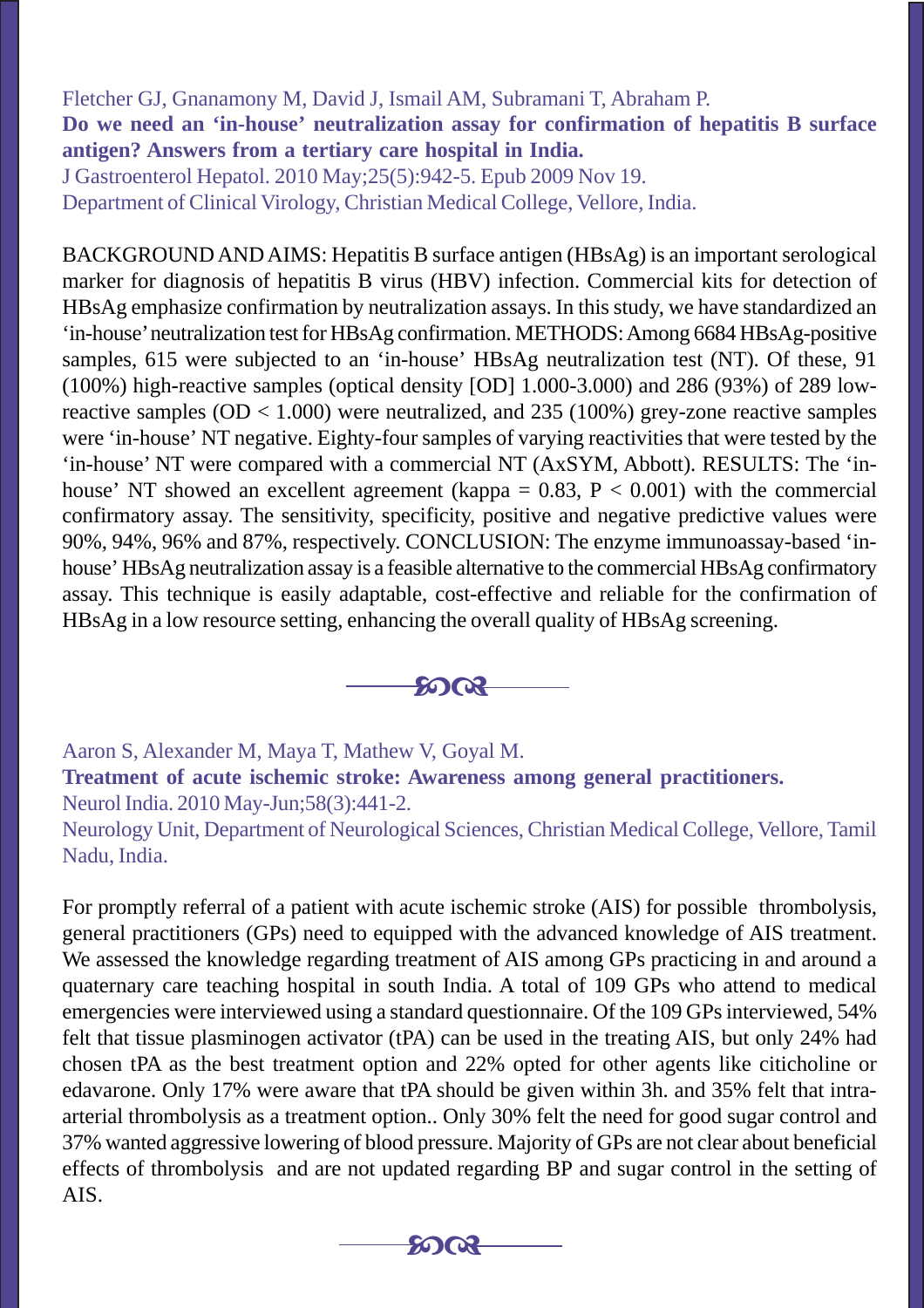## Leena RV, Shyamkumar NK. **Glove perforations during interventional radiological procedures.** Cardiovasc Intervent Radiol. 2010 Apr;33(2):375-8. Epub 2009 Oct 1. Department of Radiodiagnosis, Christian Medial College, Vellore, Tamil Nadu, 632004, India.

Intact surgical gloves are essential to avoid contact with blood and other body fluids. The objective of this study was to estimate the incidence of glove perforations during interventional radiological procedures. In this study, a total of 758 gloves used in 94 interventional radiological procedures were examined for perforations. Eleven perforations were encountered, only one of which was of occult type. No significant difference in the frequency of glove perforation was found between the categories with varying time duration.



Vivek R, Chandy GM, Brown DW, Kang G.

**Seroprevalence of IgG antibodies to hepatitis E in urban and rural southern India.** Trans R Soc Trop Med Hyg. 2010 Apr;104(4):307-8. Epub 2009 Sep 2.

Department of Gastrointestinal Sciences, Christian Medical College, Vellore, Tamil Nadu 632004, India.

Hepatitis E virus (HEV) is an important cause of sporadic and epidemic hepatitis E infection in northern India. Sera, collected from different age groups in rural (n=1144) and urban (n=1135) areas using a probability proportional to size survey, were tested using an ELISA for IgG antibodies. Antibodies increased with age in both populations, but the urban population had higher exposure in all age groups (Mann-Whitney U test, P<0.001 for all age groups except children <5 years). These results indicate that urban populations with higher density and common water supplies may be at greater risk of hepatitis E. Copyright 2009 Royal Society of Tropical Medicine and Hygiene. Published by Elsevier Ltd. All rights reserved.



Sureka J, Sarawagi R, Eapen A, Keshava SN, Vedantam R. **Skull base hydatid cyst with intracranial extension presenting as vocal cord palsy: a case report.** Br J Radiol. 2010 Mar;83(987):e67-9.

Christian Medical College, Vellore, Tamilnadu, India.

Hydatid disease of the skull base is extremely rare, and intracranial extension of hydatid cysts through the skull base is even rarer. We report an interesting case of a 42-year-old man who presented with features of right vocal cord palsy.The diagnosis of hydatid cyst was made based on his history and on pre-operative MRI and was confirmed by surgery and histopathological examination.

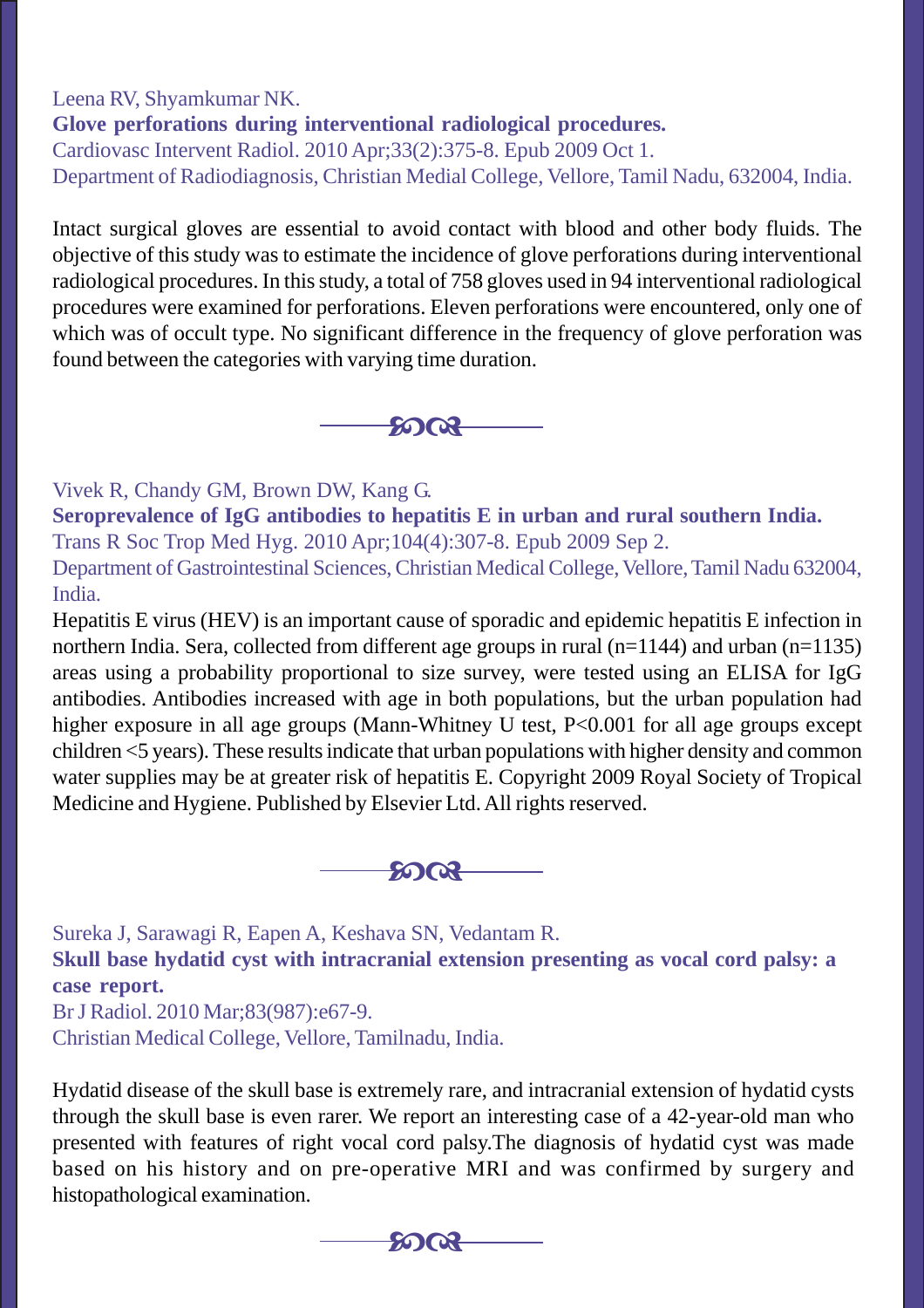Mukhopadhya I, Anbu D, Iturriza-Gomara M, Gray JJ, Brown DW, Kavanagh O, Estes MK, Kang G.

**Anti-VP6 IgG antibodies against group A and group C rotaviruses in South India.** Epidemiol Infect. 2010 Mar;138(3):442-7. Epub 2009 Sep 2.

Department of Gastrointestinal Sciences, Christian Medical College, Vellore, India.

In an epidemiological survey from South India, 936 serum samples were tested for IgG against recombinant baculovirus-expressed VP6 proteins from human group A and group C rotaviruses. The overall seroprevalence for group A was 100% and for

group C was 25.32% (95% CI 22.64-28.21). The lowest seroprevalence for group C was in children aged <10 years (16.79%). An age-related rise in seroprevalence in group C, but not group A, suggests different patterns of exposure. Seroprevalence was similar in rural and urban subjects, unlike the higher prevalence in rural subjects in studies elsewhere.

 $-50Q$ ി

Balamurugan R, George G, Kabeerdoss J, Hepsiba J, Chandragunasekaran AM, Ramakrishna BS.

**Quantitative differences in intestinal Faecalibacterium prausnitzii in obese Indian children.**

Br J Nutr. 2010 Feb;103(3):335-8. Epub 2009 Oct 23.

Department of Gastrointestinal Sciences, Christian Medical College, Vellore, 632004, India.

Gut bacteria contribute to energy conservation in man through their ability to ferment unabsorbed carbohydrate. The present study examined the composition of predominant faecal microbiota in obese and non-obese children. The participants (n 28) aged 11-14 years provided fresh faecal samples and completed a dietary survey consisting of 24 h diet recall and a FFQ of commonly used foods taken over the previous 3 months. Faecal bacteria were quantitated by real-time PCR using primers targeted at 16S rDNA. Of the participants, fifteen (seven female) were obese, with median BMI-for-age at the 99th percentile (range 97 to>99) while thirteen participants (seven female) were normal weight, with median BMI-for age being at the 50th percentile (range 1-85). Consumption of energy, carbohydrates, fat and protein was not significantly different between the obese and non-obese participants. There was no significant difference between the two groups in faecal levels of Bacteroides-Prevotella, Bifidobacterium species, Lactobacillus acidophilus group or Eubacterium rectale. Levels of Faecalibacterium prausnitzii were significantly higher in obese children than in non-obese participants  $(P = 0.0253)$ . We concluded that the finding of increased numbers of F. prausnitzii in the faeces of obese children in south India adds to the growing information on alterations in faecal microbiota in obesity.

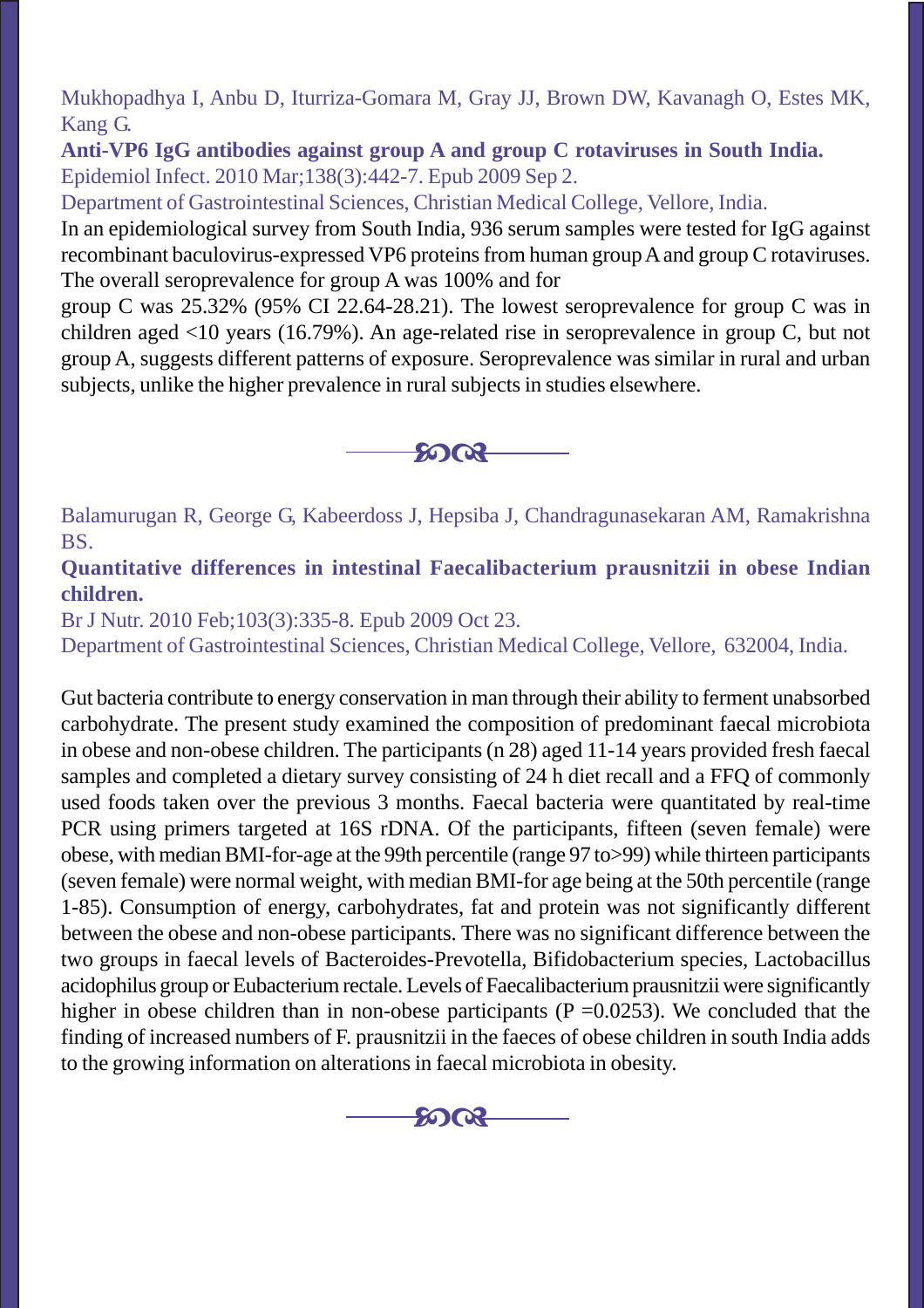Viswanathan S, Moses PD, Varkki S, Russell PS, Brahmadathan KN. **Association between neuropsychiatric morbidity and streptococcal infections in children.** Indian Pediatr. 2010 Feb 7;47(2):168-70. Epub 2009 Apr 15. Department of Child Health, Christian Medical College, Vellore, Tamil Nadu, India.

We conducted a case control study to study the association between neuropsychiatric morbidity and group A streptococcal infections in children. Twenty two cases of neuropsychiatric morbidity were compared with 64 controls. Fourteen (63.6%) of the 22 cases were positive for ASO and/ or ADNB while 21 of the 64 controls (32.8%) were positive for either or both antibodies (OR = 3.428; CI: 1.15-10.18; P=0.026). We conclude that there is a statistically significant association between neuropsychiatric morbidity and streptococcal infection in children.

 $-60$ വി

Bhagat SK, Gopalakrishnan G, Kekre NS, Chacko NK, Kumar S, Manipadam MT, Samuel P. **Factors predicting inguinal node metastasis in squamous cell cancer of penis.** World J Urol. 2010 Feb;28(1):93-8. Epub 2009 Jun 2. Department of Urology, Christian Medical College, Vellore 632004, India.

PURPOSE: To identify factors predicting the risk of inguinal metastasis in squamous cell carcinoma of the penis. The therapeutic advantages of early lymphadenectomy in squamous cell carcinoma of the penis must be counterbalanced against its post-operative morbidity. Loss to follow up is a major problem in developing countries. Generating a nomogram based on clinical lymph node status and histopathological findings in the primary tumor could facilitate clinical decision making in the management of penile cancer. METHODS: We prospectively studied 106 patients with penile squamous cell cancer treated from September 2001 to August 2007 at our institution. All patients were offered lymphadenectomy (LAD). A multivariate logistic regression model was used to develop a nomogram. We highlight the problems of loss to follow up in these patients. RESULTS: Of 53 who opted for LAD, 22 had nodal metastasis. The presence of high grade ( $P = 0.004$ ), lymphovascular invasion (LVI) ( $P = 0.01$ ) and palpable inguinal lymph nodes ( $P = 0.05$ ) were the strongest predictors of metastasis. Of 51 who refused LAD, 22 were lost to follow up. Out of these, 16 were at high risk and 9 of them came back with inoperable fungating nodes. A nomogram predicting the risk of lymph node metastasis showed a bias corrected good concordance index (0.74) and good calibration. CONCLUSIONS: High grade and LVI in the tumor along with clinical stage of the inguinal nodes were the strongest predictors of metastasis. These features helped us to develop a nomogram to predict and to identify patients at risk of nodal metastasis.

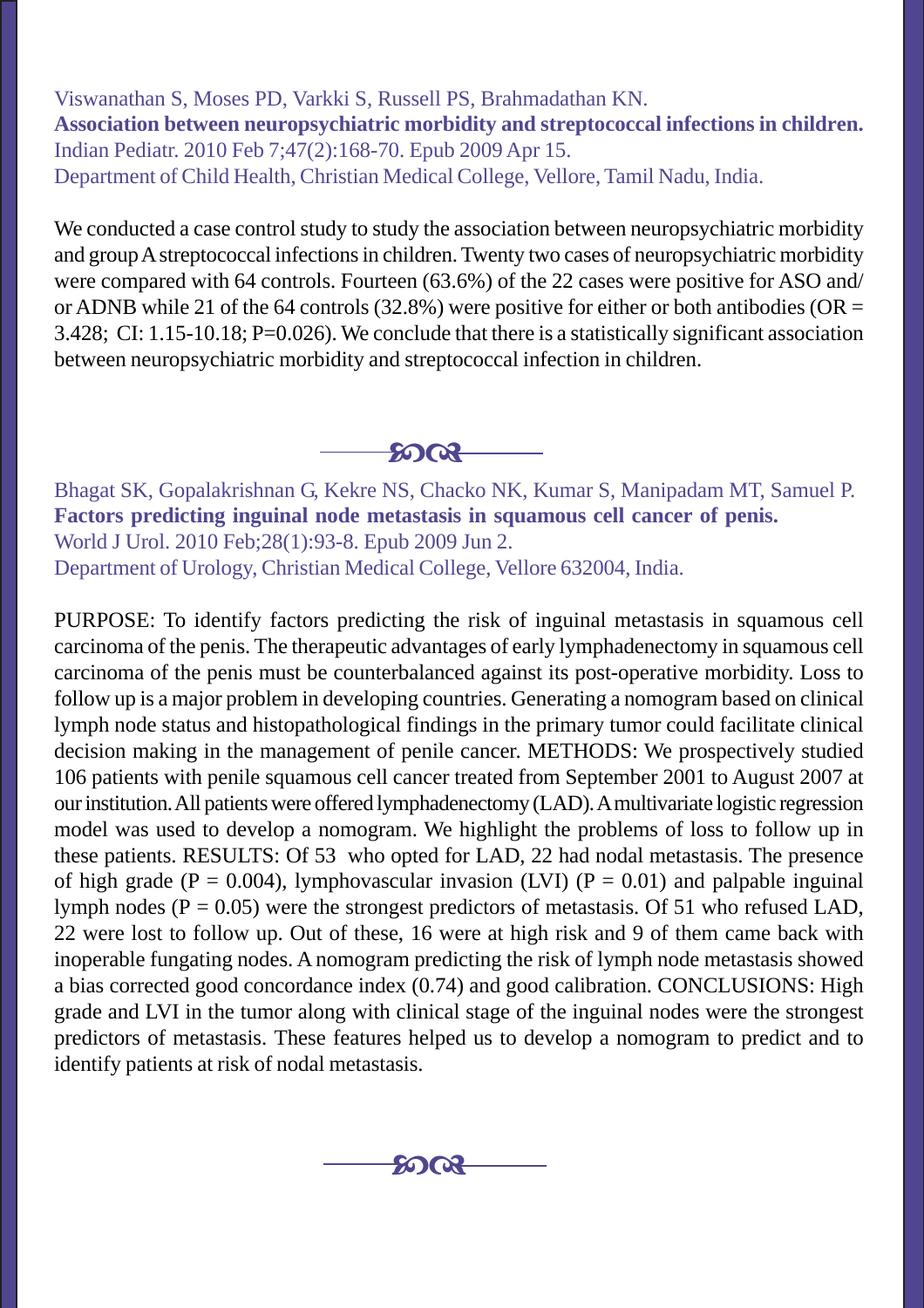Warier A, Gunawathi S, Venkatesh, John KR, Bose A. **T-cell assay as a diagnostic tool for tuberculosis.** Indian Pediatr. 2010 Jan 7;47(1):90-2. Epub 2009 Apr 15. Department of Child Health, Low Cost Effective Care Unit and Department of Community Health, Christian Medical College, Vellore, India.

This study aimed to estimate the specificity and sensitivity of a whole blood IFNg assay (ELISPOT) test for diagnosis in childhood tuberculosis. 96 patients, less than 18 years of age, diagnosed and commenced on antitubercular therapy were enrolled and tested. 47 age and sex matched controls were also tested. 23 tests were deemed invalid and analysis done on the remainder. The sensitivity was 53.3% in confirmed cases and less in other groups. The specificity was high at 97.9%. This test can be an useful aid in the diagnosis of tuberculosis.

 $-500$ 

Savarimuthu RJ, Ezhilarasu P, Charles H, Antonisamy B, Kurian S, Jacob KS. **Post-partum depression in the community: a qualitative study from rural South India.** Int J Soc Psychiatry. 2010 Jan;56(1):94-102. Epub 2009 Nov 11. Department of Psychiatric Nursing, College of Nursing, Christian Medical College, Vellore, India.

BACKGROUND: Post-partum depression, although heterogeneous, is often considered a medical disease when viewed from the biomedical perspective. However, recent reports from the Indian subcontinent have documented psychosocial causal factors. METHOD: This study employed qualitative methodology in a representative sample of women in rural South India. Women in the post-partum period were assessed using the Tamil versions of the Short Explanatory Model Interview, the Edinburgh Postnatal Depression Scale and a semi-structured interview to diagnose ICD 10 depression. Socio-demographic and clinical details were also recorded. RESULTS: Some 137 women were recruited and assessed, of these, 26.3% were diagnosed to have postpartum depression. The following factors were associated with post-partum depression after adjusting for age and education: age less than 20 or over 30 years, schooling less than five years, thoughts of aborting current pregnancy, unhappy marriage, physical abuse during current pregnancy and after childbirth, husband's use of alcohol, girl child delivered in the absence of living boys and a preference for a boy, low birth weight, and a family history of depression. Post-partum depression was also associated with an increased number of causal models of illness, a number of non-medical models, treatment models and non-medical treatment models. CONCLUSION: Many social and cultural factors have a major impact on post-partum depression. Post-partum depression, when viewed from a biomedical framework, fails to acknowledge the role of context in the production of emotional distress in the post-partum period.

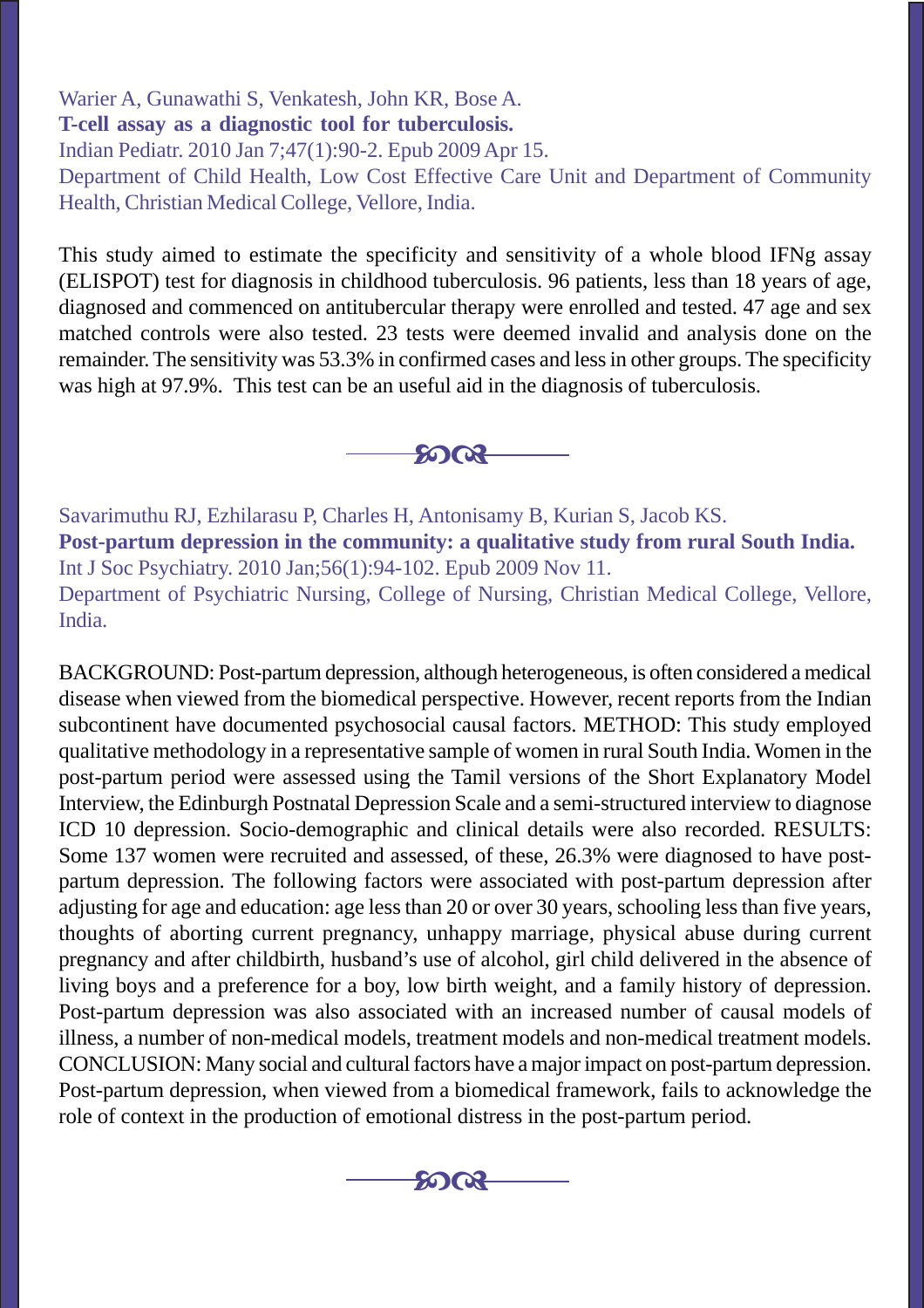Chrispal A, Mathews KP, Surekha V.

## **The clinical profile and association of delirium in geriatric patients with hip fractures in a tertiary care hospital in India.**

J Assoc Physicians India. 2010 Jan;58:15-9.

Department of Medicine Unit 2, Christian Medical College and Hospital, Vellore 632004, Tamil Nadu, India.

INTRODUCTION: Delirium is common in hospitalized geriatric patients with hip fractures. A number of peri-operative predisposing and postoperative precipitating factors have been identified in Western literature but data regarding this problem within the Indian context is scarce. METHOD: The objectives of the study were to ascertain the incidence of delirium in geriatric patients admitted for the treatment of hip fractures in the Department of Orthopaedics of a tertiary care referral centre in South India, to delineate their clinical profile and identify probable contributing factors for development of delirium in this group of patients. The study was a prospective, cohort study design that was conducted on patients above the age of 60 years, admitted to the orthopaedic ward with hip fracture and who underwent hip surgery. A total of 81 patients were recruited from May 1st 2004 to April 30th 2005 (total duration of one year). RESULTS: Of the 81 patients 17 (21%) of the patients developed post-operative delirium. On multivariate analysis the presence of underlying dementia (OR 16.97), duration of surgery  $> 2.5$  hrs (OR 8.23) and preoperative packed cell volume  $<$  25 (OR 8.07) were found to be independent predisposing risk factors that were associated with the development of postoperative delirium Postoperative infections, metabolic abnormalities and vascular events were found to be important detected medical causes for precipitating post-operative delirium. Patients who had delirium had longer hospital stays and poor ambulation at discharge. CONCLUSIONS: Delirium in geriatric patients undergoing hip fracture surgery results in poor postoperative outcomes and increased cost. The etiology of delirium is multi-factorial. A number of potentially modifiable factors have been identified as risk factors for delirium. Appropriate intervention strategies involving physicians and geriatricians need to be implemented within the Indian context to reduce the incidence of delirium.



Nambi GI, Jacob J, Gupta AK. **Monofocal maxillary fibrous dysplasia with orbital, nasal and oral obstruction.** J Plast Reconstr Aesthet Surg. 2010 Jan;63(1):e16-8. Epub 2009 Jun 18. Department of Plastic and Reconstructive Surgery, Christian Medical College, Vellore, 632004 Tamil Nadu, India.

Fibrous dysplasia is a condition characterised by excessive proliferation of bone-forming mesenchymal cells. Although a variety of causative factors are described, the exact aetiology is yet to be fully known. The maxilla is the most commonly affected facial bone, with facial asymmetry being the usual complaint. Surgery is the treatment of choice with two available options, namely, conservative bone shaving and radical excision and reconstruction. We describe the case of a 25-year-old male who presented with a giant monofocal fibrous dysplasia of the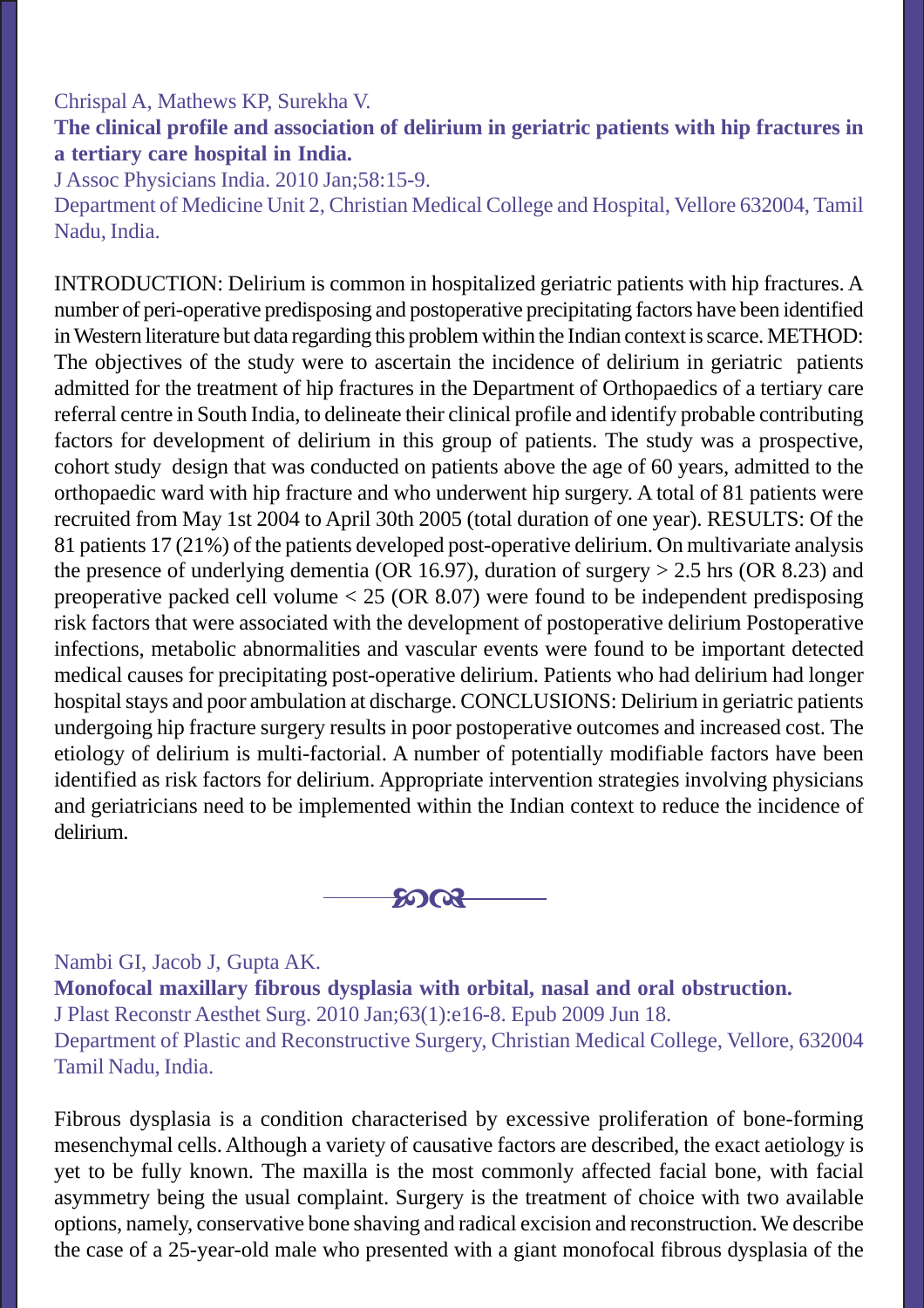left maxilla with facial asymmetry, including obstruction of the left orbit, nasal and left half of the oral cavities and was treated with conservative surgery. Copyright (c) 2009 British Association of Plastic, Reconstructive and Aesthetic Surgeons. Published by Elsevier Ltd. All rights reserved.



## Santoshi JA, Pallapati SC, Thomas BP.

**Haematogenous pseudomonas osteomyelitis of the hamate—treatment by radical debridement and bone grafting.**

J Plast Reconstr Aesthet Surg. 2010 Jan;63(1):189-90. Epub 2008 Nov 28. Dr Paul Brand Centre for Hand Surgery, Christian Medical College, Vellore 632004, Tamil Nadu, India.

A case of isolated chronic osteomyelitis of the hamate bone in a 13-year-old boy, who presented with a sinus on the dorsum of the hand, is reported. Radiological examination revealed multiple marginal and intra-osseous lytic areas with sclerotic rims in the hamate and at the fourth and fifth metacarpal bases. He was treated with excision of the sinus, curettage of the hamate lesion and hamato-metacarpal fusion which provided satisfactory control of infection while salvaging the function of the affected hand. Copyright (c) 2008 British Association of Plastic, Reconstructive and Aesthetic Surgeons. Published by Elsevier Ltd. All rights reserved.



Chrispal A, Rajan SJ, Sathyendra S.

**The clinical profile and predictors of mortality in patients with melioidosis in South India.**

Trop Doct. 2010 Jan;40(1):36-8. Epub 2009 Oct 22. Department of Medicine Unit 2, Christian Medical College, Vellore 632004, India.

Melioidosis is an underdiagnosed and underreported disease in India with protean clinical manifestations. Mortality in this study population was 17%. The predominant risk factor for melioidosis was diabetes mellitus. Multifocal disease was present in 66% and pulmonary involvement in 61% of patients. In a country like India where the conditions are conducive for endemic melioidosis and due to the clinical similarity of melioidosis to diseases like tuberculosis, it is essential for clinicians to have a high degree of suspicion and pursue suitable diagnostic strategies for melioidosis in the appropriate clinical setting.



Chatterjee P, Eapen A, Perakath B, Singh A. **Radiologic and Pathological Correlation of Staging of Rectal Cancer with 3 Tesla Magnetic Resonance Imaging.** Can Assoc Radiol J. 2010 Jun 28.

Department of Radiodiagnosis and Imaging, Christian Medical College, Tamil Nadu, India.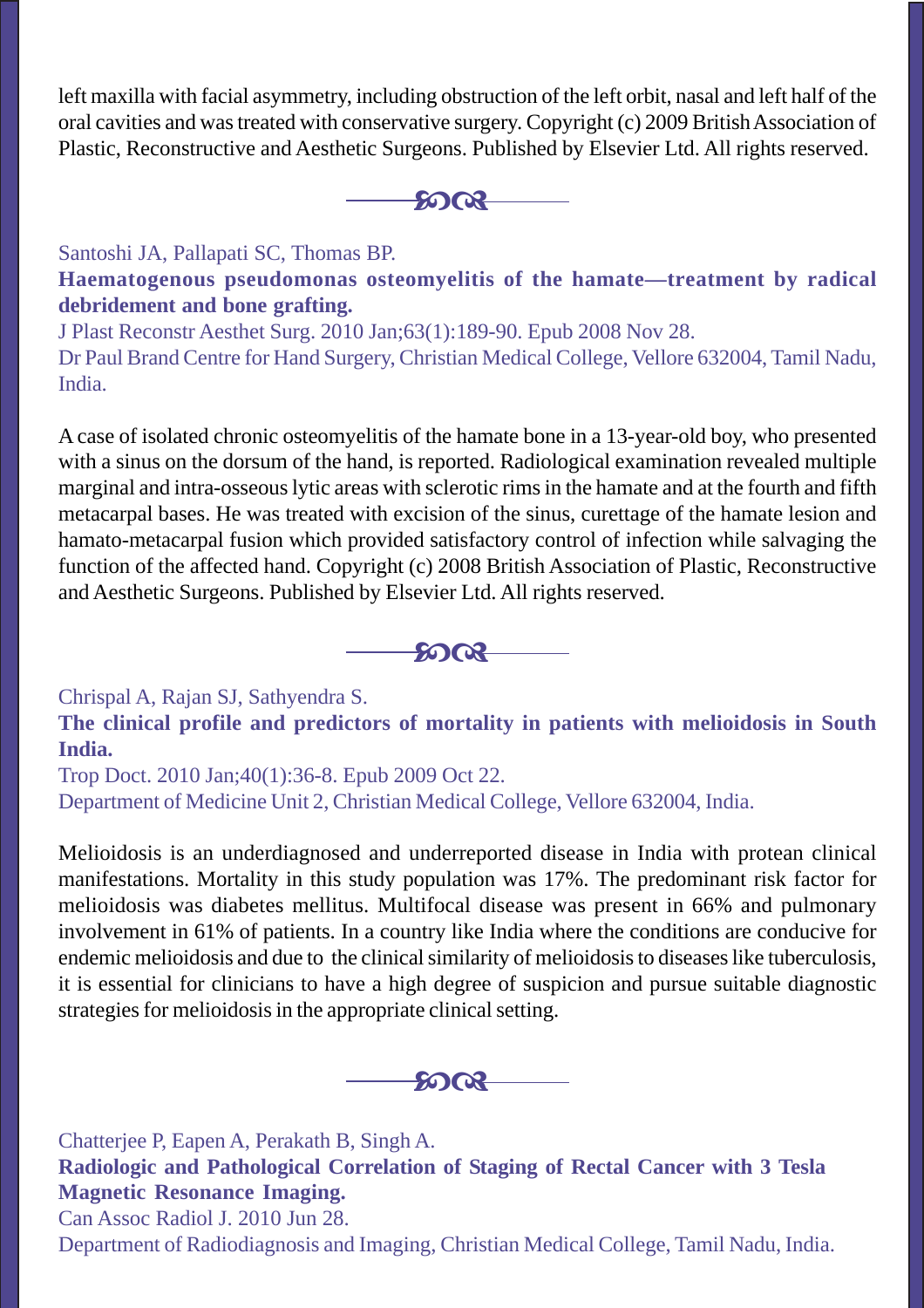PURPOSE: To assess the sensitivity and specificity of 3 Tesla magnetic resonance imaging (MRI) in the prediction of extramural spread and metastatic adenopathy in rectal carcinoma. MATERIALS AND METHODS: This was a prospective cohort study that included forty consecutive patients with rectal carcinoma from the Department of Colorectal Surgery. Three Tesla (3T) MRI was performed on these patients after a 4-hour fast and cleansing water enema. TI-weighted and T2-weighted images were obtained with high-resolution images T2 weighted sequences through the pelvis. Sensitivity, specificity, positive predictive value (PPV), and negative predictive value (NPV) of 3T MRI for prediction of metastatic adenopathy and extramural spread were calculated. The TNM staging based on MRI was compared with histopathology of the resected specimen (taken as the criterion standard). RESULTS: In our study, sensitivity, specificity, PPV, and NPV of 3T MRI for prediction of metastatic adenopathy were 100%, 78.3%, 77.3%, and 100%, respectively. Sensitivity, specificity, PPV, and NPV of 3T MRI for prediction of extramural tumour spread were 100% and 20%, 89.7% and 100%, respectively (ie, prediction of stages T3 and above). CONCLUSION: MRI allows accurate measurement of the depth of extramural tumour spread. In the assessment of metastatic adenopathy, however, MRI has a low specificity. This study shows that MRI is unlikely to miss any significant parameter in staging of rectal carcinoma. However, it has a tendency to overstage extramural spread of tumour. Copyright © 2010 Canadian Association of Radiologists. Published by Elsevier Inc. All rights reserved.



Gnanamony M, Peedicayil A, Subhashini J, Ram TS, Rajasekar A, Gravitt P, Abraham P. **Detection and quantitation of HPV 16 and 18 in plasma of Indian women with cervical cancer.**

Gynecol Oncol. 2010 Mar;116(3):447-51. Epub 2009 Nov 17. Department of Clinical Virology, Christian Medical College, Tamil Nadu, India.

OBJECTIVE: HPV infection is a necessary but insufficient cause of cervical cancer. The significance of HPV DNA in blood however is debatable because of variable detection rates due to the differences in the methodology used. The aim of this study was to detect and quantitate HPV 16 and 18 plasma viremia in women with cervical neoplasia. METHODS: HPV DNA was detected in cervical tissue using consensus PGMY primers and genotyped using reverse line blot hybridization. HPV 16 and 18 quantitation in tissue and detection and quantitation in plasma was performed using sensitive real time PCRs targeting E6/E7 region of HPV 16/18 genome respectively. Results were correlated with viral loads in corresponding tissue and with clinical disease stage. RESULTS: Viremia was detected in 56.4% of HPV 16 positive women and 20% of HPV 18 positive women. The prevalence of HPV 16 DNA in plasma increased with advancing disease stage (p=0.001), although HPV 16 absolute plasma viral load was not significantly associated with advancing disease stage  $(p=0.281)$ . There was no correlation between absolute plasma viral load and viral load in corresponding cervical tissue (Spearman's rho=0.184, p=0.187). The prevalence of HPV 18 viremia and absolute HPV 18 plasma viral load were not associated with advancing disease stage (p=0.620, p=0.508). CONCLUSION: The presence of HPV 16 in plasma is a marker of advancing cervical disease.

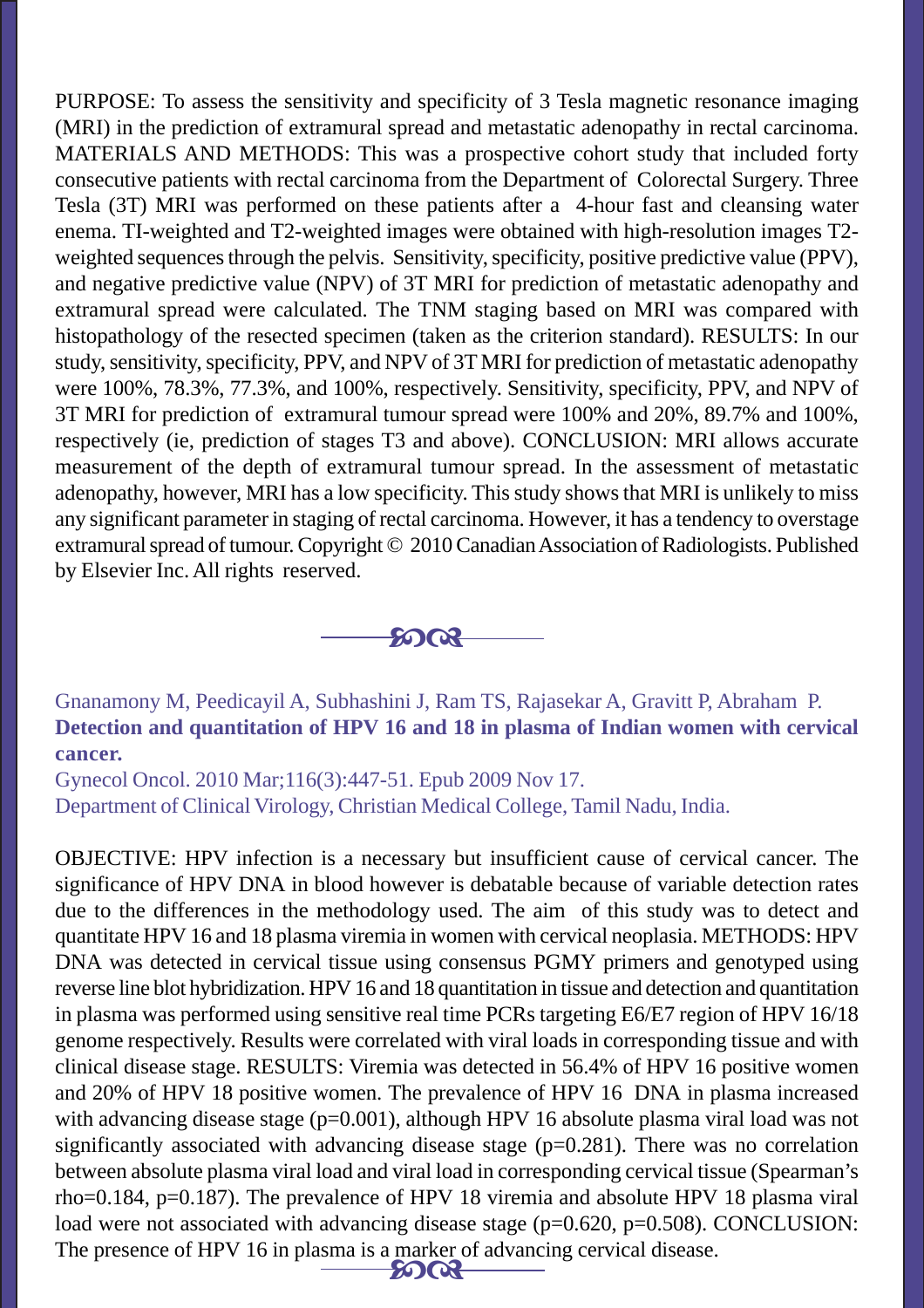## Dutta AK, Chacko A, Avinash B. **Suboptimal performance of IgG anti-tissue transglutaminase in the diagnosis of celiac disease in a tropical country.**

Dig Dis Sci. 2010 Mar;55(3):698-702. Department of Gastrointestinal Sciences, Christian Medical College, Tamil Nadu, India.

Serological tests using human IgA-anti-tTG have been reported to have high sensitivity and specificity in diagnosis of celiac disease. There is a paucity of data on the use of human IgG-anti-tTG in diagnosis of celiac disease. Ninety-two patients with clinical suspicion of celiac disease who underwent duodenal mucosal biopsy and celiac serology using human IgG-anti-tTG were included in this retrospective study. Diagnostic accuracy of human recombinant IgG-anti-tTG serological test for celiac disease was evaluated. Indications for celiac serological testing were diarrhea (92.3%), hypoalbuminemia (39.1%), and anemia (35.9%). Eighteen patients were diagnosed with having celiac disease and 14 (77.8%) of them were IgG-anti-tTG positive. Of the remaining 74 patients, eight (10.8%) were false-positive for IgG-anti-tTG. Sensitivity, specificity, PPV, NPV, and diagnostic accuracy of IgG-anti-tTG in celiac disease were 77.8, 89.1, 63.6, 94.2, and 87%, respectively. Human IgG-anti-tTG alone does not perform well as a diagnostic tool for celiac disease. The utility of anti-endomysial antibodies in a similar clinical setting needs to be evaluated.



Firth J, Balraj V, Muliyil J, Roy S, Rani LM, Chandresekhar R, Kang G. **Point-of-use interventions to decrease contamination of drinking water: a randomized, controlled pilot study on efficacy, effectiveness, and acceptability of closed containers, Moringa oleifera, and in-home chlorination in rural South India.** Am J Trop Med Hyg. 2010 May;82(5):759-65.

Warren Alpert School of Medicine at Brown University, Providence, Rhode Island, USA.

To assess water contamination and the relative effectiveness of three options for point-of-use water treatment in South India, we conducted a 6-month randomized, controlled intervention trial using chlorine, Moringa oleifera seeds, a closed valved container, and controls. One hundred twenty-six families participated. Approximately 70% of public drinking water sources had thermotolerant coliform counts > 100/100 mL. Neither M. oleifera seeds nor containers reduced coliform counts in water samples from participants' homes. Chlorine reduced thermotolerant coliform counts to potable levels, but was less acceptable to participants. Laboratory testing of M. oleifera seeds in water from the village confirmed the lack of reduction in coliform counts, in contrast to the improvement seen with Escherichia coli seeded distilled water. This discrepancy merits further study, as M. oleifera was effective in reducing coliform counts in other studies and compliance with Moringa use in this study was high.

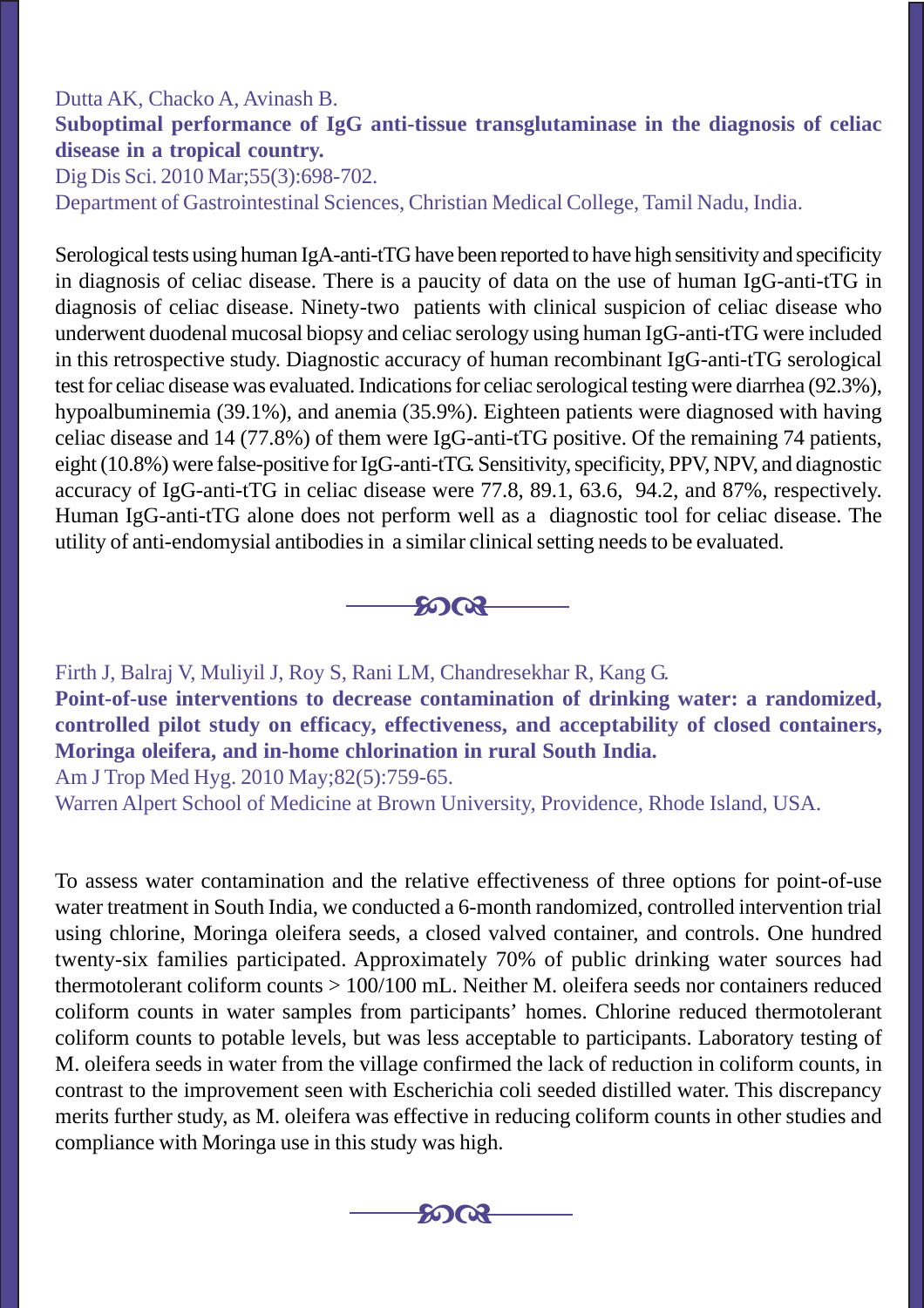Ajjampur SS, Liakath FB, Kannan A, Rajendran P, Sarkar R, Moses PD, Simon A, Agarwal I, Mathew A, O'Connor R, Ward H, Kang G.

**Multisite study of cryptosporidiosis in children with diarrhea in India.**

J Clin Microbiol. 2010 Jun;48(6):2075-81.

Department of Gastrointestinal Sciences, Christian Medical College, Vellore 632004, India.

Cryptosporidium spp., a common cause of diarrhea in children, were investigated in the first multisite study in India. Diarrheal stools from hospitalized children aged <5 years from Delhi, Trichy, and Vellore were analyzed by microscopy, PCR-restriction fragment length polymorphism (RFLP), and/or sequencing at the small-subunit (SSU) rRNA and Cpgp40/15 loci for species determination and subgenotyping, respectively. Seventy of 2,579 (2.7%) children, 75% of whom were <2 years old, had cryptosporidial diarrhea as determined by microscopy. Genotyping and subgenotyping showed that Cryptosporidium hominis was the most commonly identified species (59/67 children), and subgenotypes Ie, Ia, Ib, and Id were common in all centers. A novel C. parvum subgenotype, IIn, was identified in Vellore. Meteorological analysis revealed a higher rate of cryptosporidial positivity during hotter and drier weather in Delhi.



Amitha Vikrama KS, Keshava SN, Surendrababu NR, Moses V, Joseph P, Vyas F, Sitaram V **Jejunal access loop cholangiogram and intervention using image guided access.** J Med Imaging Radiat Oncol. 2010 Feb;54(1):5-8. Department of Radiology, Christian Medical College, Vellore, India.

Jejunal access loop is fashioned in patients who undergo Roux en Y hepaticojejunostomy and biliary intervention is anticipated on follow up. Post-operative study of the biliary tree through the access loop is usually done under fluoroscopic guidance. We present a series of 20 access loop cholangiograms performed in our institution between August 2004 and November 2008. We aimed to evaluate the safety and efficacy of the procedure and to highlight the role of CT guidance in procuring access. Access loop was accessed using  $CT$  (n = 13), ultrasound (n = 3) or fluoroscopic guidance  $(n = 4)$ . Fluoroscopy was used for performing cholangiograms and interventions. Twelve studies had balloon plasty of the stricture at anastomotic site or high up in the hepatic ducts. Seven studies showed normal cholangiogram. Plasty was unsuccessful in one study. Technical success in accessing the jejunal access loop was 100%; in cannulation of anastomotic site and balloon plasty it was 95%. One case required two attempts. Procedurerelated complications were not seen. All patients who underwent balloon plasty of the stricture were doing well for variable lengths of time. Access loop cholangiogram and interventions are safe and effective. CT guidance in locating/procuring the access loop is a good technique.

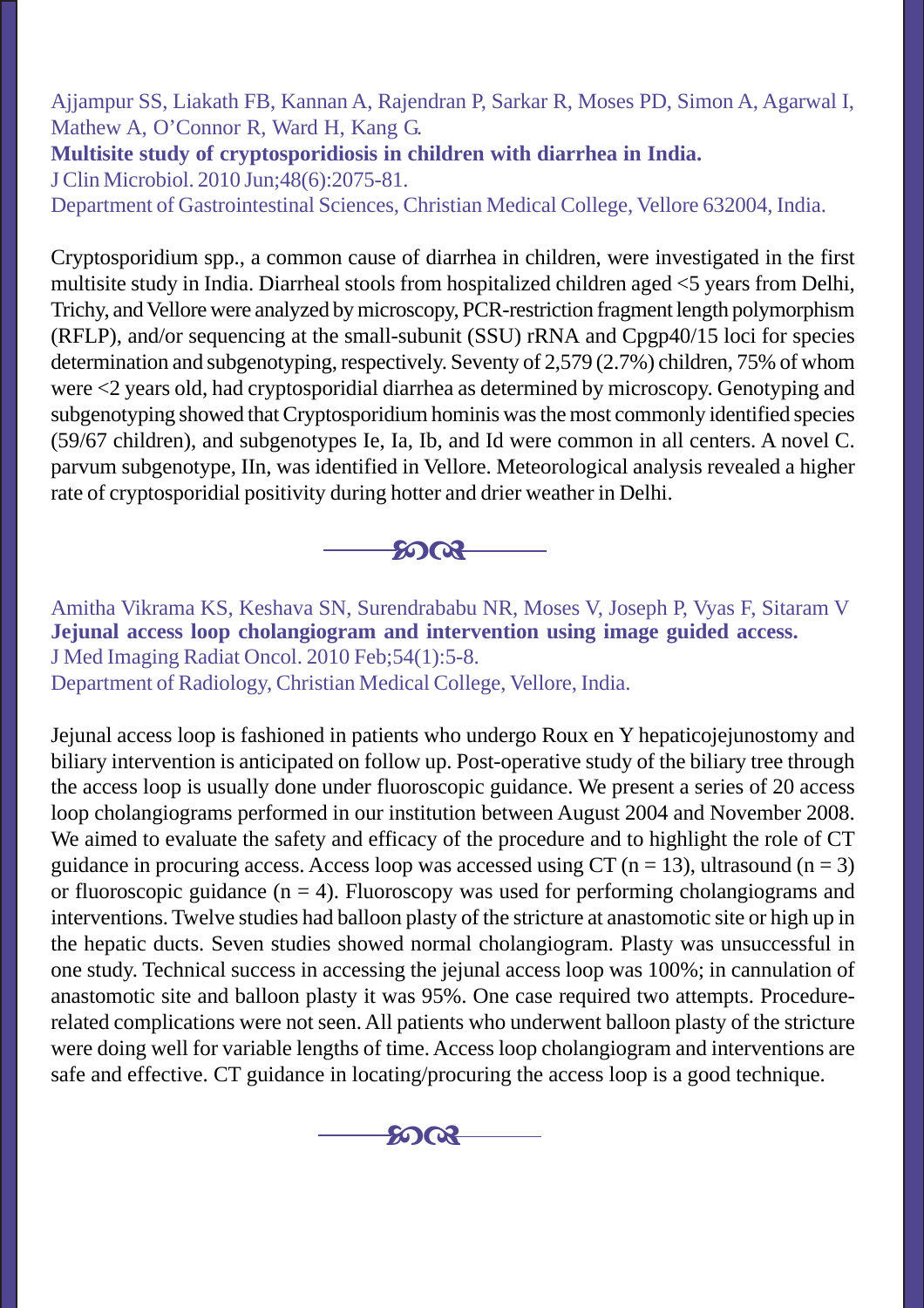## **Abstracts Not Available**

George R. **Life's lessons lost...and learned.** J Clin Oncol. 2010 Apr 1;28(10):1806-7. Epub 2010 Feb 1. Palliative Care Unit, Christian Medical College, Ida Scudder Rd, Vellore 632004, India.



Kang G **HPV vaccines: separating real hope from drug company hype.** Indian J Med Ethics. 2010 Jan-Mar;7(1):56-7 Department of Gastrointestinal Sciences, Christian Medical College, Vellore, Tamil Nadu 632 004, India.



Koshy AK, Simon EG, Keshava SN **Education and Imaging. Gastrointestinal: aortoenteric fistula.** J Gastroenterol Hepatol. 2010 May;25(5):1014. Christian Medical College, Vellore, Tamil Nadu, India.



Krishnan V, Amritanand R, Sundararaj GD. **Methicillin-resistant Staphylococcus aureus as a cause of lumbar facet joint septic arthritis: a report of two cases.** J Bone Joint Surg Am. 2010 Feb;92(2):465-8. Spinal Disorders Services, Department of Orthopaedics Unit 1, Christian Medical College, Vellore, Tamil Nadu-632004, India.



Krishnappriya R, Gupta R, Christopher DJ, Balamugesh T, James P. **Bronchiolitis obliterans organising pneumonia in systemic lupus erythematosus with antiphospholipid antibody syndrome—an unusual presentation.** Clin Respir J. 2010 Apr;4(2):125-6.

Department of Pulmonary Medicine, Christian Medical College, Vellore, Tamil Nadu, India.

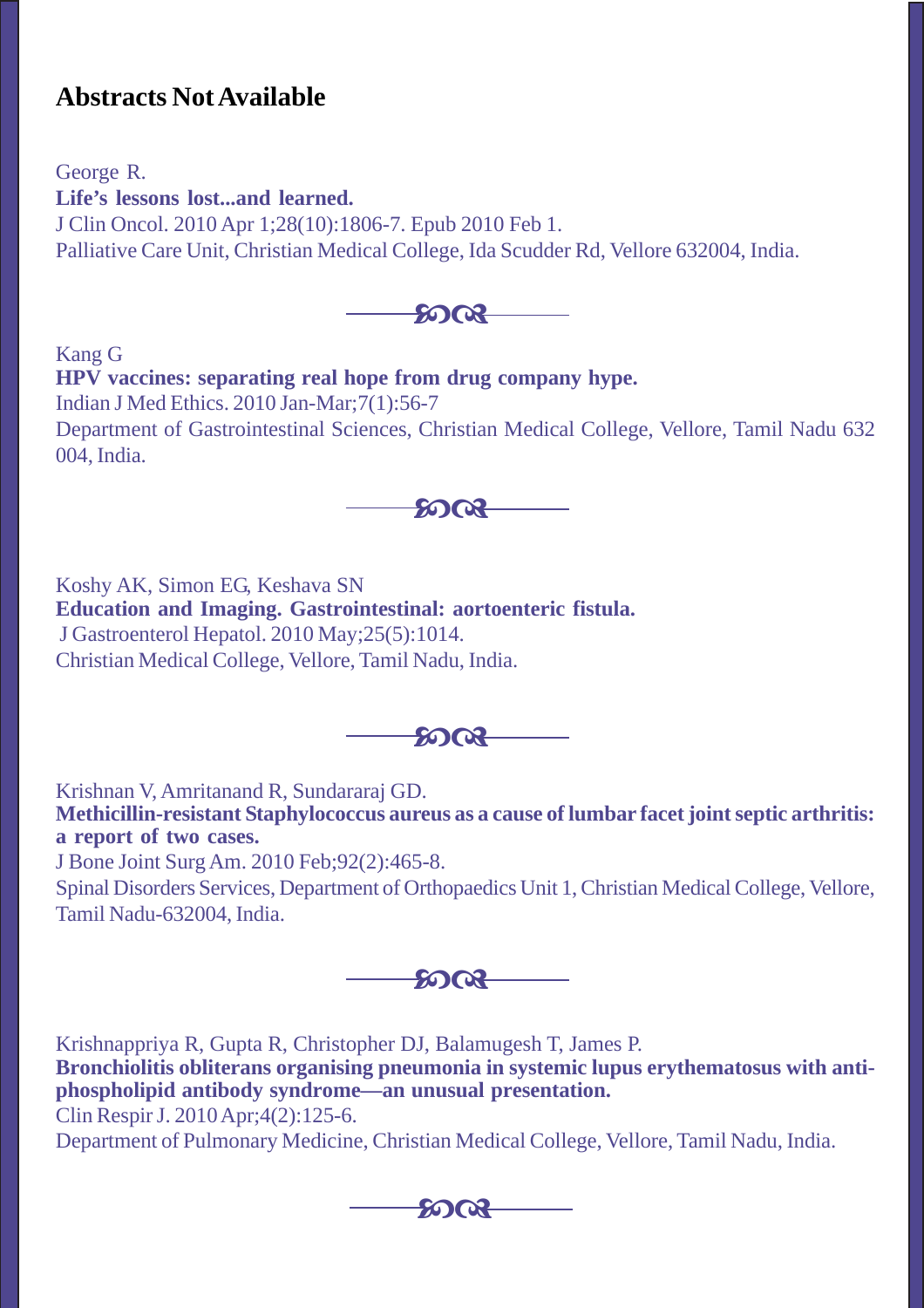Nambi GI, Beck B, Gupta AK. **An unusual cause of lagophthalmos.** Oman J Ophthalmol. 2010 Jan;3(1):32-3.

Department of Plastic and Reconstructive Surgery, Christian Medical College, Vellore, Tamilnadu, India.



Ninan S, Jeslin L, Saravanan P, Kumar K. **Succinylcholine relaxant: Anaesthesiologist not relaxed!** Indian J Anaesth. 2010 Jan;54(1):71-2.

Department of Anesthesia and Critical Care, Christian Medical College and Hospital, Vellore-632 004, India.

 $\overline{\phantom{a}}$ ങ $\overline{\phantom{a}}$ 

Padhan P, Danda D **Parkinsonism mimicking rheumatoid arthritis.** J Rheumatol. 2010 Jun;37(6):1266. Department of Clinical Immunology and Rheumatology, Christian Medical College, Vellore, 632004 India.



Padhy D, Madhuri V, Pulimood SA, Danda S, Walter NM, Wang LL. **Metatarsal osteosarcoma in Rothmund-Thomson syndrome: a case report.** J Bone Joint Surg Am. 2010 Mar;92(3):726-30. Department of Paediatric Orthopaedics, Christian Medical College, Vellore, India.



Peter D, Thomas M, Mathews M **Ulcer over chin in an immunocompromised individual.** Am J Trop Med Hyg. 2010 Jun;82(6):979. Department of Dermatology, Christian Medical College, Vellore 632004, Tamil Nadu, India.

 $-500$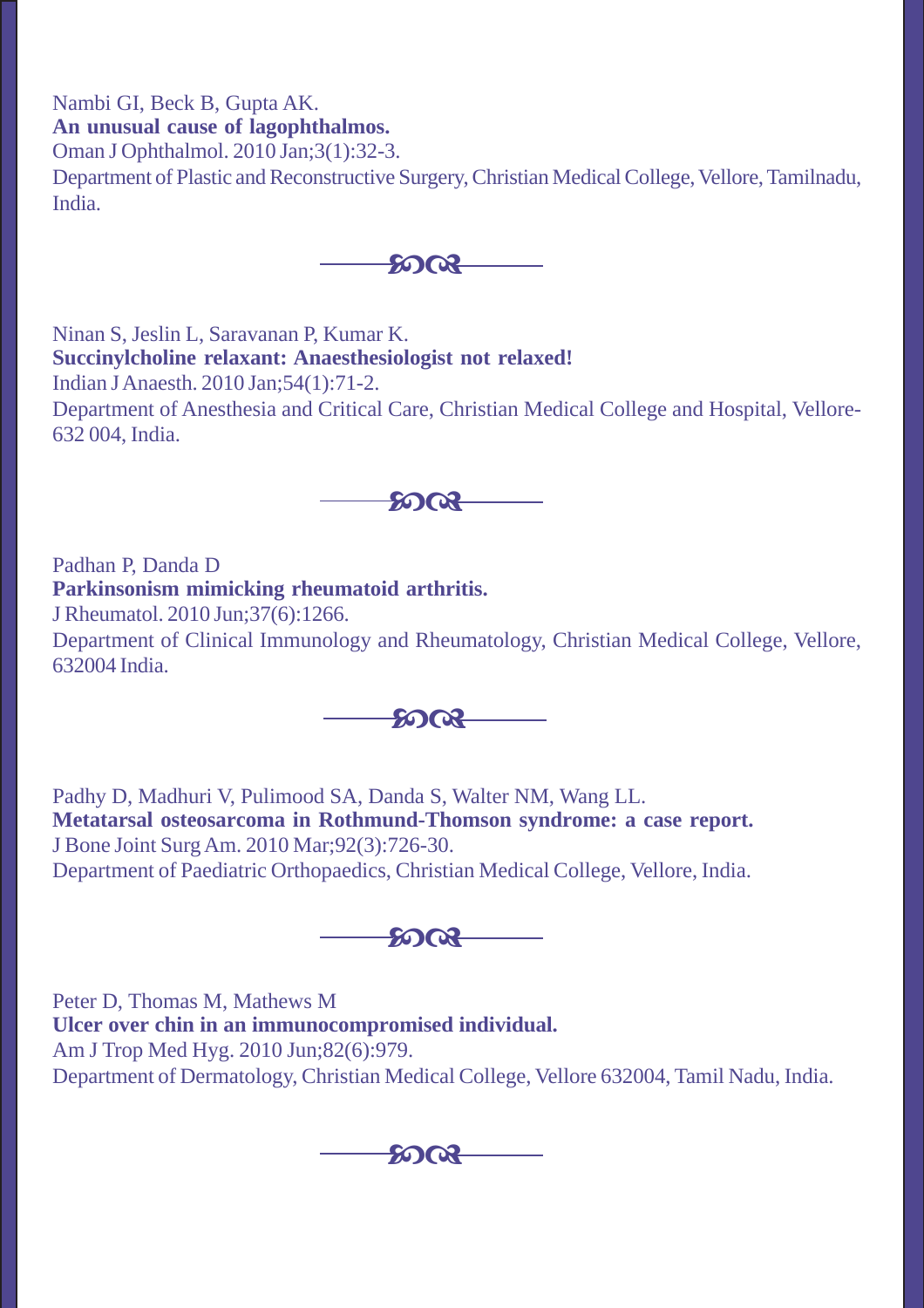Prithishkumar IJ, Kanakasabapathy I. **Agenesis of the left lobe of liver - A rare anomaly with associated hepatic arterial variations.**

Clin Anat. 2010 Jan 28. [Epub ahead of print] Department of Anatomy, Christian Medical College, Vellore, Tamilnadu, India.



Raychaudhury T, George R. **Popping papules over the feet.** Indian J Dermatol Venereol Leprol. 2010 May-Jun;76(3):308.

Department of Dermatology, Venereology and Leprosy Unit I and Paediatric Dermatology, Christian Medical College and Hospital, Vellore, TamilNadu, India.



Simon E, Joseph AJ, Choudhrie L, Eapen A, Vyas F, Sitaram V, Ramakrishna BS, Chacko A. **Intraductal papillary mucinous neoplasm of the pancreas.**

Indian J Gastroenterol. 2010 Jan;29(1):40.

Department of GI Sciences, Christian Medical College, Vellore, 632 004, India.



Tharyan P.

**Don't just do it, do it right: evidence for better health in low and middle income countries.** Ceylon Med J. 2010 Mar;55(1):1-4.

South Asian Cochrane Network and Centre, Christian Medical College, Vellore, Tamil Nadu, India.



Gopichandran V, Luke DM, Vinodhini R, Rau R, Savitha M.S, Mohan VR, Singh D, Kurian S, Jacob KS.

**Psycho-socio-economic stress as a risk factor for preterm labour: A community-based, case–control Study From Rural South India**

Nat Med J India. 2010 May - June; 23(3): 184-185

Department of Community Health, Christian Medical College, Vellore

Department of Psychiatry,Christian Medical College,Vellore Tamil Nadu,India.

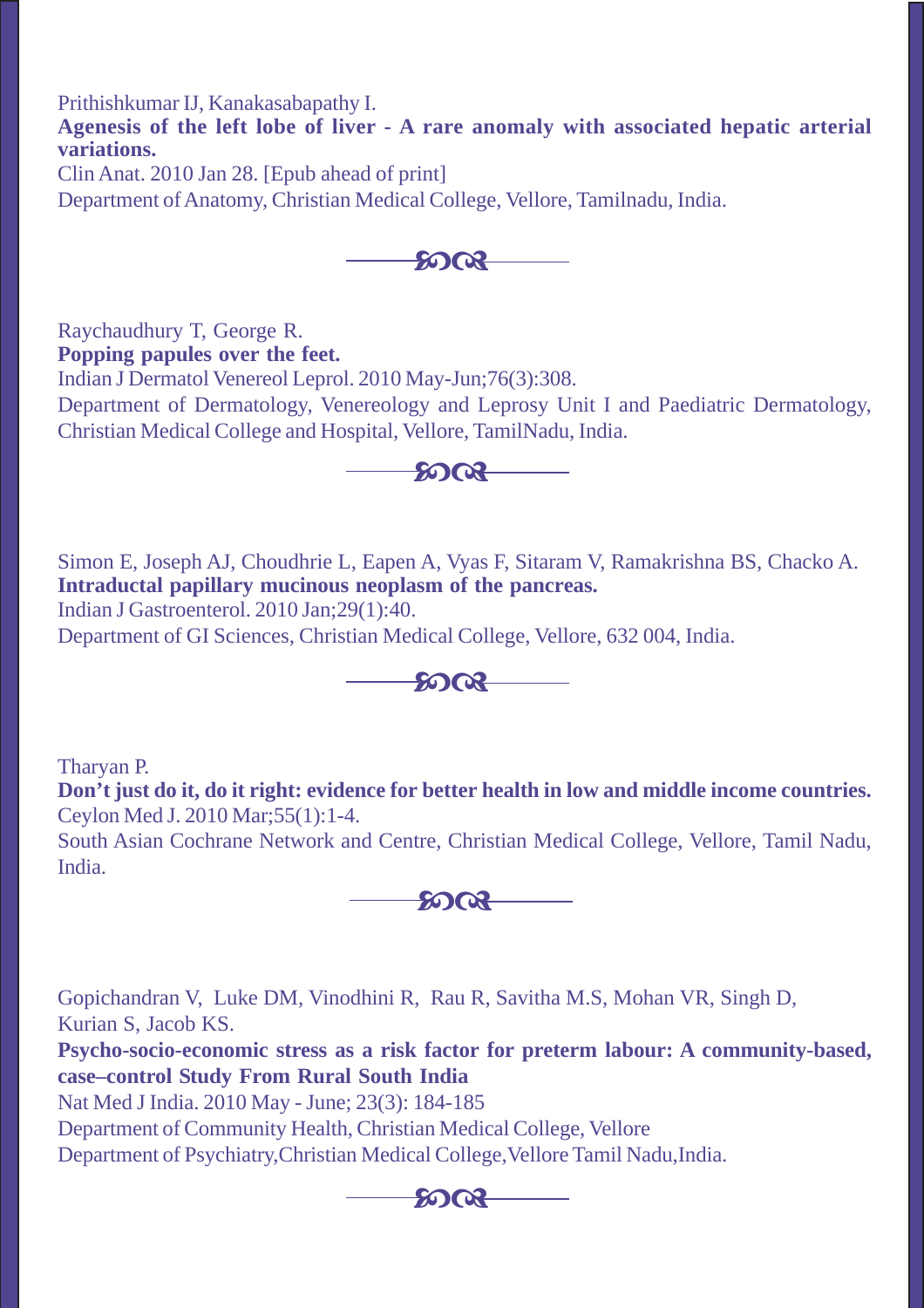George K, Kamath MS, Aleyamma TK.

**Reply of the Authors: Heterotopic pregnancy: it is really a rare event? The importance to exclude it not only after in vitro fertilization but also in case of spontaneous conception.** Fertil Steril. 2010 Aug;94(3):e50. Epub 2010 Jun 23.

Reproductive Medicine Unit, Christian Medical College Hospital, Vellore, TamilNadu, India.



Mukha RP, Kumar S, Ramani MK, Kekre NS. **Isolated Malacoplakia of the bladder: a rare case report and review of literature.** Int Urol Nephrol. 2010 Jun;42(2):349-50. Epub 2009 Aug 8. Department of Urology, Christian Medical College and Hospital Vellore, Vellore, Tamil Nadu 632004, India.

 $5003$ 

Aaron S.

#### **Intra-arterial thrombolysis in acute ischemic stroke.**

Neurol India. 2010 May-Jun;58(3):506-7.

Department of Neurological Sciences, Neurology Unit, Christian Medical College & Hospital, Vellore, Tamil Nadu, India.

 $\sim$   $\sim$   $\sim$ 

Chacko G. **Non-functional pituitary adenomas.** Neurol India. 2010 May-Jun;58(3):341-2. Section of Neuropathology, Departments of Neurological Sciences and Pathology, Christian Medical College, Vellore - 632 004, India.

 $-50$ Q $-$ 

Koshy B, Surendrababu NR. **Image in medicine. Dyke-Davidoff-Masson syndrome.** Ann Acad Med Singapore. 2010 Jun;39(6):501-2. Department of Developmental Paediatrics, Christian Medical College, India.

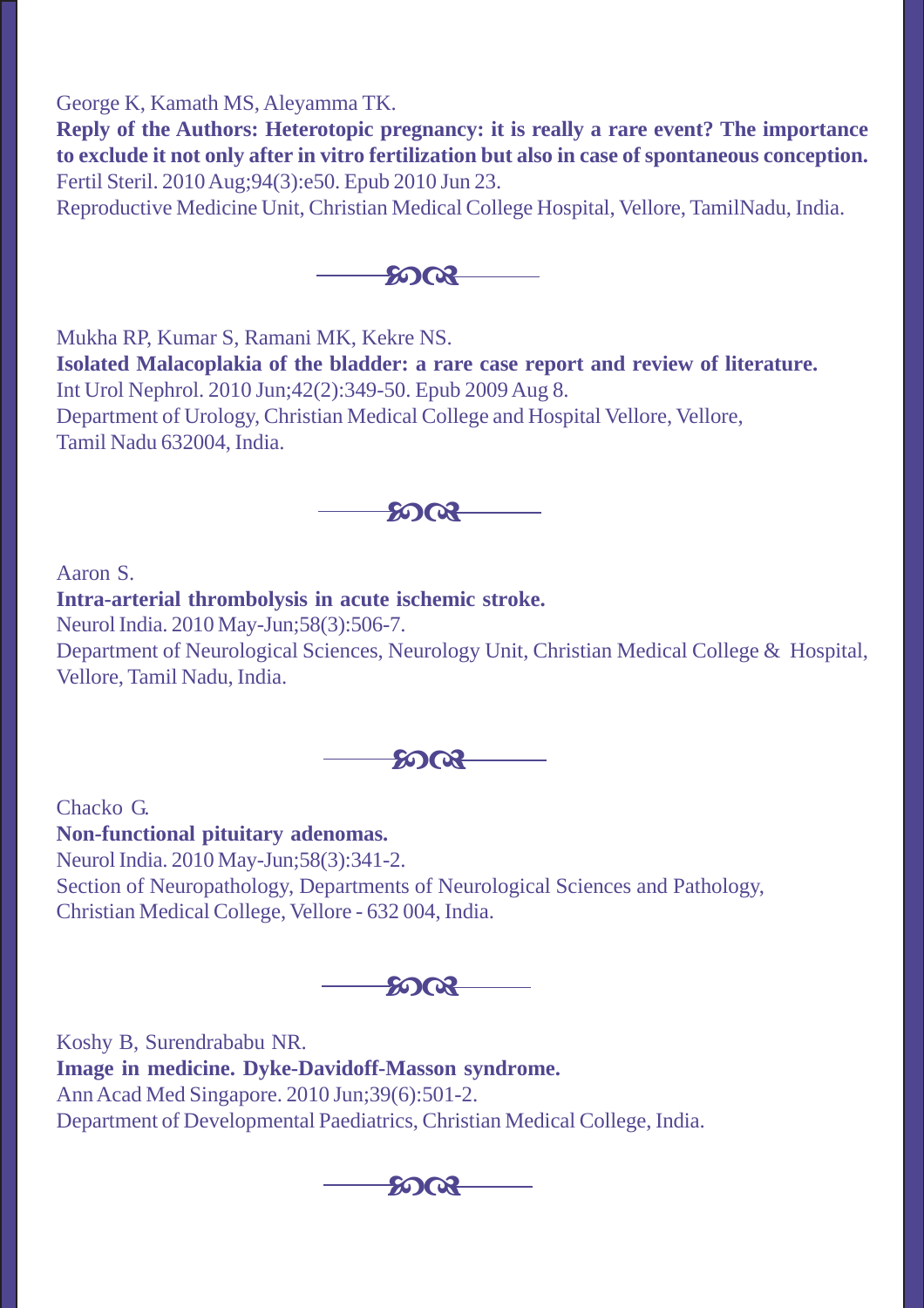Banerji JS, Aswathaman K, Mani SE. **Delayed presentation of traumatic renal AV fistula managed by coil embolization.** Saudi J Kidney Dis Transpl. 2010 May-Jun;21(3):531-2. Department of Urology, Christian Medical College, Vellore, India.

 $-500$ 

Gopichandran V, Roy P, Sitaram A, Karthick, John K. **Impact of a Simple Educational Intervention on the Knowledge and Awareness of Tuberculosis among High School children in Vellore, India.**

Indian J Community Med. 2010 Jan;35(1):174-5.

Department of Community Medicine, Christian Medical College, Bagayam, Vellore - 632 002, India.



Koshy CG, Shah S, Mammen T.

**Subcutaneous emphysema of the chest: could it be pulmonary mucormycosis?** Thorax. 2010 Mar;65(3):280.

Department of Radiology, Christian Medical College, Vellore 632 004, Tamil Nadu, India.



Alex R, Ratnaraj B, Winston B, Samson Devakiruba DN, Samuel C, John J, Mohan VR, Prasad JH, Jacob K. **Risk factors for foot ulcers in patients with diabetes mellitus - a short report from Vellore, South India.** Indian J Community Med. 2010 Jan;35(1):183-5. Department of Community Health, Christian Medical College, Vellore - 632 002, India.

$$
\longrightarrow 5003
$$

George K, Kamath MS, Aleyamma TK Reply of the Authors. Fertil Steril. 2010 Jun 22. [Epub ahead of print] Reproductive Medicine Unit Christian Medical College Hospital Vellore, Tamil Nadu, India.

 $-50Q$